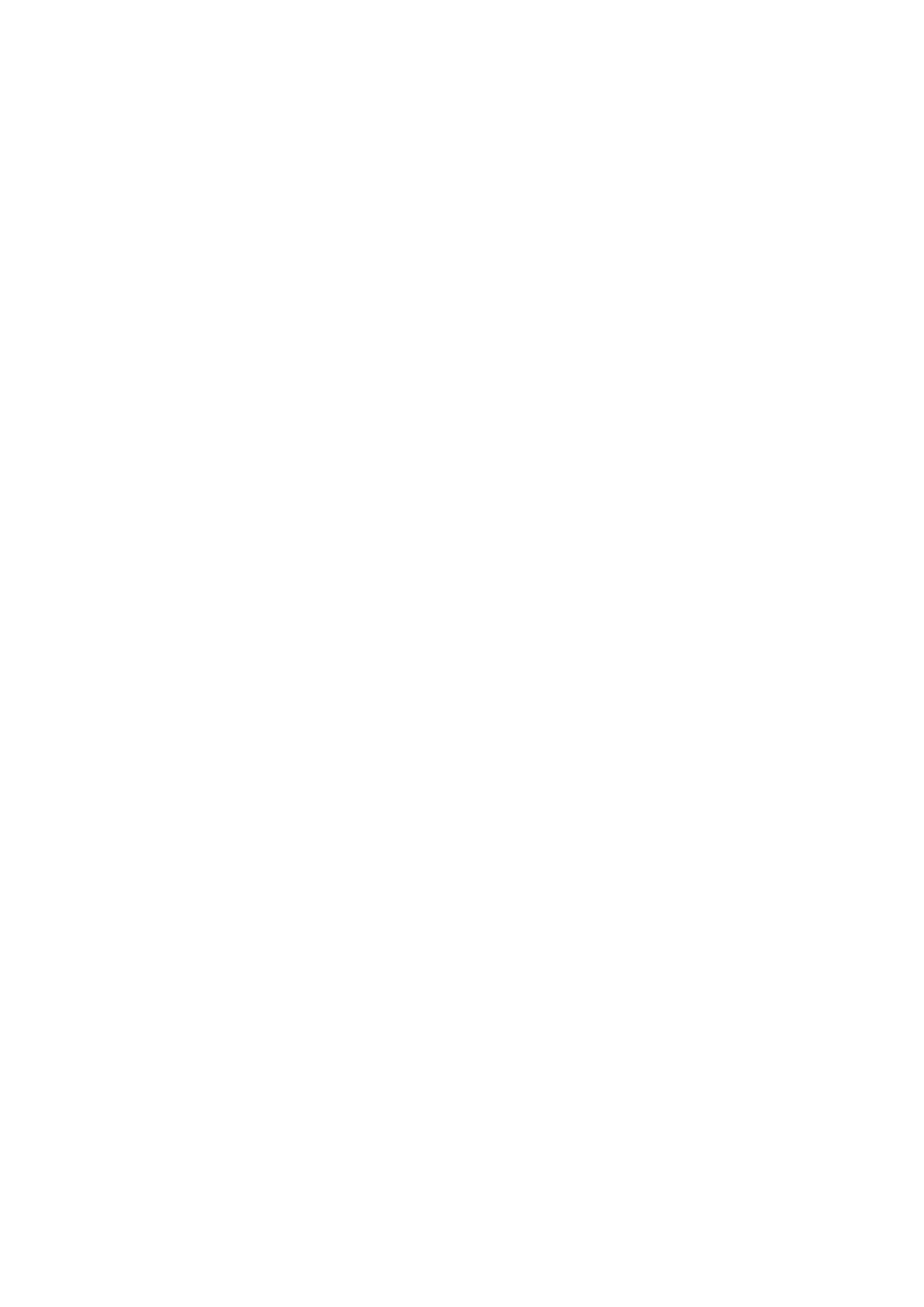

### **Meta Data and Data Standards for Health Domain**

### **Part I**

### **Overview Report of the National Committee**

**(Draft)**

**November 2013**

Ministry of Health & Family Welfare Government of India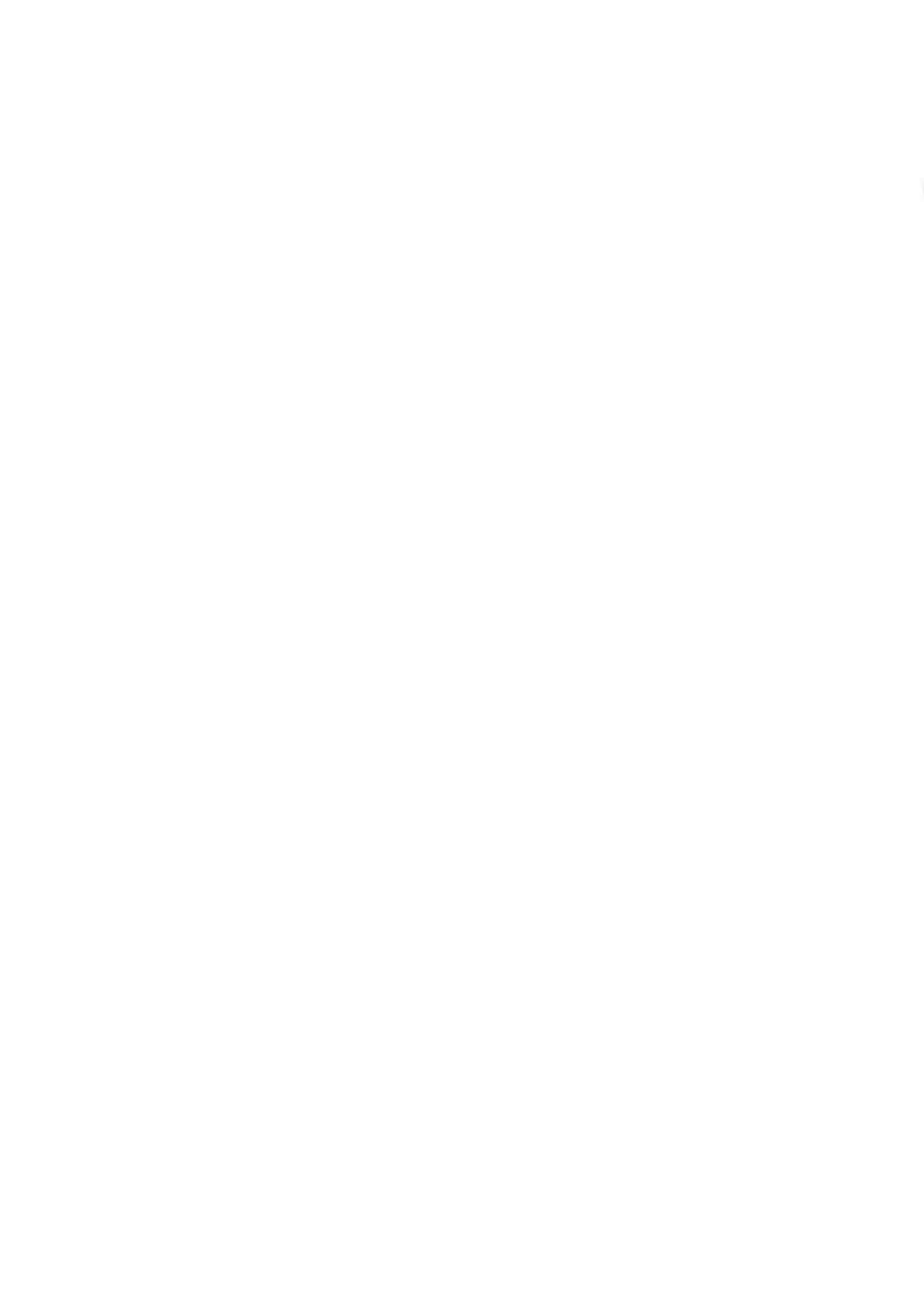## **Acknowledgement**

The Ministry of Health & Family Welfare and the members of MDDS Committee would like to thank Indian & International Health Informatics professionals who have provided valuable contributions towards development of Meta Data & Data Standards.

The MDDS Committee acknowledges and thanks Mr. Sunil Bhushan, (Senior Technical Director, National Informatics Centre), Dr. Meenakshi Mahajan, (Senior Technical Director, National Informatics Centre) and her team for providing necessary help in standards development. The Committee would also like to acknowledge the help and support provided by Dr. Rattan Chand Chief Director, Statistics Division MoHFW. Help & support provided by MCTS Division and e-Gov Consulting team in MoHFW & Rajasthan Medical Services Corporation team in Jaipur needs to be acknowledged. A big acknowledgement goes to Dr. B.K. Murti, Mr. Praveen Srivastava and C-DAC team for verifying & reviewing the standards.

The MDDS Committee acknowledges, the secretariat role played by National Health Systems Resource Centre (NHSRC) for the MDDS Committee. The intensive efforts & work contributed by two partner agencies "Taurus Glocal Consulting" & "United Health Group" and the considerable expertise they brought to this work is greatly appreciated and acknowledged. The committee also appreciates the technical support received from International Health Informatics Experts Prof. Sundeep Sahay & Mr. Bob Jolliffe.

The full time professional team that worked for this secretariat are: NHSRC- Dr. Amit Mishra, Taurus Glocal Consulting -Dr. Pankaj Gupta, Mr. Krishan Bhardwaj, Dr. Savita Gupta and Ms. Anjali Nanda, United Health Group- Mr. Ranjan Prasad, Dr. Lokesh Gupta, Mr. J. P. Pattanaik and Ms. Akanksha.

> Manoj Jhalani Chairperson Committee on Meta Data & Data Standards in Health Domain Ministry of Health & Family Welfare New Delhi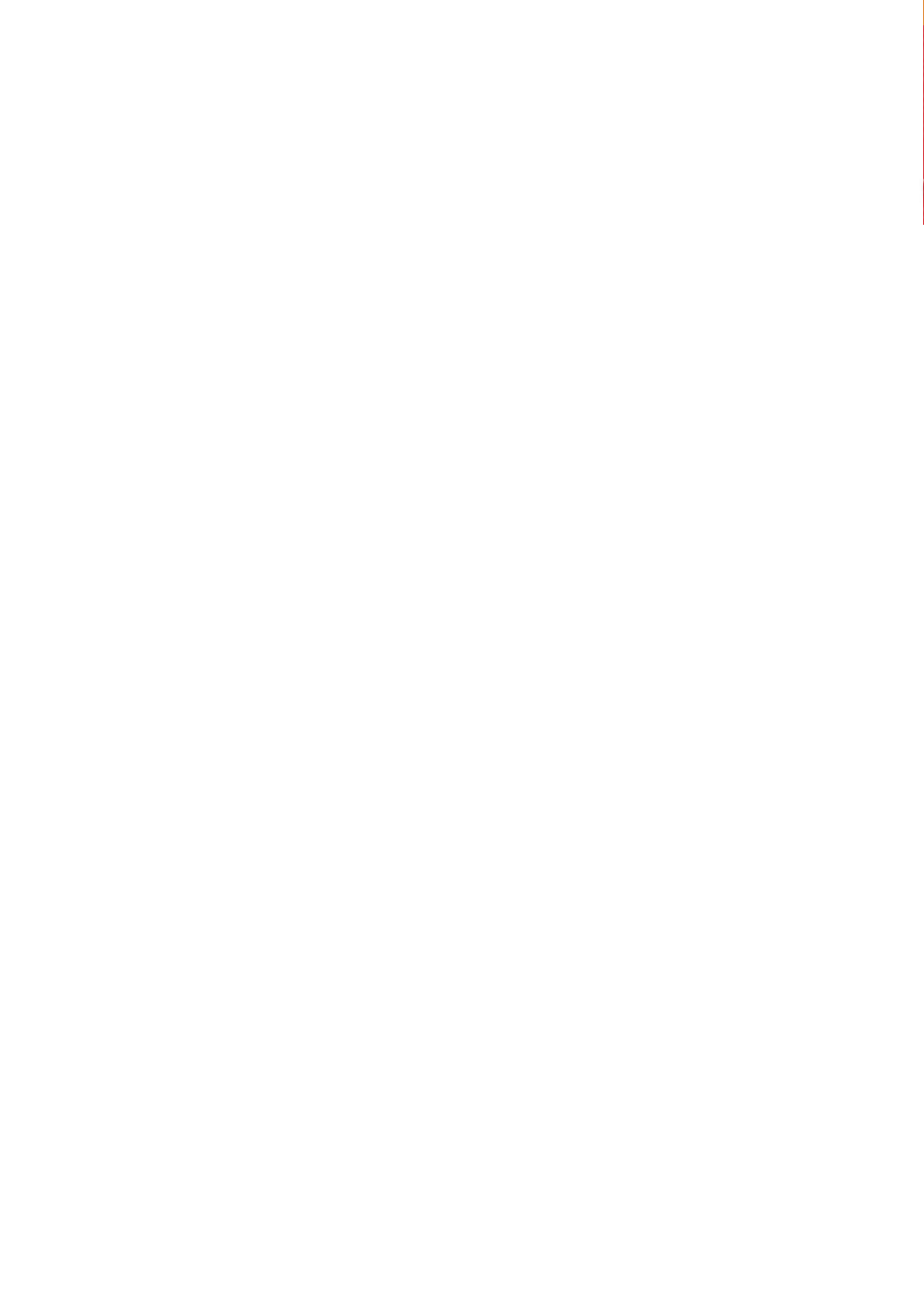# **Terms of Reference of the Domain Health Committee**

#### **Terms of Reference**

- To identify generic data elements in the  $\mathbf{v}$ health domain, which are common across e-Governance applications within the domain as well as other domains involved in providing sectoral services delivery under e-governance.
- **>>>** To study the global standards for standardising the metadata of identified generic data elements for adoption as Indian standards.
- **X** To develop own standards / extension of global standards in Indian context, wherever required, around policy on open standards, and in synergy

with other domain committees by following Institutional Mechanism for formulation of Domain specific MDDS formulation published by DietY.

- $\mathbf{y}$ Create and maintain repository of metadata of standardised generic standards, and include the same in central repository by having liaison with e-Gov standards Div, NIC.
- $\mathbf{y}$ Ensure enforcement of standards in the applications being developed in health domain at central/ state Government level.
- To advise for identification of suitable test suits  $\mathbf{W}$ for conformance testing of the implementation.

| Shri Manoj Jhalani, Joint Secretary (Policy) MoHFW                                                       | Chairperson      |
|----------------------------------------------------------------------------------------------------------|------------------|
| State IT Secretary or any nominated senior officer from States of Andhra Pradesh,<br>Bihar & Maharashtra | Member           |
| Shri P C Cyriac, Deputy Director General (Stats), MoHFW                                                  | Member           |
| Dr. Himanshu Bhushan, Deputy Commissioner (MH) MoHFW                                                     | Member           |
| Shri Vishwajeet Ringe, Senior Technical Director, NIC                                                    | Member Secretary |
| Shri Sunil Kumar, Senior Technical Director, NIC                                                         | Member           |
| Ms. Gayatri Mishra, Director MoHFW                                                                       | Member           |
| Representative of Planning Commission                                                                    | Member           |
| Shri Vishwadeep Srivastava, Senior Consultant, NeGD, DietY                                               | Member           |
| Dr. Meenakshi Mahajan, Technical Director, eGSD(NIC)                                                     | Member           |
| NIC State Informatics Officer from State of Gujarat/ Karnataka/ Chhattisgarh                             | Member           |
| Dr. Karnick, CSE Department, IIT Kanpur                                                                  | Member           |
| Dr. S. B. Bhattacharya, Head, Health Informatics, Tata Consultancy Services                              | Member           |
| Shri Gaur Sunder, Group Coordinator in-charge, Medical Informatics R&D Group at<br>C-DAC                 | Member           |
| Shri Vishal Mane, Senior Research Scientist, Media Lab Asia                                              | Member           |
| ED NHSRC                                                                                                 | Member           |
| Shri Shiban Ganju, Volunteer                                                                             | Member           |
|                                                                                                          |                  |

#### **Health Domain MDDS Committee Members**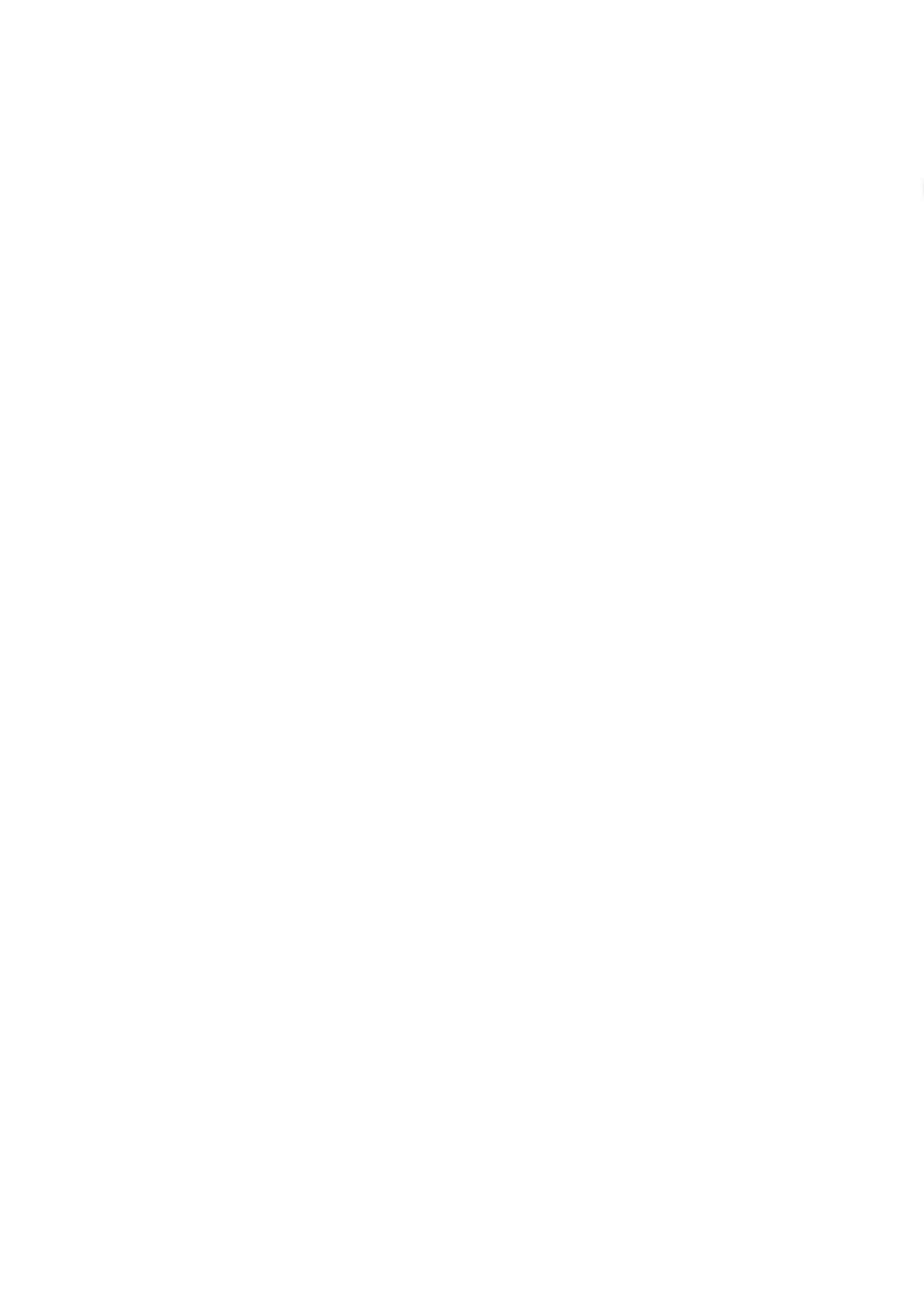### **Executive Summary**

The "Metadata and Data Standards" initiative taken by the Ministry of Communication and Technologies under National e-Governance Plan (NeGP), aims to promote the growth of e-Governance within the country by establishing interoperability across e-Governance applications for seamless sharing of data and services. Under the MDDS initiative domain specific committees have been constituted in priority areas.\*

The Health Domain MDDS Committee is one such initiative, constituted on Sept 2012, under the chairmanship of Joint Secretary (Policy) with the senior technical officer of NIC as its membersecretary. The secretariat is located in the National Health System Resource Centre (NHSRC), entrusted with the task of extensive stakeholder consultations and recruiting appropriate technical agencies to support this work. The process included a study of existing systems and their interoperability issues and a study of global data and interoperability standards.

As the National Health Mission in the 12<sup>th</sup> Plan period moves towards the goal of Universal Health Coverage, one of the key challenges is to provide the information architecture for the increasingly large and growing complexity of information needs of service users, healthcare providers, of hospital and health managers and for e-governance.

Establishing nationwide metadata, data standards and interoperability standards is one of the key steps in the endeavour to better manage this complexity. The Meta Data and Data Standards are developed following the guidelines set by the DietY  $#$ . and are organised in four parts:

Part I: The Overview

Part II: Data Elements: Quick Reference

Part III: Code Directory: Quick Reference; Sample Values and Meta Data: Part IV: Data Elements Meta Data

The first of these parts is this publication, whereas the other three parts are made available only as soft copy format- in CD with this publication and on the MOHFW, NRHM and NHSRC websites.

Part I details the structure and design of the MDDS standards. It explains how based on semantic theory, the principles of design were established (see figure 1 and 2). This is essential for ordering different words and their varying interpretations and usage into a logically consistent set of data elements and their attributes with a code value for each, such that these data standards can be readily accessed and used in the development of all healthcare IT applications and products. Recognising that in the health domain, there would always be a need for incremental additions and modification, this section also describes the process by which the standards were arrived at and the institutional requirements for maintaining the very dynamic nature of these standards and ensuring their implementation across the nation.

In Part II, The Common Data Elements [CDE] provide the common standardised vocabulary for various participants in the health system – centre and state, public and private, to begin sharing meaningful information with each other in a timely manner. Approximately 1000 data elements are identified for the health domain and are grouped under 39 logical entities such as Patient, Examination, Diagnosis, Mortality, Pharmacy etc. Grouping of data elements under these entities would make MDDS better manageable and easier to use.

<sup>\*</sup> https://egovstandards.gov.in/

<sup>#</sup> Operational Manual for formulation of Domain Specific Metadata and Data Standards

<sup>!</sup> Institutional Mechanism for formulation of Domain specific Metadata and Data standards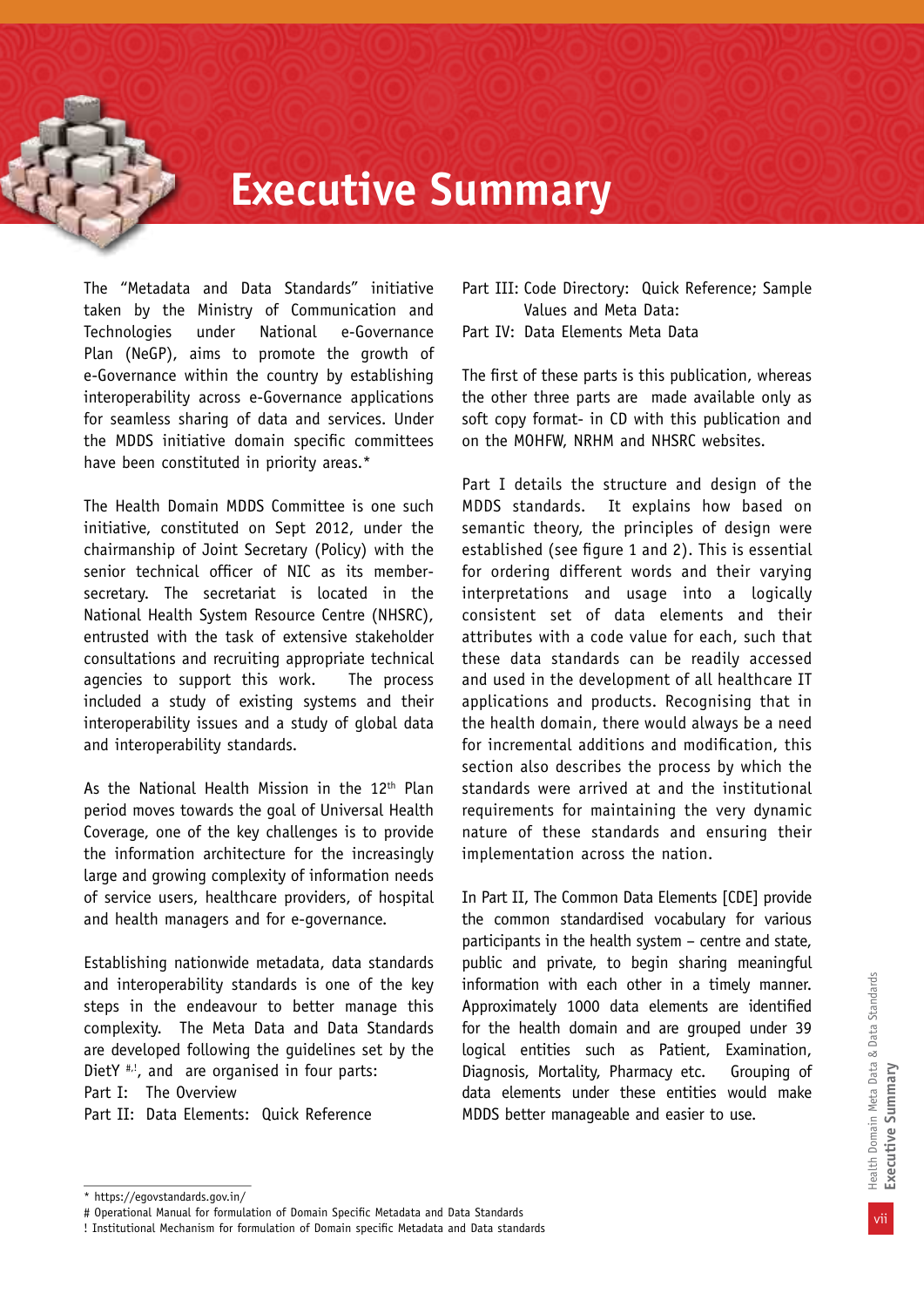In Part III, we provide a list of approximately 141 Code Directories that have been created to enforce data standards. For example "the identification of a facility" and the "operational status of a facility" are two distinct data elements. But there are over 200,000 facilities in the public sector alone. Moreover, the functional status of each of these facilities could correspond to following descriptions: non functional, functional, under repair, closed and so on... The code directory for facility would report the "value" provided to each facility such that it is uniquely identified and the code directory for "facility operational status" would tell us how to denote the operational status so that all systems that read it make the same meaning. Since most data elements have multiple attributes, by combining values drawn from different code directories with each data element it would be possible to provide a standard meaning and code for a universe of words and meanings. Part III therefore indicates name of each code directory, source of code directory and the ownership rights for each of the code directories. In some instances an existing code directory is referred to, providing the source and its ownership rights. In others the code directory is created by the MDDS committee or would need to be created. The metadata of each code directory is given in the Code Directory Meta Data.

Part IV has metadata for each data element developed under MDDS. Metadata includes the data type and size for each data element defined under MDDS.

In addition to the above, the document provides annexures with sample data sets for users of the Health Domain MDDS for drug inventories and blood banks. The system specific integration recommendations are also included in the annexure.

One of the challenges that this committee has addressed is the establishment of a set of *"identifiers"-* i.e. standards for identifying the Facility, the Medical Provider, Patient, and all others handling healthcare data so that information across different locations can be exchanged easily and securely.

For identification of diseases, clinical procedures, laboratory and diagnostic tests and therapeutic interventions, standards referenced by MDDS committee include ICD-10, ICD-9, SNOMED-CT, LOINC, HL7 v2.x, HL7 v3 RIM, Canadian Classification of Health Interventions (CCI), WHO Morbidity and WHO Mortality list. Domain standards currently in use in India were also referenced and incorporated. All recommendations of the EMR Committee report (Aug-2013) are incorporated in Health MDDS. Existing programmes and systems such as MCTS, IDSP, RNTCP, Drug Inventory & Distribution system of Rajasthan were also studied to identify relevant common data elements and metadata.

As the MDDS takes root, the government as well as private players, and managements and care providers would be better able to ensure the



**Figure 1: Based on ISO/IEC 11179 Meta Model-I with an illustrative example relating to drug prescription**

viii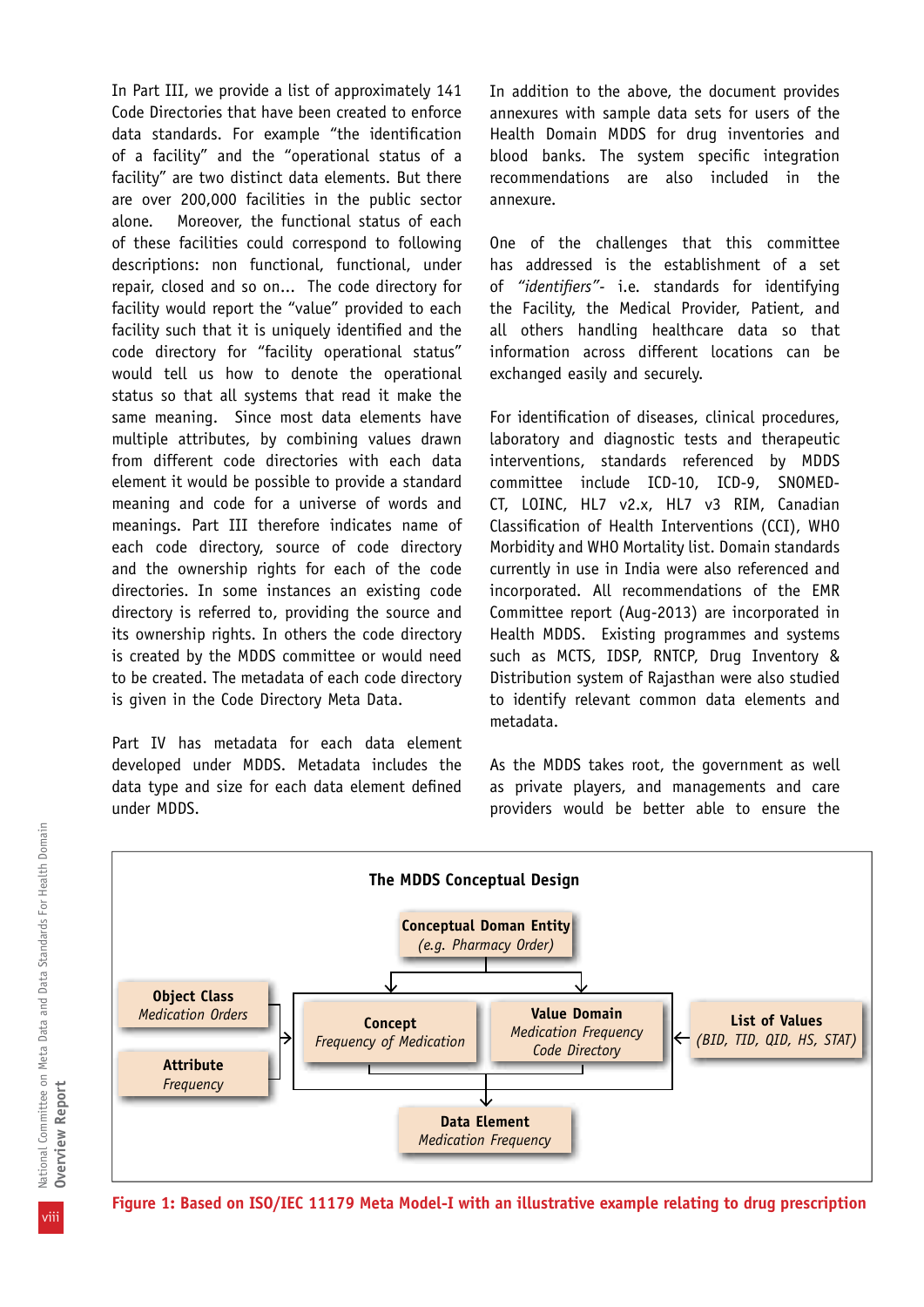citizen's health, the delivery of services, and health expenditures and be able to more effectively identify disease patterns and their progression in the population. Such information would help in controlling disease spread, manage progression, understand public health program effectiveness and provide valuable information to researchers and medical community to help develop newer and more effective treatments and assess effectiveness of clinical pathways.

E-Governance systems for Health which are operational today include a variety of applications such as Mother and Child Tracking System (MCTS), Health Management Information System (HMIS), Hospital Information Systems (HIS), Supply Chain Management for Drugs and Vaccines, Integrated Disease Surveillance Project (IDSP), Revised National Tuberculosis Program (RNTCP) etc. There are states with over 30 distinct operational systems. With the adoption of MDDS and growing inter-operability the wealth of the data generated by these existing applications will create more meaningful and actionable information for health care providers, allowing more effective implementation and tracking of health programmes.

Implementation of these standards requires a number of institutional measures. At the apex the nation would be moving towards establishing a National Health Information Authority under the leadership of the Ministry of Health and Family Welfare. This Authority would be charged with the management, promotion, adoption and compliance with these standards. It would also ensure that the standards are constantly updated thus keeping them current and relevant. The processes required for the adoption of the MDDS would begin in parallel, and not wait the formal constitution of the authority. This would include dissemination of the standards, a helpline, reference and capacity building service that would

facilitate adoption of the MDDS by developers, linking central financing to adoption of these standards, building organizational capacity for testing and certification of compliance and provide support to upgrade existing systems to be MDDS compliant.

Though MDDS is an essential pre-condition of interoperability it is not sufficient. Interoperability requires solutions at the semantic level, at the technical level and at the institutional level. MDDS solves the problems at the semantic level, but has only a limited contribution to the other two levels.

Inter-operability at the technical level would require specific solutions. While point to point solutions and broker systems could have immediate but limited contributions to make, in the long term a public gateway (Health Information Exchange) built on MDDS principles would be desirable. This would accelerate adoption of MDDS by public and private health programmes and systems, Health Information Exchange (HIE) would allow health systems, that may be spread across public or private sector or across different geographies, to interact with each other through this exchange, while ensuring that every system that interacts with HIE uses defined data standards.

Inter-operability at the institutional level would require a dialogue between public health organizations, to understand information needs, as well as barriers to better quality and use of information. Much of this relates to terms of collection and recording of information, the patterns of flow and aggregation and contexts of use of information rather to either semantic or technical considerations. Solving the semantic and technical barriers brings inter-operability much closer, but there would be still challenges to face. The MDDS publication is thus the first step of a long journey, not its destination.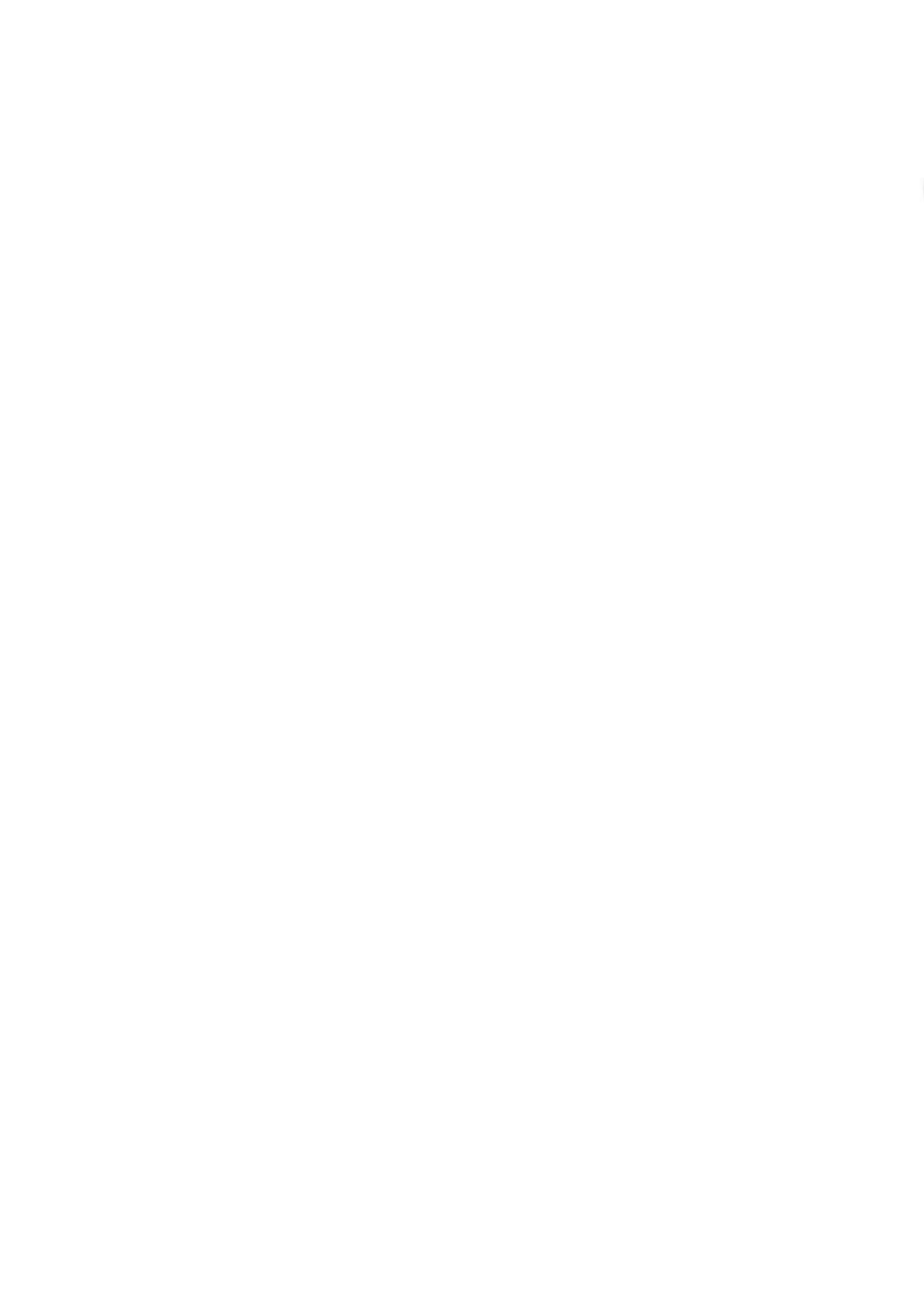## **Note to the Reader**

The Common Data Element is meant for the use of Healthcare-IT Professionals involved in design, upgrade, re-engineering or interoperability of Healthcare-IT applications. Though Healthcare terminology much of which is derived from Greek and Latin, is largely limited to code directories. Some key words could have a different meaning in general English as compared to its use in Healthcare Informatics. For Example- The keyword 'Provider' has a specific meaning in healthcare i.e. Service Provider e.g. Physician, Dentist, Nurse etc.; whereas the word provider in English can mean anything e.g. main bread winner or provider of a family. Therefore non-Healthcare-IT professional while reviewing this list of Common

Data Elements, would find it advisable to refer to a standard Medical Dictionary e.g. Steadman's or keep a Healthcare-IT professional handy. We also provide a Glossary of terms for the uninitiated audience.

The Meta Data & Data Standards published by DietY titled as 'Metadata and Data Standards – Demographic (Person Identification and Land Region Codification)\* V1.1, Nov 2011' is referred by Health Domain for demography and other related data elements. Users are suggested to read Health Domain Meta Data & Data Standards in addition to the above mentioned publication by DieTY.

<sup>\*</sup> https://egovstandards.gov.in/sites/default/files/Published\_Standards/Metadata%20and%20Data%20Standards/ MDDS\_Demographic\_Ver\_1.1.pdf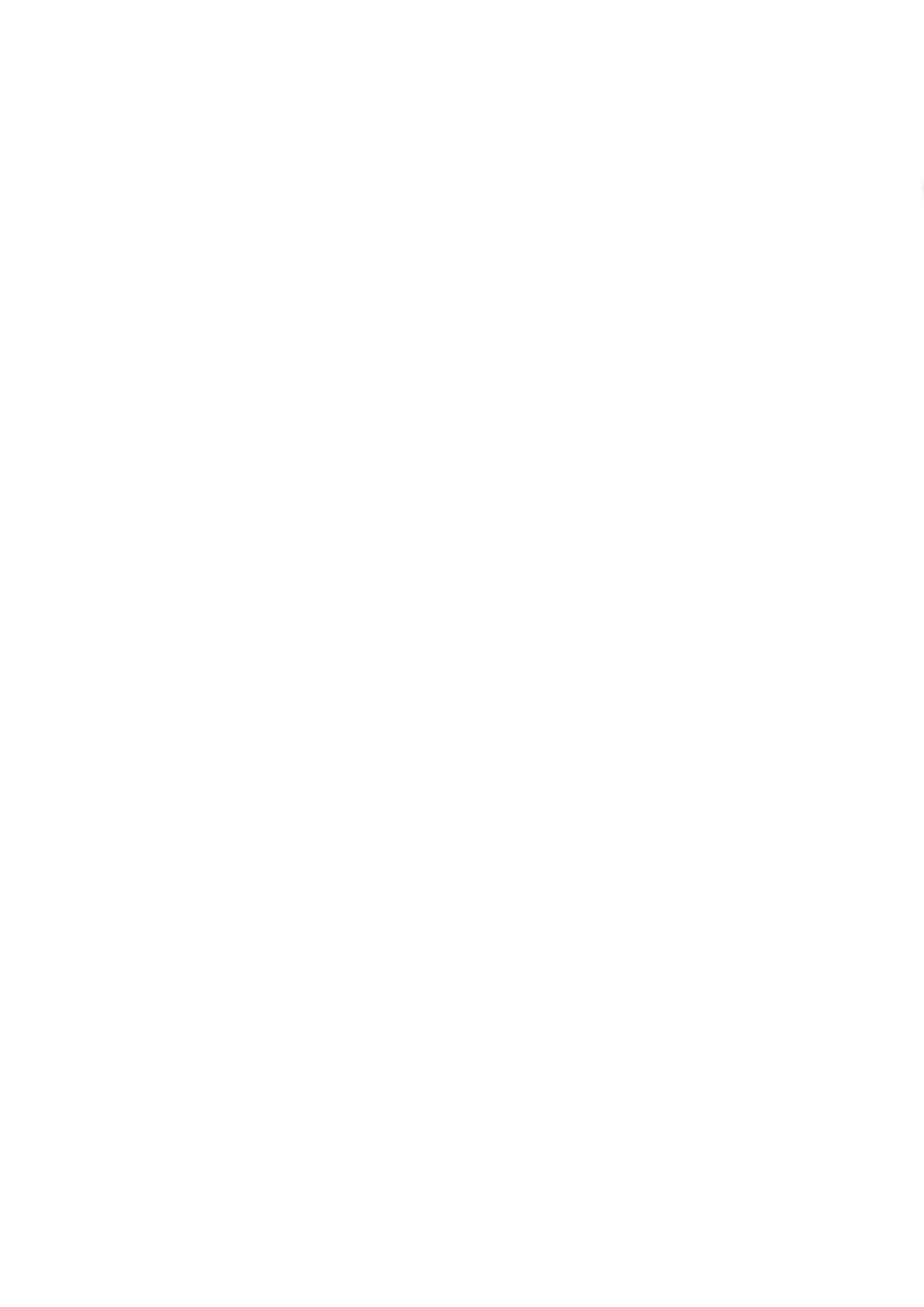# **Contents**

| Acknowledgement                                     | iii            |
|-----------------------------------------------------|----------------|
| Terms of Reference of the Domain Health Committee   | V              |
| <b>Executive Summary</b>                            | vii            |
| Note to the Reader                                  | XI             |
| <b>Section-I: Introduction</b>                      | 1              |
| What is Common Data Element?                        | 1              |
| Why is Common Data Element Required?                | $\overline{c}$ |
| Conceptual Design Principles                        | $\overline{c}$ |
| <b>Section-II: Principles of Design</b>             | 5              |
| Structure of the MDDS Standard                      | 5              |
| Identifiers                                         | 5              |
| Common Data Element Entities                        | 9              |
| <b>Section-III: Standards Rollout</b>               | 13             |
| Data Sets                                           | 13             |
| Standards Adoption for Historical Systems           | 13             |
| Prospective Applications- Drug Distribution Network | 14             |
| <b>Institutional Framework</b>                      | 14             |
| <b>Section-IV: Interoperability Solution</b>        | 15             |
| Different Models for Interoperability               | 15             |
| Recommended Model:                                  |                |
| Health Information Exchange                         | 15             |
| Benefits of Health Information Exchange             | 17             |
| <b>Section-V: Institutional Framework</b>           | 19             |
| <b>The Need</b>                                     | 19             |
| The Mandate                                         | 19             |
| Governance                                          | 20             |
| Organisation Structure & Processes                  | 20             |
| Knowledge Resources                                 | 23             |
| <b>Section-VI: Concluding Remarks</b>               | 25             |
| Glossary                                            | 27             |
| References                                          | 35             |

xiii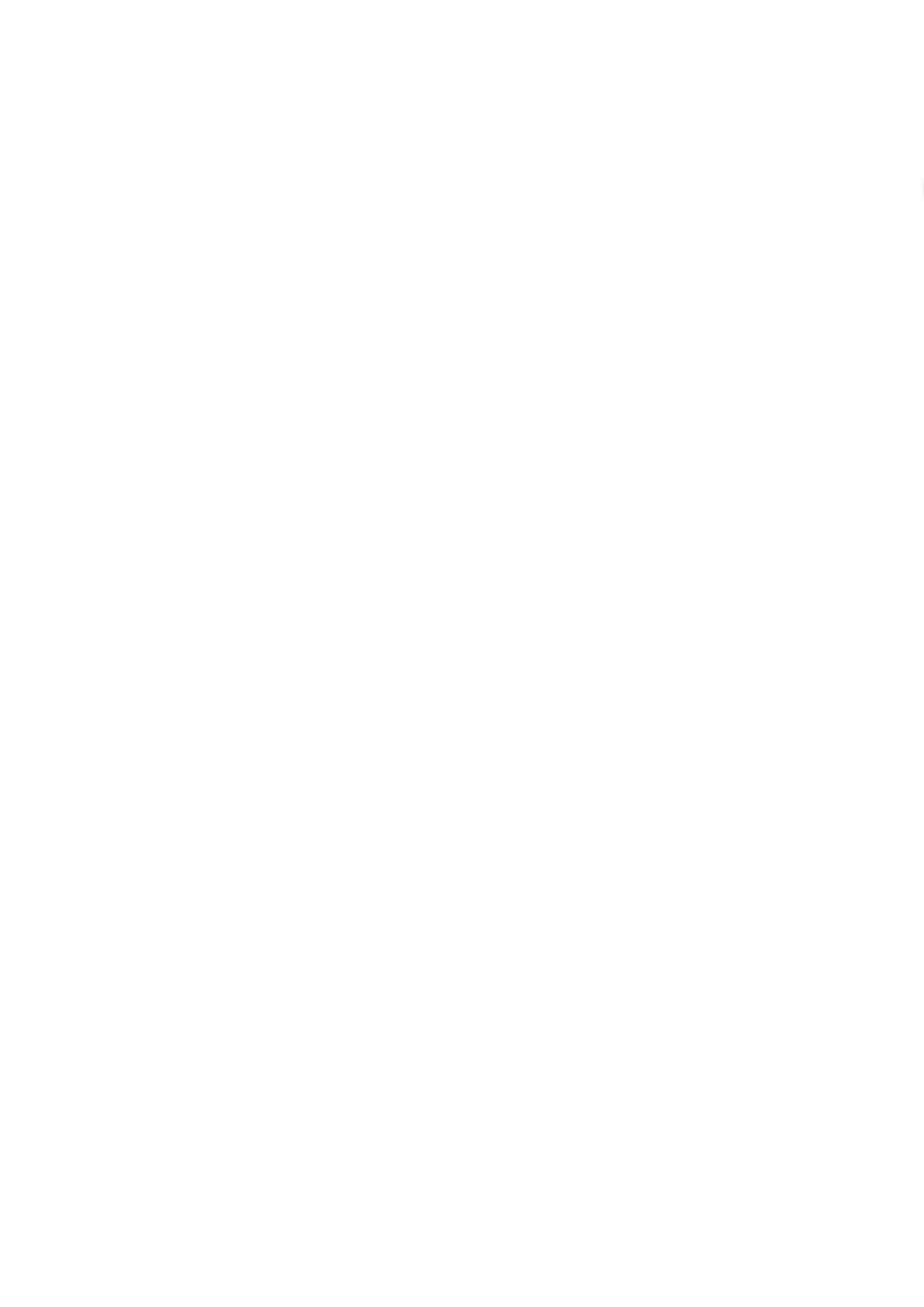### **SECTION: 1 Introduction**

The Metadata and Data Standards (MDDS) is an initiative taken by Ministry of Communication and Technologies under National e-Governance Plan (NeGP). The intent was to promote the growth of e-Governance within the country by establishing interoperability across e-Governance applications for seamless sharing of data and services. Under the MDDS initiative domain specific committees have been constituted in priority areas.\* The Health Domain MDDS Committee was one such initiative, which was constituted on Sept 2012, under the chairmanship of Joint Secretary (Policy) in pursuance of communication received from Secretary, Ministry of Communication and Technology, DietY.

Post formation, the Committee had initial orientation meetings on Metadata and Data Standards development for health domain. After initial discussions, National Health System Resource Centre (NHSRC) was constituted as secretariat for the committee. To help develop Meta Data & Data Standards, two agencies were brought on-board following a proper selection process based on their merit on Health informatics. The due diligence was thoroughly done to study the landscape of existing health domain by involving all relevant stakeholders and knowledge partners including Program Officers and System Managers of Central and State Health IT Systems. As part of terms of reference, a thorough study of global data and interoperability standards were taken into account.

Initially generic data elements were extracted from the existing health IT systems. However these existing systems were geared towards addressing specific program requirements which was falling short to address the vast scope of health domain. The other challenge was that data elements of

these systems were not aligned with global data standards. Efforts were made to adopt and modify global standards in such a way that these existing applications could easily be upgraded to MDDS standards.

The exercise yielded to approximate 1000 data elements which were regrouped and formatted into 39 entities for better assimilation and presentation. These data elements will serve as the common minimum data elements for development of IT applications for various sub domains of health care. This is intended to facilitate interoperability among various applications.

#### **What is Common Data Element?**

The Health Domain MDDS Committee provides a list of data elements that will serve as the common data elements [CDE] for any new application being built in health domain. CDE is enough to provide most of the universe of data elements for any new healthcare application to be built. This means – the new applications must have relevant data elements from CDE built-into it though they may have more data elements, above and beyond the CDE, for their local needs. CDE will then help standardise any new IT Application being built in the health domain.

Due to the inherent complexity of Health domain - It is difficult to create minimum set of data elements that every sub-domain must adhere. Each sub-domain's minimum data element may not be completely applicable to other subdomain – meaning 'My minimum need not be your minimum'. For example the Lab Order data elements required at primary care setting will be far less than the Lab Order data elements required at secondary care and tertiary care settings.

<sup>\*</sup> https://egovstandards.gov.in/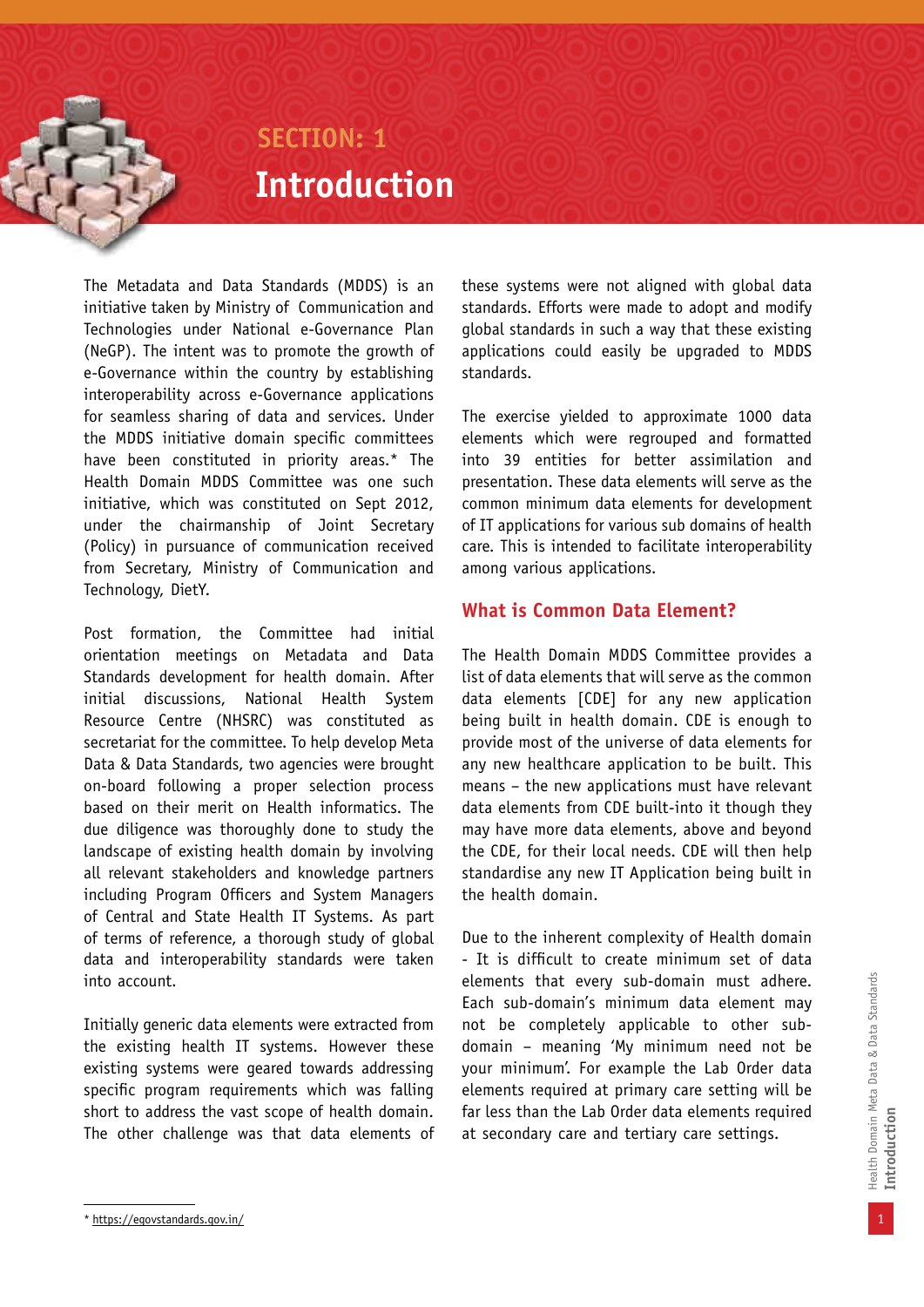Though the attempt is to be universal, healthcare is so vast that some specific data elements on the fringes may have been left out inadvertently. We cannot pre-empt and include everything that is out there and create space for it in CDE. Therefore we have to assume that the usage of CDE will throw up new requirements that will give inputs to the Health Domain MDDS Committee and help CDE to enhance, enrich and mature over time. When new applications do not find the relevant data element or values for their use, they will have to use 'Free Text' data element or 'Other' Value from the code directory or value list. Though the usage of 'Free Text' data element or 'Other' Values will have to be discouraged in principle; however this usage of 'Free Text' data element or 'Other' Values has to be regularly monitored by the Health Domain MDDS Committee and used as valuable feedback for the next versions of the CDE.

Therefore CDE is intended to be a living document and a designated Health Domain MDDS Committee will have the authority to add any new data elements, values or code directories that were left out at this stage or that may emerge as a result of natural evolution of the healthcare domain.

#### **Why is Common Data Element Required?**

Organizations often want to exchange data quickly and precisely between computer systems.

The need for the CDE arose because most of the Healthcare-IT applications are being developed without any standards by different agencies and vendors in public and private sector in India. Each application is developed for standalone use without much attention to semantic interoperability. Later when the thought of interoperability emerges – it becomes difficult to connect the systems and make them talk to each other because they were never designed for that purpose. Even if technical and organizational interoperability is done the semantic interoperability may remain a challenge. For example – all applications must have the same Facility Master. When Application A sends the ANC data for Facility 123, the receiving Application B should understand ANC and uniquely identify Facility 123. Another example is if a hospital application sends the insurance reimbursement bill to insurance company/government, the recipient application should be able to understand and represent the same meaning of bill information.

#### **Conceptual Design Principles**

The holy grail of Healthcare is the Provider – Patient relationship. The entire common data elements have been designed by keeping the Provider – Patient relationship in mind rather than either entity as the centre. The CDE has been designed based on the standard ISO/IEC 11179. This standard is a result of the following principles of semantic theory, combined with basic principles of data modelling.

- **Conceptual Domain:** The first principle from  $\mathbf{v}$ semantic theory is the thesaurus type relation between wider and more specific concepts; For Example- the wider concept 'Order' has a relationship with similar more specific concept Pharmacy Order and Immunization Order. Therefore the CDE has created Pharmacy Order and Immunization Order entity.
- **Concept:** The second principle from semantic  $\mathbf{v}$ theory is the relation between a concept and its representation. Different synonyms or closely related keywords can convey the same concept. For Example – The number of times the drug/ medication has to be taken at what interval is a concept. 'Frequency of Drug' and 'Frequency of Medication' are different representations of the same concept.
- **Data Element:** The basic principle of data  $\mathbf{v}$ modelling is the combination of an Object class and an Attribute to form a more specific 'data element concept'. For example- the abstract concept 'Frequency of Medication' is combined with the object class 'Medication Order' and is associated with Attribute 'Frequency' to form the data element concept 'Medication Frequency'. The standard must select the most appropriate keyword as the representation of the concept. In the above case the
	- **Object:** is 'Medication Order' and,
	- **Attribute:** is 'Frequency'
- **Value Domain:** A value domain is the  $\mathbf{v}$ permitted range of values for a concept. If the data element concept has a single value then it will remain as a single data element. If it has a limited set of values attached to it then it will have a value list. If the data element has a long list of values that are liable to change or be modified due to the business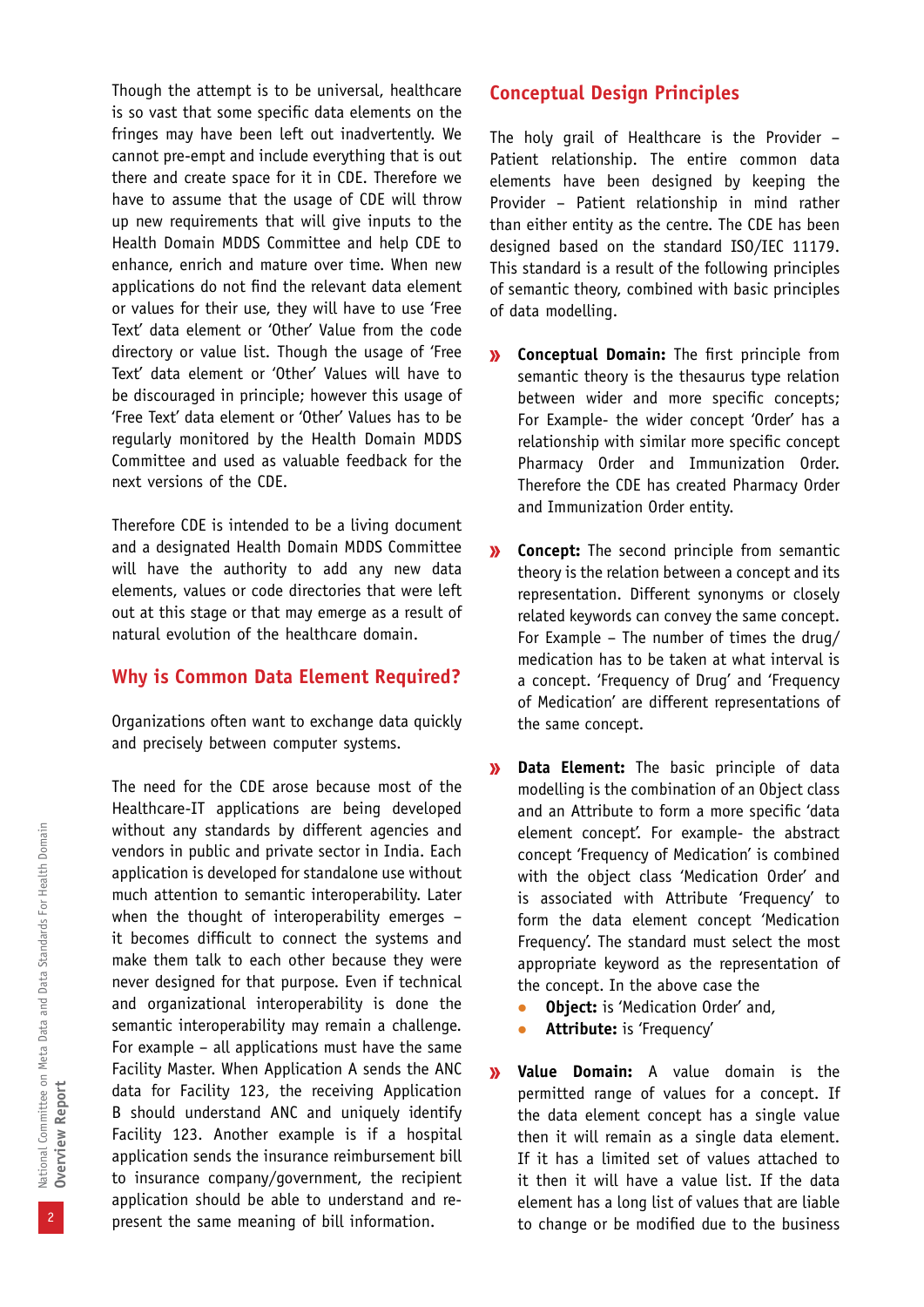needs of the health domain then it is advisable to create a Code Directory for those values. For Example- For data element concept 'Medication Frequency' the related Code Directory will have values: BID, TID, QID, HS, SOS, and Stat.

There are other approaches to represent values in use by other countries. In Australia Meteor e.g. the different possible values of a data element concept are described as many related data elements. However Health Domain MDDS Committee has consciously pushed the complexity of healthcare into value lists and code directories. The Committee believes that, this is a logically more mature approach. Two more examples are given here to help users understand this concept.

#### **Example of Conceptual Design**

| <b>Example</b> | Depicting the concept Health<br>Condition, Chickungunea. | Depicting the concept, Facility<br><b>Operational Status.</b> |  |
|----------------|----------------------------------------------------------|---------------------------------------------------------------|--|
| Data Element   | Health Condition Code                                    | <b>Facility Operational Status</b>                            |  |
| Object         | Health Condition (Chickungunea)                          | Facility (Sub Centre)                                         |  |
| Attribute      | Code (ICD-10 Code)                                       | Operational Status                                            |  |
| Value Domain   | ICD-10 Code value for Chickungunea<br>(A92.0)            | Operational Status Value List (Functional)                    |  |

#### **Figure 2: ISO/IEC 11179 Meta Model-II**



The CDE acts as the super set for the most of the sub domains in healthcare. The CDE has been designed to cover all aspects of Healthcare starting from OPD, Inpatient, Community Care, Emergency Care, Program Management to Health Finance. This is across- 1) Direct Care of the patient where the provider is providing the service directly to the patient and 2) Supporting Services to help the healthcare provider in providing the healthcare services. The details of each CDE entity have been covered in Section II.

Many of these data elements have been drawn from standards such as –

- Continuity of care document [CCD]: CCD was  $\mathbf{v}$ developed by HL7 for portability of medical records.
- $\mathbf{v}$ HL7 v2.x: String based standard for interoperability of Healthcare data, developed by HL7.org and adopted widely across the globe.
- HL7 v3 RIM: XML based standard for  $\mathbf{y}$ interoperability of Healthcare data, developed by HL7.org and adopted widely across the globe.
- $\mathbf{y}$ EMR Committee Report: Completely in agreement with EMR committee report.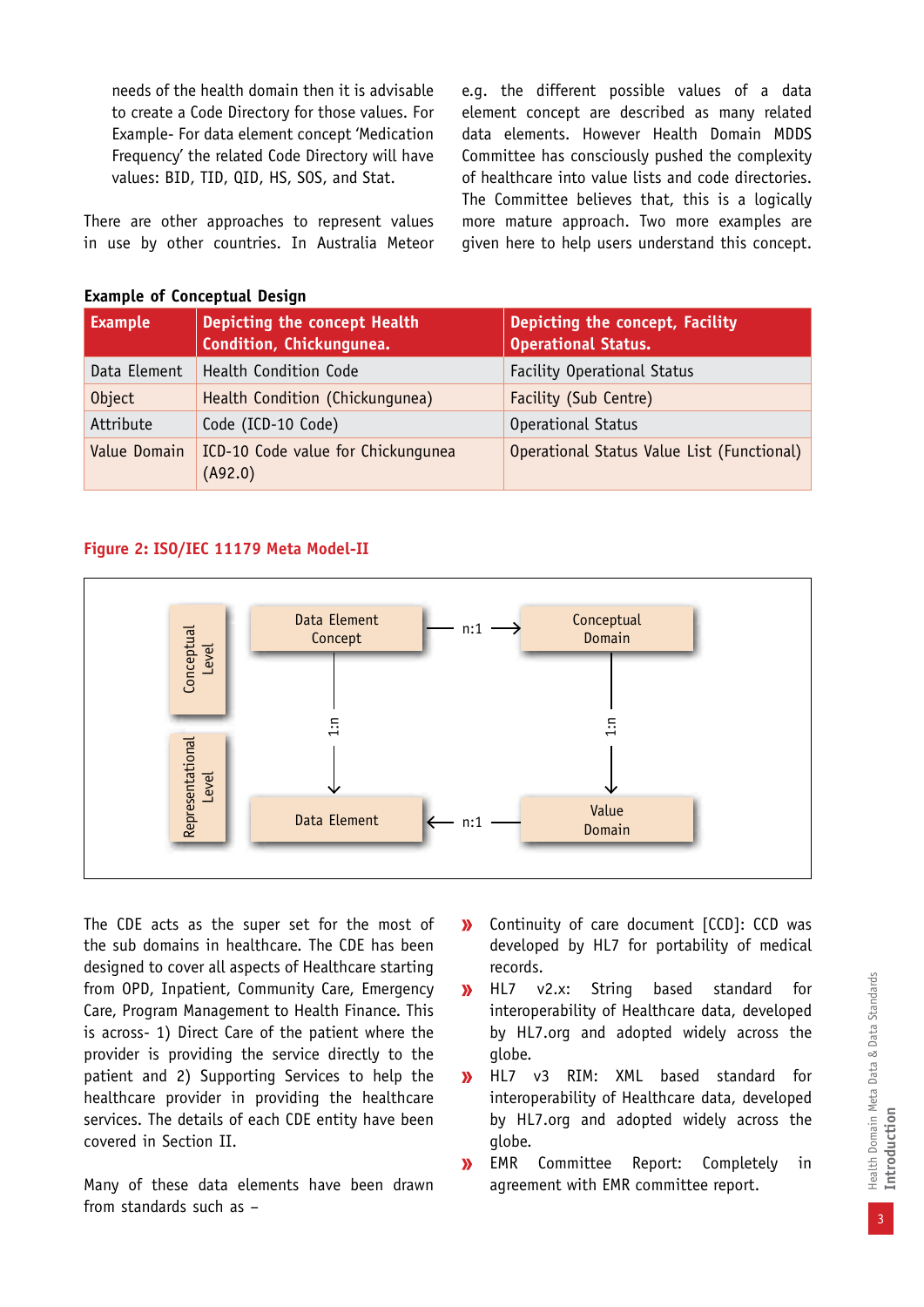Though the above said standards are our reference point but we have extended and modified them to apply to Indian setting. The associated Code Directories are drawn from standards such as –

- **ICD-10 for Diagnosis:** ICD is used to classify diseases and other health problems recorded on many types of health and vital records including death certificates.
- **LOINC for Lab:** LOINC is a universal code system to identify laboratory and clinical observations to facilitate exchange and storage of clinical results or vital signs for patient care and research
- **CCI for Procedures:** CCI is a Canadian national standard for classifying health care procedures such as therapeutic, diagnostic and psychosocial interventions. CCI is available as open source with proper attribution to Canada. Whereas other similar standards e.g.

CPT of US and ACHI of Australia are licence based. In addition CPT is updated annually and thus any standard derived from CPT will need regular updating.

- **WHO Morbidity list:** The noun morbidity  $\mathbf{v}$ means "the quality of being un-healthful." The special tabulation list for morbidity published in ICD-10 volume 1 consists of 298 groups defined by their ICD-10 codes.
- **WHO Mortality list:** The noun mortality  $\mathbf{y}$ means "Death" The special tabulation list for mortality published in ICD-10 volume 1 consists of groups defined by their ICD-10 codes.
- **WHO ICF:** The International Classification of  $\mathbf{v}$ Functioning, Disability and Health (ICF) are used for defining functionality & disability.
- **WHO Verbal Autopsy Standards:** Is list of  $\mathbf{v}$ standards for causes of death with mapping to ICD-10 Codes.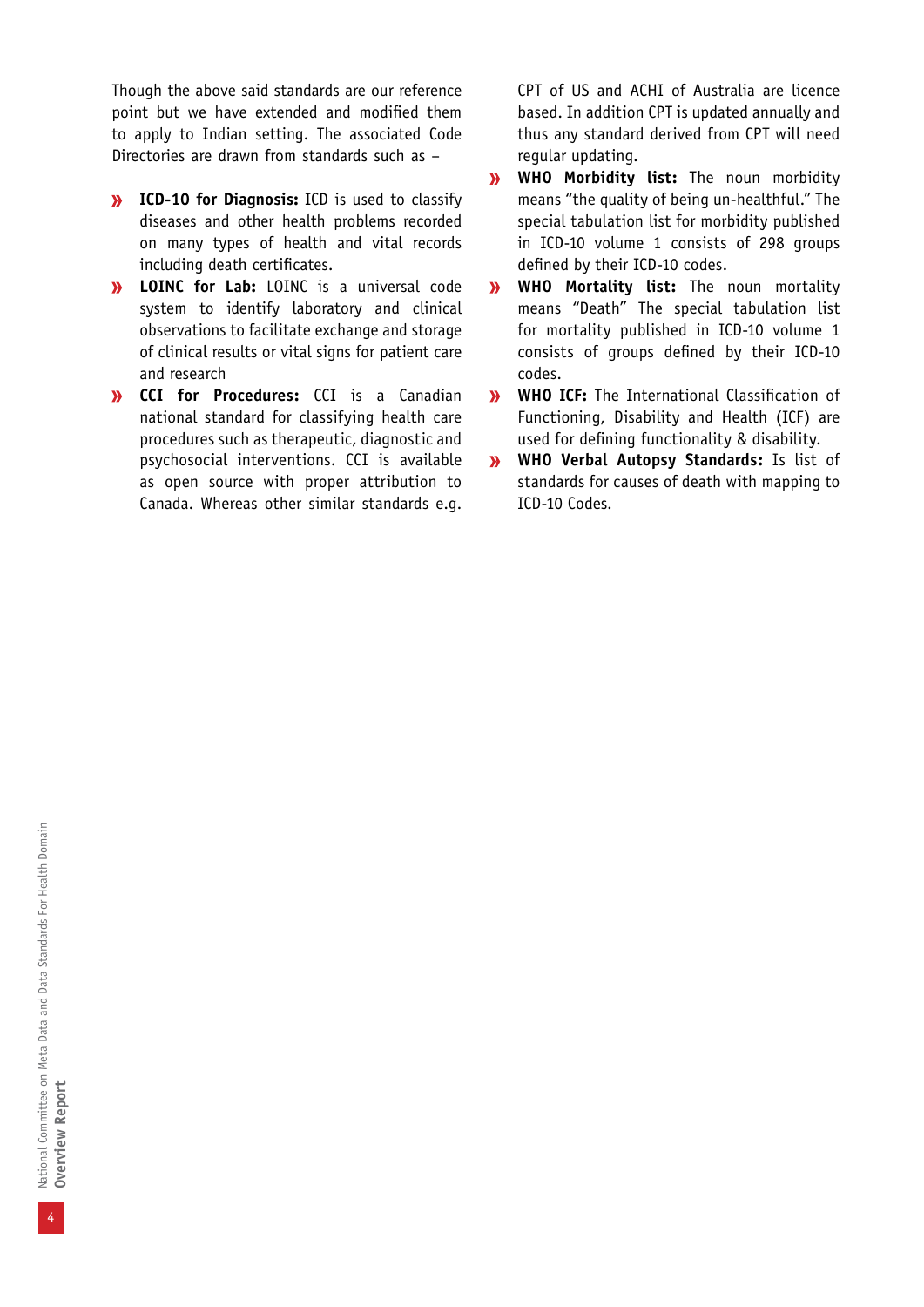### **SECTION: 2 Principles of Design**

#### **Structure of the MDDS Standard**

The Meta Data and Data Standards are developed following the guidelines set by the DietY in form of MDDS Operational Manuals<sup>2,3</sup>. MDDS Standards are broadly covered under five sections as given below.

- 1. Data Element Quick Reference (ref: Part-II)
- 2. Code Directory Quick Reference (ref: Part-III)
- 3. Code Directory Sample Values (ref: Part-III)
- 4. Code Directory Meta Data (ref: Part-III)
- 5. Data Element Meta Data (ref: Part-IV)

Data Element Quick Reference document is the list of all the data elements created under the MDDS Health Domain (Part II). This list gives brief description about the data element in addition to the data format & size it follows. The comprehensive list of attributes of data elements is available in the Mata Data of Data Elements Document (Part IV). Under the quick reference document, each data element is classified into four categories to help identify following:

- Data elements which can be used from health  $\mathbf{y}$ domain to other domains (Prospective Generic Across Domain (Viz.: PGAD))
- **Data elements which are common within health** domain (Prospective Generic Within Domain (Viz.: PGWD)),
- **»** Data elements which are customised from generic data elements of MDDS (Custom (Viz.: C))
- **Data elements which are application specific in** health domain (Application (Viz.: A)).

As per the conceptual design of data element (ISO/IEC 11179), each data element can have a

single value or multiple values attached to it. The data element which has a single value will be complete in itself and if a data element has a limited list of values associated with it, then those values will be a part of value list for that data element. However if there is a long list of complex values for the data element, they have been put in relevant code directories. Values in the code directories can grow and mature with review and modification.

Code Directory Quick Reference document is ready reference to the code directories developed (Part III). This indicates name of code directory, source of code directory and the ownership rights for each of the code directory. The metadata of each code directory is given in the Code Directory Meta Data (Part III). The sample value for each code directory is also populated in the Part III. For some of the code directories, which are highly implementation specific, no sample values are populated and it is expected that each implementer will populate the values in these code directories and help MDDS committee to enrich these code directories.

#### **Identifiers**

This effort of Health Domain MDDS Committee includes creating an infrastructure to allow the exchange of healthcare data at the regional, state and national levels. To do this we must start with the accurate identification of each person/ facility receiving or providing healthcare services, and also anyone accessing or using this information.

As we move away from paper-based healthcare data that are controlled by physical access to buildings, rooms, and files, we need to have an infrastructure that supports strong identity and

<sup>2</sup> Operational Manual for formulation of Domain Specific Metadata and Data Standards

<sup>3</sup> Institutional Mechanism for formulation of Domain specific Metadata and Data standards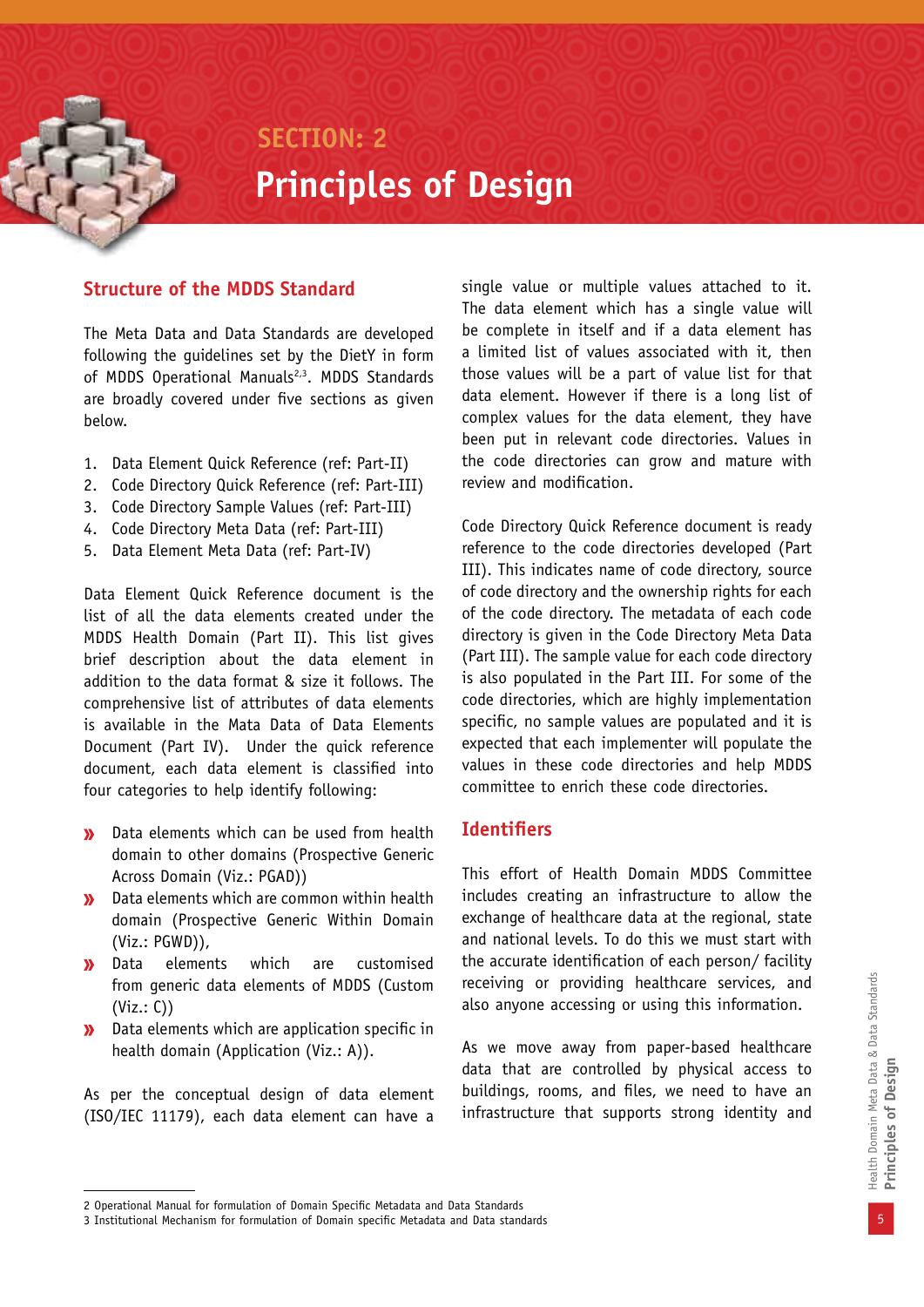security controls. The issues with establishing identity are compounded by the fact that healthcare data is used by many different organizations at the regional, state, and national levels. There must be a way to uniquely and securely authenticate each person across the healthcare infrastructure, whether that interaction is in person or over the Internet.

Healthcare Identifiers are necessary to ensure that patient related information is accessed by right persons and individual patient records are not duplicated across multiple systems – "User U in role R who satisfies constraint C has permission P".

Currently Identity Management is a major gap in healthcare i.e. - identification and authentication are currently uncontrolled and not standardized among medical systems, locations, and organizations within the healthcare community. There are a myriad of systems on the market today, each with its own methods for handling providers, health facilities and patients' identification, and very little attention to security and privacy controls. Many systems rely on simple usernames and passwords to identify and control access. Far fewer implement strong multi-factor authentication. This leads to a condition where one individual is identified by many identifiers without these numbers referring to each other. This condition impacts data exchange and usage among various IT applications.

It is critical that a set of standards be established for identifying the Facility, the Medical Provider, Patient, and all others handling healthcare data so that information across different locations can be exchanged easily and securely.

An Identifier could be a number, image (e.g. Bar Code or Blackberry ID), Biometrics (e.g. finger print or retinal scan), Radio Frequency Identifier Tag (RFID), Smart Card or a combination of these. Considering that none of these identifier standards exist today in Public Health space- The Health Domain MDDS Committee proposes basic number based identifiers. The standard can be upgraded to include Alternate Identifiers such as Bar Codes, RFIDs, Digital Signature etc., as the healthcare industry matures. For now appropriate Data Elements have been created to capture information about these Alternate Identifiers.

With regards to the nomenclature of the Identifiers some qualifiers were followed to maintain the uniformity.

- a) Identifiers which were drawn from established sources were used as it is and no change is made in their names. e.g. Unique Identification Number (UID), PAN etc.
- b) Identifiers which are proposed to be used uniquely and uniformly across states are termed as "Numbers" e.g. Unique Facility Identification Number, Alternate Unique Identification Number etc.
- c) Identifiers where code directory or value list from established source is used are termed as 'Codes" e.g. Diagnosis Codes (ICD10 Codes), Procedure Codes (CCI Codes) etc.
- d) Identifiers which were transaction specific are termed as "Identifiers or IDs". E.g. Employee ID, Document ID etc. However some of these can come from code directory master but are named as IDs because they are transaction identifiers to be populated at the time of implementation.
- **I. Facility Identifiers**: Facility Identity management is complex – therefore a Facility Code Directory is created to give a structure to it. This Facility code directory will serve as a Master to which all the Applications will refer. Two set of identifiers are proposed/ mandated to uniquely identify each facility-GUID & UFIN.
	- a) **Global Unique Identifier (GUID)** This data element is a 16-bit number, which will be generated following a standardized algorithm by system. An example of a GUID in its standard form is 40e74fae-c0ab-11dfb090-0017f2300bf5. GUID will be used at the back-end to uniquely identify each facility. GUID will guarantee global uniqueness of each facility no matter where or by whom they are generated. All prospective systems need to follow standard algorithm in their backend to use GUID.
	- b) **Unique Facility Identification Number (UFIN)-** UFIN is a 10 digit running number given for each facility (public & private) engaged in providing some form of health care services. UFIN will be used at the front-end with some form of human readability. There are two ways to do this.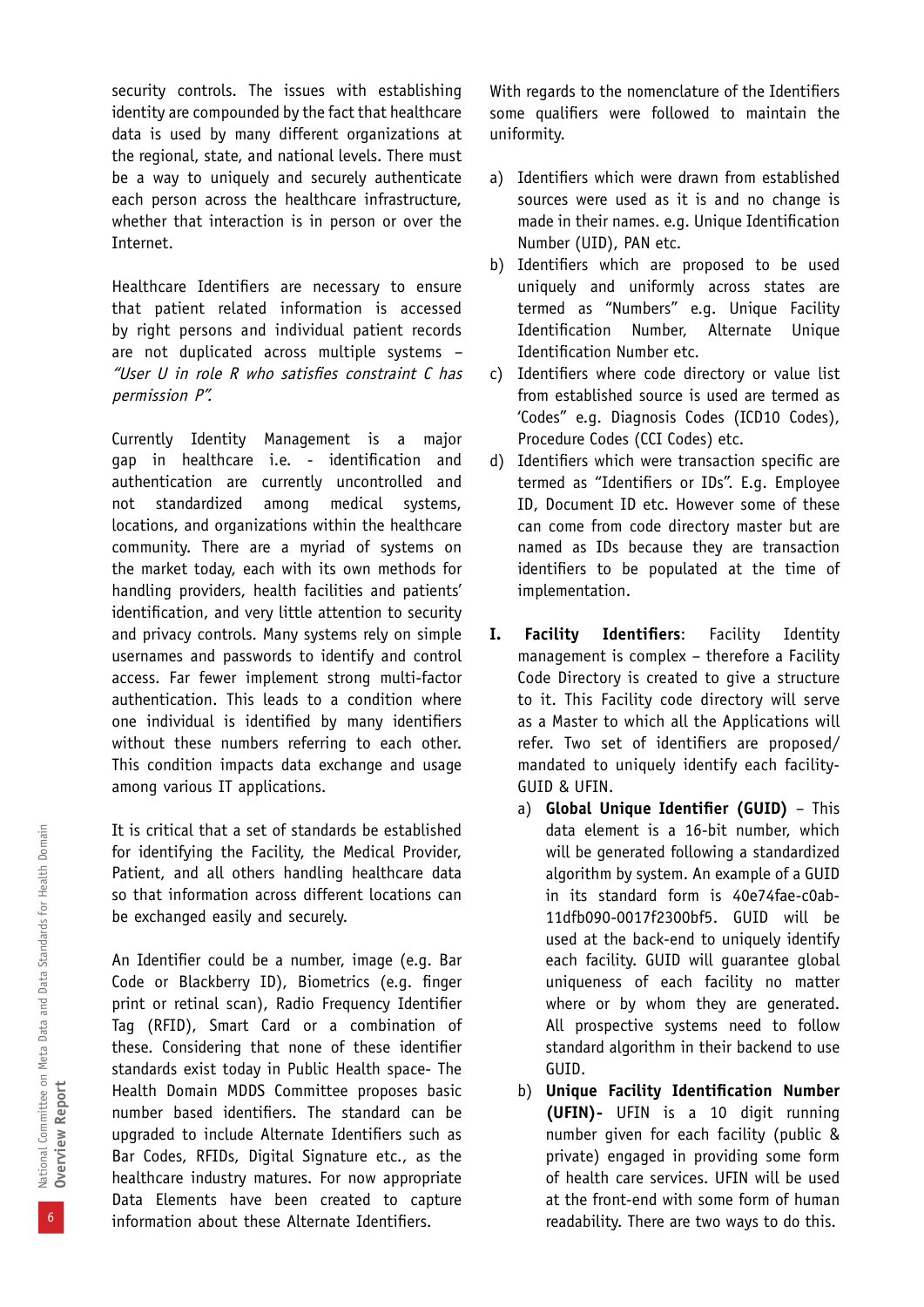- **>>** Give the facility a number with facility related information embedded in it (e.g. ABC-13-05-0001, where AB&C represents State, District & Block respectively and next two digits represent year of facility formation. Next two digits represent type of facility and last four digits represent the facility itself). However this approach has certain challenges as facilities might upgrade or facility attributes may change due to administrative, geographic or political realignments.
- The other way of doing it is by giving  $\mathbf{v}$ a unique running number to each facility without making this number dependent on any other factor. Where the facility related information can be added as an attribute to the UFIN.

The Health Domain MDDS Committee has adopted the later approach to uniquely identify each facility.

### **Why two identifiers for a facility?**

Each facility will be given a sequential 10 digit integer number (UFIN) which will be used as a unique facility identifier by all users. However the uniqueness of these codes will be dependent on database system which generate these numbers, which still does not necessarily guarantees to be always unique e.g. if the database is ported from one Database Management System (DBMS) to another, the unique sequential number (or auto increment primary keys of tables) will change. In order to avoid this problem GUID is proposed along with UFIC.

**Master Facility List (MFL)**: Using UFIN & GUID, a Master Facility List will be created at the centre and put up in a public domain and this will be used as reference by all prospective applications built at state or national level. At the implementation level we propose a Health Information Exchange or Intelligent Gateway with a Facility Registry to match facility identifiers given by various healthcare applications.

Facility identification and associated attributes can be categories in four major groups.

- a) *Facility Signature Domain***:** Information which will help in identification of each facility with its attributes is grouped under signature domain. E.g. type, geography, address etc.
	- i. Type of Facility Code Directory This will contain code of the type of facility. E.g. 01 for Sub centre, 02 for PHC etc.
	- ii. Address- This includes address details of the facility, the district, state and area which it belongs to.
	- iii. Geocode Longitude, Latitude & Altitude to identify a facility by GIS or GPRS system.
	- iv. Access to Facility Indicator- This will help identify the area where this facility is located as per the difficulty criteria set by MoHFW which includes -Easy/Difficult geographic area, hilly area etc.
	- v. Region Indicator- Indicates rural or urban setting where the facility is located.
	- vi. Population Covered This will help provide a population based denominator to the facility. Each facility will be mapped with the census population of area which it covers to. e.g. Each Health Sub Centre (HSC) will be mapped to the villages it is serving currently, through the Census village database. Two or more HSCs which are sharing one village will use a proportionate population formula to get their piece of serving population from the census village data-base and to accommodate this Manyto- many relationships with HSC and villages would be required. This arrangement would further help identification of areas covered by the PHCs and their serving population. In the urban areas each ward will be mapped with Urban PHC through Many to many relationship. Population based catchment area would be defined for the government facilities under public health systems. For private and other ministry run facilities no population catchment area would be assigned.

The principle of defining this linkage is that the denominator of the sub-unit aggregate would provide the denominator for the administrative hierarchy e.g. all sub-centres under one PHC are linked with it.

vii. Administrative Linked Facility Type – This will include Type of Facility Code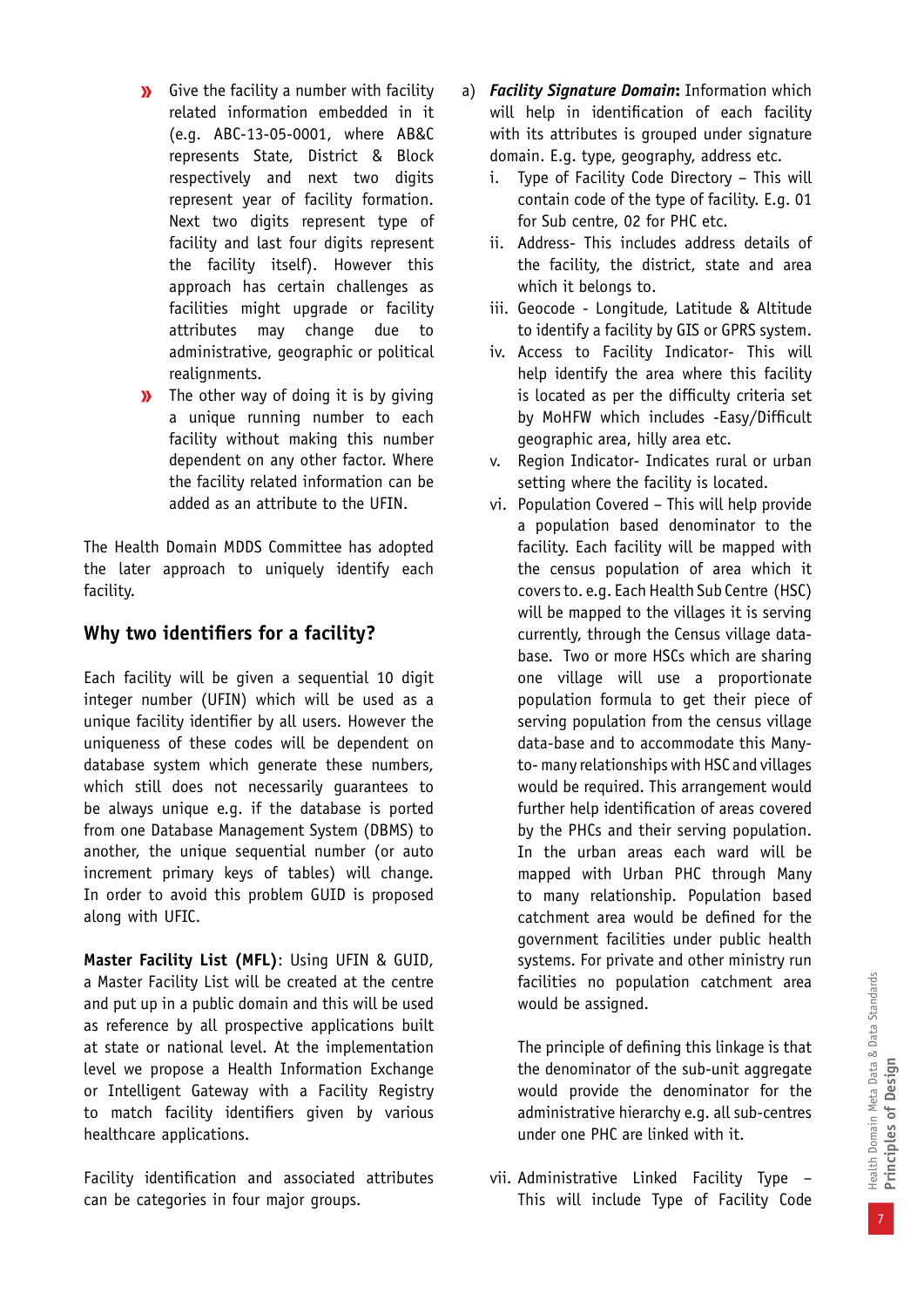with which this facility is linked for the administrative purposes. This relationship will help identify administrative hierarchy among facilities.

- viii.Operational Status- This will indicate functioning status of the facility whether facility is functional or inactive.
- ix. Referral facility This provides details of the facility Type linked for referral. There can be multiple facilities to which a facility may refer their patients. However this data element will define only referral facility linkage and during implementation many facilities can be linked for referral.
- x. Code Directory Ownership Authority & Type: This data element and related code directories together will indicate the ownership status for the facility. A facility can be owned by individual, public, private or combination of these. There can be multiple type of ownership within public & private. All these combinations can be addressed by using this data element.
- b) *Facility Services Domain***:** Each facility in India provides a set of services as mandated by the respective administration. In addition set of facilities also provide services from alternate system of medicine. E.g. Ayurvedic, Homeopathy etc. For Allopathic system of medicine list of services will come from LOINC & CCI. However in the case of alternate system only name of system of medicine would be applicable as the standard list of services from alternate system of medicine are not available.
	- i. Code Directory Facility System of Medicine Type: This will indicate which type of medicine system related services are provided from this facility. There is more than one system of medicine in our country. Services of more than one system of medicine are also provided from one facility and this data element will help define these combinations.
	- ii. Code Directory Facility Services Master: Indicates the services rendered by the facility- This gives the detailed list of services that a facility can provide. Any facility can select list of services that it can provide from this code directory.

c) *Facility Human Resource Domain***:** Code directory Facility Human Resources Type Master: Indicates the number of human resources available with the facility with their designations.

#### d) *Facility Infrastructure Domain***:**

- i. Facility Bed Master: This will indicate number of beds available with facility.
- ii. Facility Bed Type Master: This will indicate the type of beds available with the facilitysanctioned, functional and available.
- **II. People Identifiers**: These are the identifiers used to identify individual patients, relatives and various providers in the health system.
	- a) *Patient Identifiers*: Currently multiple patient identifiers are used across applications in health care space in India. There is also a massive program allocating unique identification number to individuals i.e. Aadhar Number. Aadhar number is 12 digit integer allocated by Unique Identification Authority of India (UIDAI). The Health Domain MDDS Committee proposes to use Aadhar Number as unique patient identifier. However in case patient does not have Aadhar Number a provision has been made for the use of Alternate ID, issued by any other competent authority e.g. Election ID, Driving License ID, Ration Card ID, PAN Card ID, BPL ID etc. Provision has also been made to identify unknown persons/dead bodies coming to emergency hospital wards in case of emergency or Mass Casualty Incident (MCI) e.g. John Doe and Jane Doe (widely used placeholder for unidentified persons in emergency).
	- b) *Provider Identifiers:* Each provider would be given a unique identifier and for this purpose individual registration number from respective registration councils would be used. E.g. for Allopathic Doctors registration number given by MCI, for Ayurvedic Physicians registration number from Central Council of Indian Medicine, and for Nurses registration number given by Nursing council. Those providers who do not have any registration authority (i.e. physiotherapist, paramedic workers, and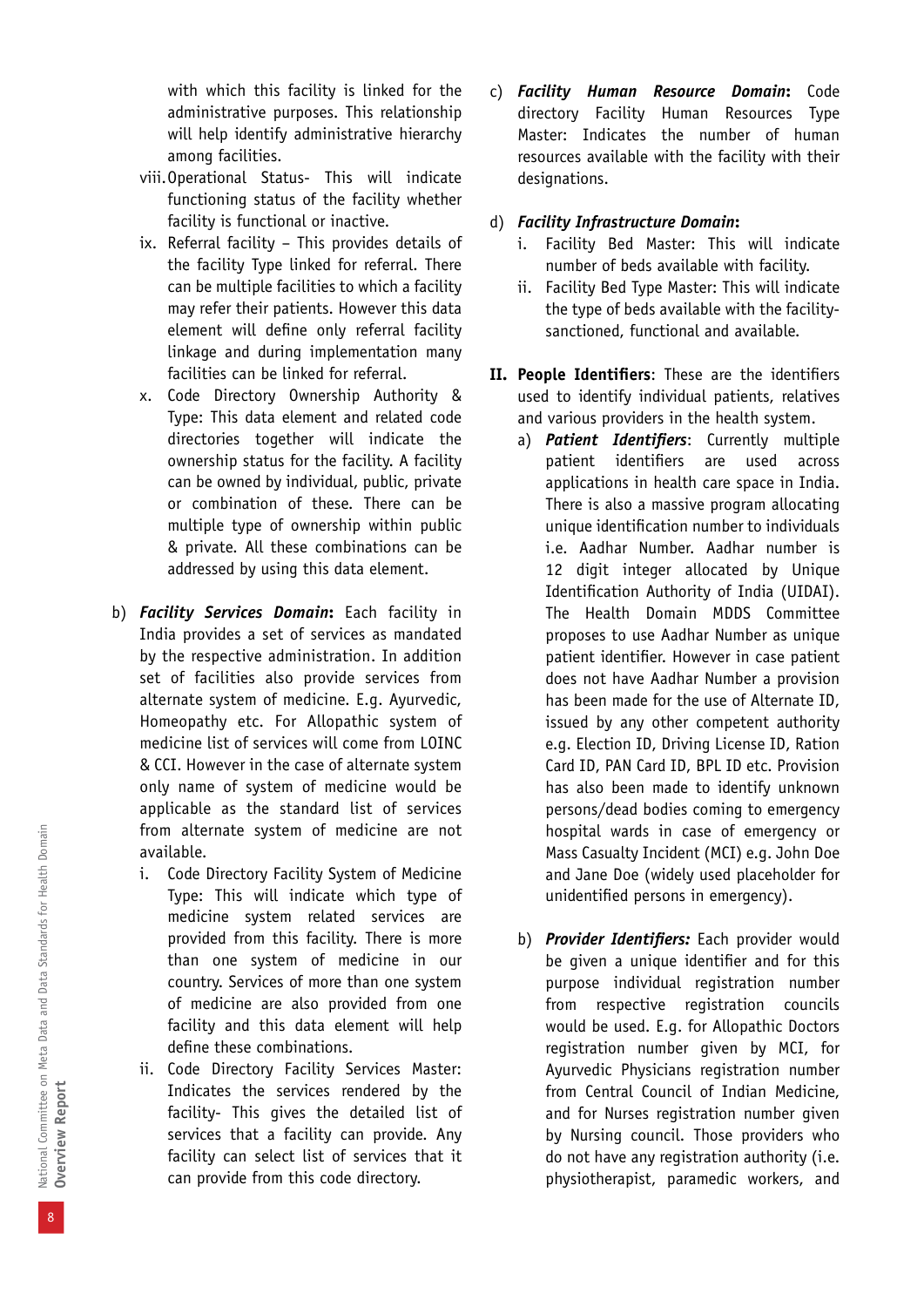community health volunteers) - individual person UID or alternate UID would be used for this purpose. Later on when a competent registration authority is put in place the number can be captured just like other Providers after appropriate values in relevant code directory has been updated.

- c) *Other People Identifiers* e.g. Identifiers for Patients relative and next of kin.
- **III. Disease Identifiers**: Each procedure and service is uniquely identified by a standard code.
	- i. *Diagnosis Identifiers***:** e.g. ICD10 codes for diseases
	- ii. *Procedure Identifiers*: e.g. CCI codes for procedures
	- iii. *Output Identifiers*: e.g. WHO Morbidity and Mortality list based on ICD10 codes, and WHO ICF codes for functionality and disability.
- **IV. Clinical Event Identifiers**: This indicates Document Registry to match Encounter and Episode identifiers given by various healthcare applications.
	- a) *Encounter Identifiers* Every time the patient meets a provider it is documented as an Encounter with a new Encounter ID. Encounter identifiers would apply to clinical, lab, radiology encounters. Physical examination done by the Helth Service Provider is considered as an Encounter and documented as clinical notes with a specific Encounter Identifier.
	- b) *Episode Identifiers* A group of closely related encounters for the same patient will get an Episode ID.
- **V. Drug and Inventory Identifiers**: Each drug whether generic or brand is given a unique identifier. For generic names– drug list from National Formulary of India (NFI) is used as the code directory. For brand names – the brand name code directory structure has been defined but it is left to the application to take the code

directory values from appropriate source e.g. MIMS or CIMS.

- *Item Identifiers*: As discussed above, all items - consumables, semi-durables, durables and equipment will also be given unique identifiers in the code directories.
- **VI. Lab identifiers**: For laboratory procedures LOINC codes are proposed for use as identifiers.
- **VII.Radiology Identifiers**: For Radiology Diagnostic and Radiology Interventional procedures - the identifiers will be taken from CCI.
- **VIII. Financial Identifiers**
	- *Source of Payment Identifiers* e.g. Insurance Provider Identifier.
	- *Billing Identifiers*: Identifiers for services, procedures and medications billing.
- **IX. Other identifiers** For identifying each entity or event separately a unique ID is proposed i.e. Medical Registration board ID, ambulance service providers ID, ambulances ID, hospital departments ID etc.

#### **Common Data Element Entities**

Health Domain is very vast and to make it more readable, Health Domain MDDS Committee has created 39 logical grouping of data elements named as entities. For example emergency patient rescue related data elements were bundled together in Ambulance entity and emergency hospital care related data elements were bundled together in Emergency entity.

Entities were created to help users to locate their data elements from the entire list. However this grouping should not be confused with data sets. Data sets are list of data elements required for certain program or application to function and should be created choosing relevant data elements from various entities e.g. Diabetes Data Set, Family Planning Data Set, Inpatient Care Data Set. This grouping does not act as a binding to further development, regrouping or change in the Common Data Element list. Description of each entity is given below.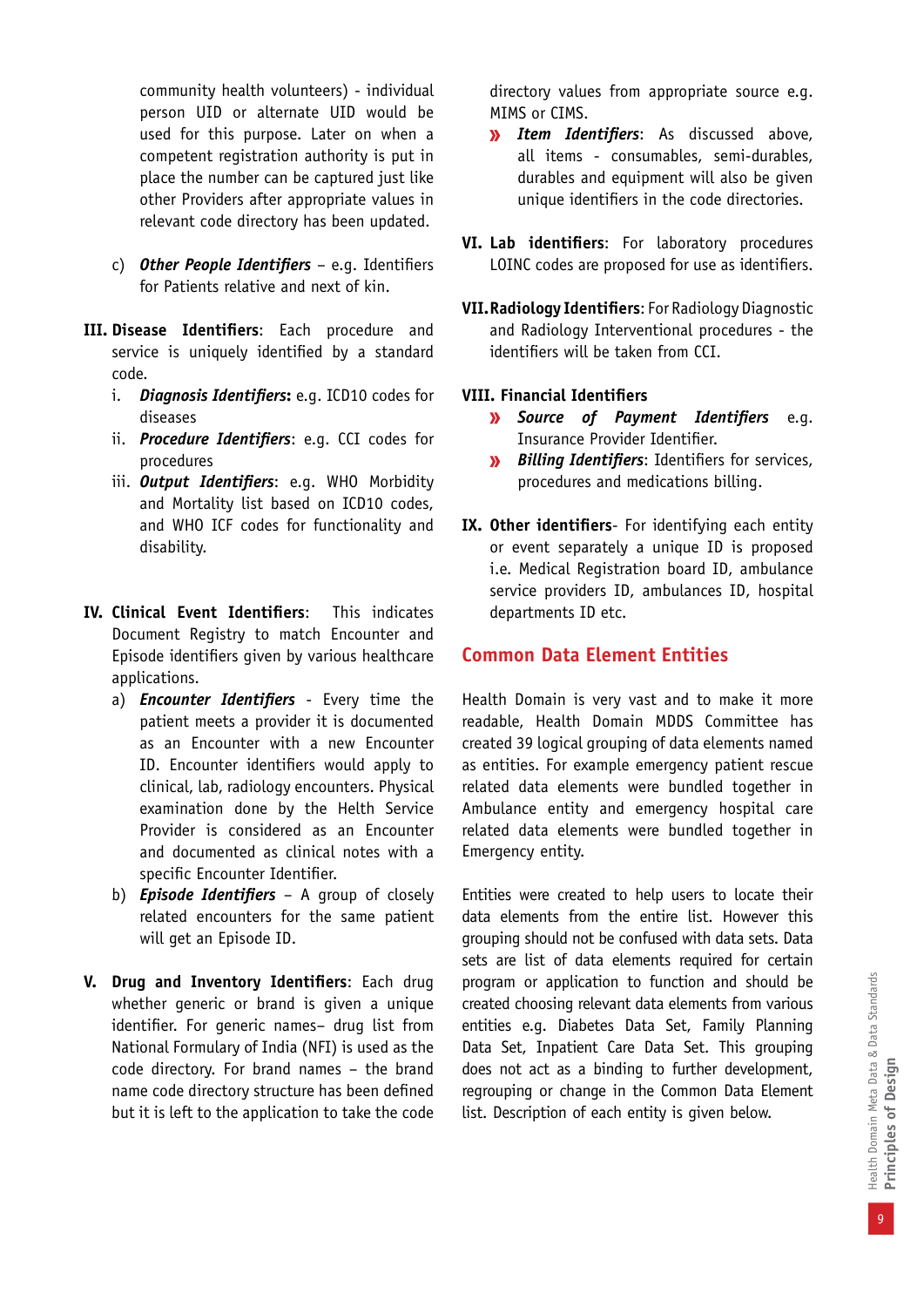#### **Table-1: Description of Entities**

| <b>SN</b>      | <b>Entity</b>         | Description*                                                                                                                                                                                                                                                                                                                                                                                        |
|----------------|-----------------------|-----------------------------------------------------------------------------------------------------------------------------------------------------------------------------------------------------------------------------------------------------------------------------------------------------------------------------------------------------------------------------------------------------|
| $\mathbf{1}$   | Generic               | Generic Entity contains data elements which can be applicable to various<br>applications used in health domain. E.g. Time                                                                                                                                                                                                                                                                           |
| $\overline{c}$ | Person                | Person is an individual with certain attributes associated with it. These relates<br>to identity management of an individual in health care. E.g. Alternate Unique<br>Identification Number(UID)                                                                                                                                                                                                    |
| 3              | Patient               | A patient is any recipient of health care services. This entity list patient<br>attributes as data elements. E.g. Patient Age                                                                                                                                                                                                                                                                       |
| $\overline{4}$ | Employee              | An Employee is a person who is hired to provide health care services to a<br>health delivery organisation in exchange for compensation under the ambit of a<br>contract. Human Resource Management Related data elements are grouped under<br>this entity. E.g. Employment Status, Employment Type.                                                                                                 |
| 5              | Provider              | A health care provider is any individual that provides preventive, curative,<br>promotional or rehabilitative health care services to individuals, families or<br>communities. Under this entity Individual health service provider related data<br>elements are grouped together. E.g. Unique Individual Health Care Provider ID                                                                   |
| $6\phantom{1}$ | Source of<br>Payment  | Source of Payment in healthcare indicates who is paying for the services given to<br>the patient. This can be out of pocket by patient, insurance (public, private) or<br>provisioned through government budget, government reimbursement. Relevant<br>data elements are grouped under this entity. E.g. Insurance Policy Type.                                                                     |
| $\overline{7}$ | <b>Bill</b>           | A bill is a commercial document issued by a seller to a buyer, indicating the<br>products, quantities, and agreed prices for products or services the seller has<br>provided to the buyer. This entity contains list of data elements which are<br>related to billing for hospital purposes and for insurance purposes. E.g. Bill ID,<br>Bill Type.                                                 |
| 8              | Facility              | Any institution which is engaged in the delivery of health care services to the<br>individuals, families or communities. This entity contains list of data elements<br>which are related to health facility identification. E.g. Unique Facility ID, Facility<br>Type Code.                                                                                                                         |
| 9              | Episode               | Any health condition for which an individual is provided care by a health service<br>provider for a certain period of time is considered as episode of care. E.g.<br>Episode ID                                                                                                                                                                                                                     |
| 10             | Encounter             | A patient encounter is a record of a patient's arrival in the health facility for any<br>form of diagnostic and/or therapeutic event. This indicates interaction between<br>a patient and health service provider irrespective of place of interaction for the<br>purpose of diagnosis, care & treatment. An episode can contain multiple related<br>encounters. E.g. Encounter ID, Encounter Type. |
| 11             | Advance<br>Directives | An advance health care directive is a set of written instructions that a person<br>gives that specify what actions should be taken for their health, if they are no<br>longer able to make decisions due to illness or incapacity. E.g. Advance Directive<br><b>Type</b>                                                                                                                            |
| 12             | ADT                   | ADT refers to Admission, Discharge & Transfer of a patient in a health facility.<br>E.g. Admission Date, Admission Type                                                                                                                                                                                                                                                                             |
| 13             | Emergency             | Emergency care relates to the inpatient emergency care provided to the patient<br>reaching to the emergency department of the health facility. E.g. Patient Status,<br>Ambulatory Status                                                                                                                                                                                                            |

\* http://en.wikipedia.org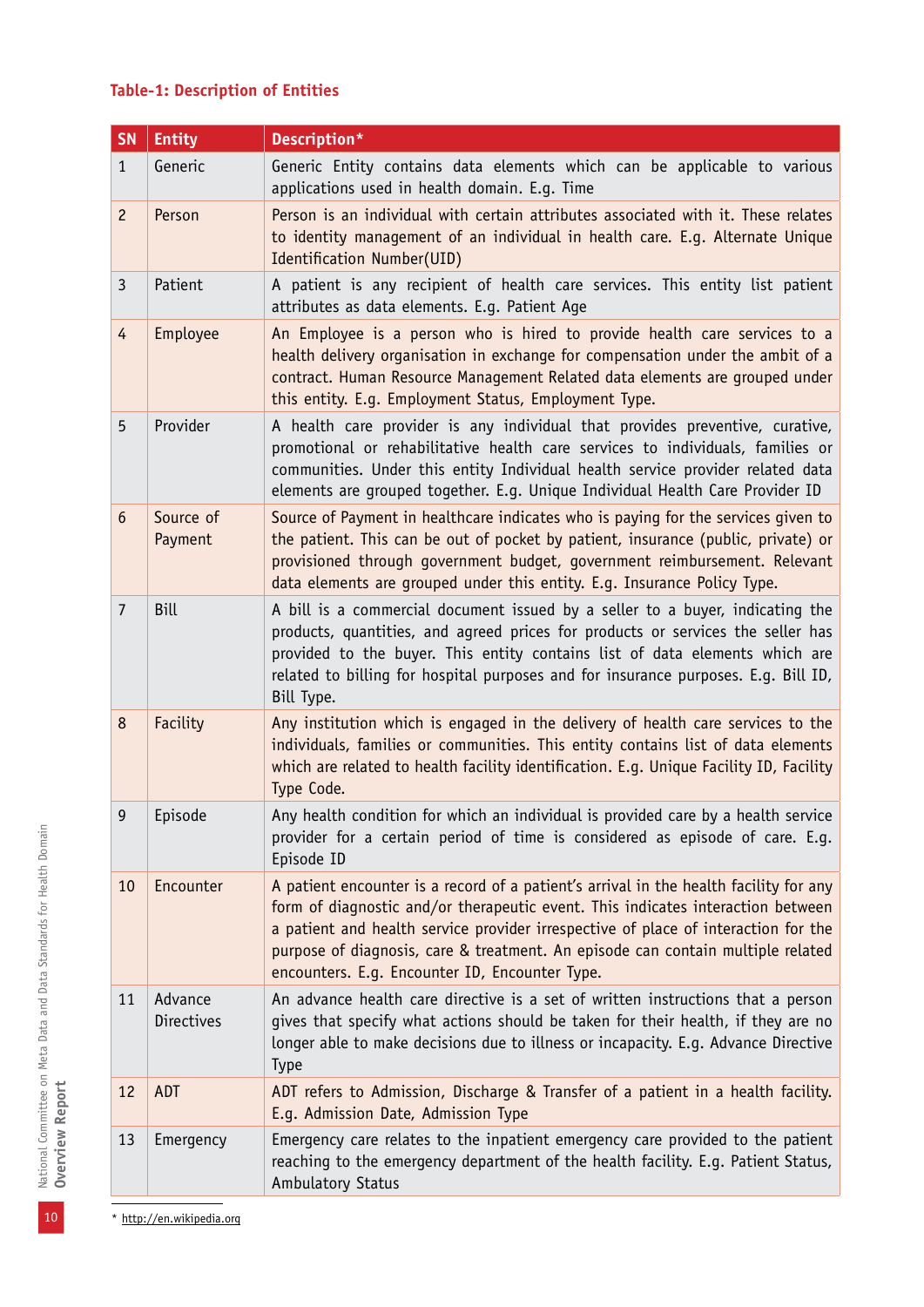| <b>SN</b> | <b>Entity</b>               | Description*                                                                                                                                                                                                                                                                                                                                                                                        |
|-----------|-----------------------------|-----------------------------------------------------------------------------------------------------------------------------------------------------------------------------------------------------------------------------------------------------------------------------------------------------------------------------------------------------------------------------------------------------|
| 14        | Outreach                    | Outreach is an activity of providing services to populations who might not<br>otherwise have access to those services. A key component of outreach is that<br>the groups providing it are not stationary, but mobile; in other words they are<br>meeting those in need of outreach services at the locations where those in need<br>are. E.g. Outreach Service Provider, Outreach Service Type etc. |
| 15        | <b>Disaster</b><br>Response | Disaster response is the health care response to the disaster and consist data<br>elements which are part of rescue, first aid, triage, transport to the facility and<br>deceased management. E.g. Mass Casualty Incident Type.                                                                                                                                                                     |
| 16        | Examination                 | Medical examination or clinical examination is the process by which a medical<br>professional investigates the body of a patient for signs and symptoms of disease.<br>Patient examination related data elements are grouped under this entity. E.g.<br>Examination Type etc.                                                                                                                       |
| 17        | Vital Signs                 | Vital signs are measures of various physiological statistics, often taken by<br>health professionals, in order to assess the most basic body functions. i.e. Body<br>Temperature, Blood Pressure. Relevant Data Elements are covered under this<br>entity. E.g. Vital Sign Result Status                                                                                                            |
| 18        | Allergy                     | An allergy is a hypersensitivity disorder of the immune system. Allergic reactions<br>occur when a person's immune system reacts to normally harmless substances<br>in the environment. A substance that causes a reaction is called an allergen.<br>Relevant Data Elements are grouped under this entity. E.g. Adverse Event Type.                                                                 |
| 19        | <b>Clinical Notes</b>       | Clinical Note is documentation of patient conditions, by medical service provider<br>- which helps to reach diagnosis, acts as communication between two providers<br>for medical care and also acts as historical reference document in patient case<br>file. E.g. treatment summary, discharge notes etc                                                                                          |
| 20        | Diagnosis                   | Diagnosis is the process of reaching to a conclusion by determining which<br>disease or condition is affecting human health. Health Conditions (Diseases)<br>related data elements are placed under this entity. E.g. Health Condition Type                                                                                                                                                         |
| 21        | Lab                         | Lab entity covers data elements related for ordering laboratory services. E.g. Lab<br>Order Code                                                                                                                                                                                                                                                                                                    |
| 22        | Radiology                   | Radiology entity covers data elements related for ordering Radiology services.<br>E.g. Radiology Procedure Code                                                                                                                                                                                                                                                                                     |
| 23        | Pharmacy                    | Pharmacy entity covers data elements related for ordering Pharmacy services.<br>E.g. Medication Frequency, Dose                                                                                                                                                                                                                                                                                     |
| 24        | Immunisation<br>Order       | Orders are indication for execution of certain tasks related to patient care,<br>administration, disease prevention etc. Immunisation<br>medication<br>Order<br>Entity covers data elements related for ordering Immunisation services. E.g.<br>Immunization Administered Date, Immunisation product code                                                                                           |
| 25        | Clinical Order              | Clinical Order Entity covers data elements related for Clinical Orders. E.g. Order<br>to admit date                                                                                                                                                                                                                                                                                                 |
| 26        | Procedure                   | A medical procedure is a course of action intended to achieve a result in the<br>care of person with health problems. In this entity health care procedure related<br>data elements are listed. E.g. Procedure Code, Procedure Type                                                                                                                                                                 |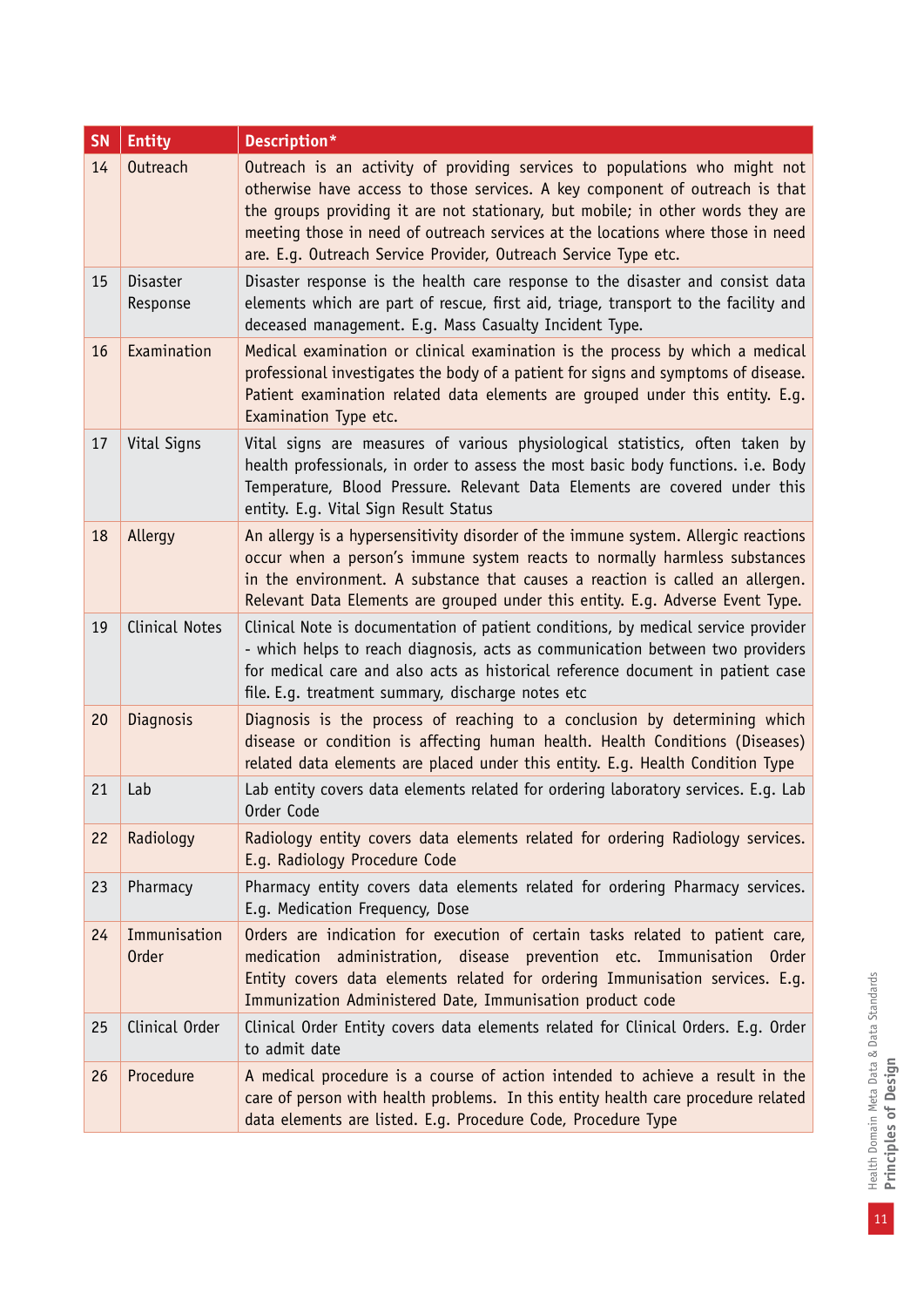| <b>SN</b> | <b>Entity</b>     | Description*                                                                                                                                                                                                                                                                                                                                                                                                                                                                                                                             |
|-----------|-------------------|------------------------------------------------------------------------------------------------------------------------------------------------------------------------------------------------------------------------------------------------------------------------------------------------------------------------------------------------------------------------------------------------------------------------------------------------------------------------------------------------------------------------------------------|
| 27        | <b>Blood Bank</b> | A blood bank is a bank of blood or blood components, gathered as a result<br>of blood donation or collection, stored and preserved for later use in blood<br>transfusion. The term "blood bank" typically refers to a division of a hospital<br>where the storage of blood product occurs and where proper testing is performed.<br>However, it sometimes refers to a collection center, and indeed some hospitals<br>also perform collection. Relevant data elements are grouped under this entity.<br>E.g. Blood Bank ID, Blood Group. |
| 28        | <b>Nursing</b>    | Nursing care is the care of individuals, families, and communities so they<br>may attain, maintain, or recover optimal health and quality of life. In-patient<br>nursing care related data elements are grouped under this entity. E.g. Bed Side<br>Procedure Indicator                                                                                                                                                                                                                                                                  |
| 29        | 0T                | Operation Theatre is a facility within a hospital where surgical operations are<br>carried out in a sterile environment. Relevant data elements are grouped under<br>this section. E.g. Anaesthesia Type, Procedure Priority                                                                                                                                                                                                                                                                                                             |
| 30        | <b>CSSD</b>       | Central Sterile Supply Department (CSSD) is essential department in the hospital<br>and supports sterile supply, processing, distribution for various departments<br>especially Operation Theatre. Relevant data elements such as Sterilization Test<br>ID are grouped under this section.                                                                                                                                                                                                                                               |
| 31        | Inventory         | Inventory management is primarily about managing supplies and stocks that<br>are required at different locations within a facility or within many locations<br>of a supply network. This entity includes data elements required for inventory<br>management for drug and non drug items in health facilities. E.g. Drug ID,<br>Supplier Name etc.                                                                                                                                                                                        |
| 32        | Remission         | Remission is a condition of being healthy after an episode of disease. Relevant<br>data elements are grouped under this entity. E.g. Remission Type.                                                                                                                                                                                                                                                                                                                                                                                     |
| 33        | Complications     | Complication is an unfavourable evolution of a disease or a health condition or a<br>therapy. Relevant Data Elements are grouped under this entity. E.g. Complication<br>Code                                                                                                                                                                                                                                                                                                                                                            |
| 34        | Relapse           | Relapse is recurrence of past disease or condition. Relevant data elements are<br>grouped under this entity. E.g. Relapse Type                                                                                                                                                                                                                                                                                                                                                                                                           |
| 35        | Morbidity         | Morbidity is a diseased state, or poor health due to any cause in a person or in a<br>population. Relevant data elements are grouped under this entity. E.g. Morbidity<br>Code                                                                                                                                                                                                                                                                                                                                                           |
| 36        | Disability        | Disability is the consequence of an impairment that may be physical, cognitive,<br>mental, sensory, emotional, developmental, or some combination of these.<br>Relevant data elements are grouped under this entity. E.g. Disability Code.                                                                                                                                                                                                                                                                                               |
| 37        | Mortality         | Mortality refers to the death of an individual or incidence of Death in a<br>population. Relevant data elements are grouped under this entity. E.g. Mortality<br>Code.                                                                                                                                                                                                                                                                                                                                                                   |
| 38        | Ambulance         | An ambulance is a vehicle for transportation of sick or injured people to, from or<br>between places of treatment for an illness or injury and in some instances will<br>also provide out of hospital medical care to the patient. Relevant data elements<br>are grouped under this entity. E.g. Ambulance ID, Ambulance Distance Covered,<br>Ambulance en route event.                                                                                                                                                                  |
| 39        | Indicator         | Indicator entity is created as placeholder for the aggregate data elements and<br>for reporting from population-based indicators. E.g. Infant Mortality Rate etc.                                                                                                                                                                                                                                                                                                                                                                        |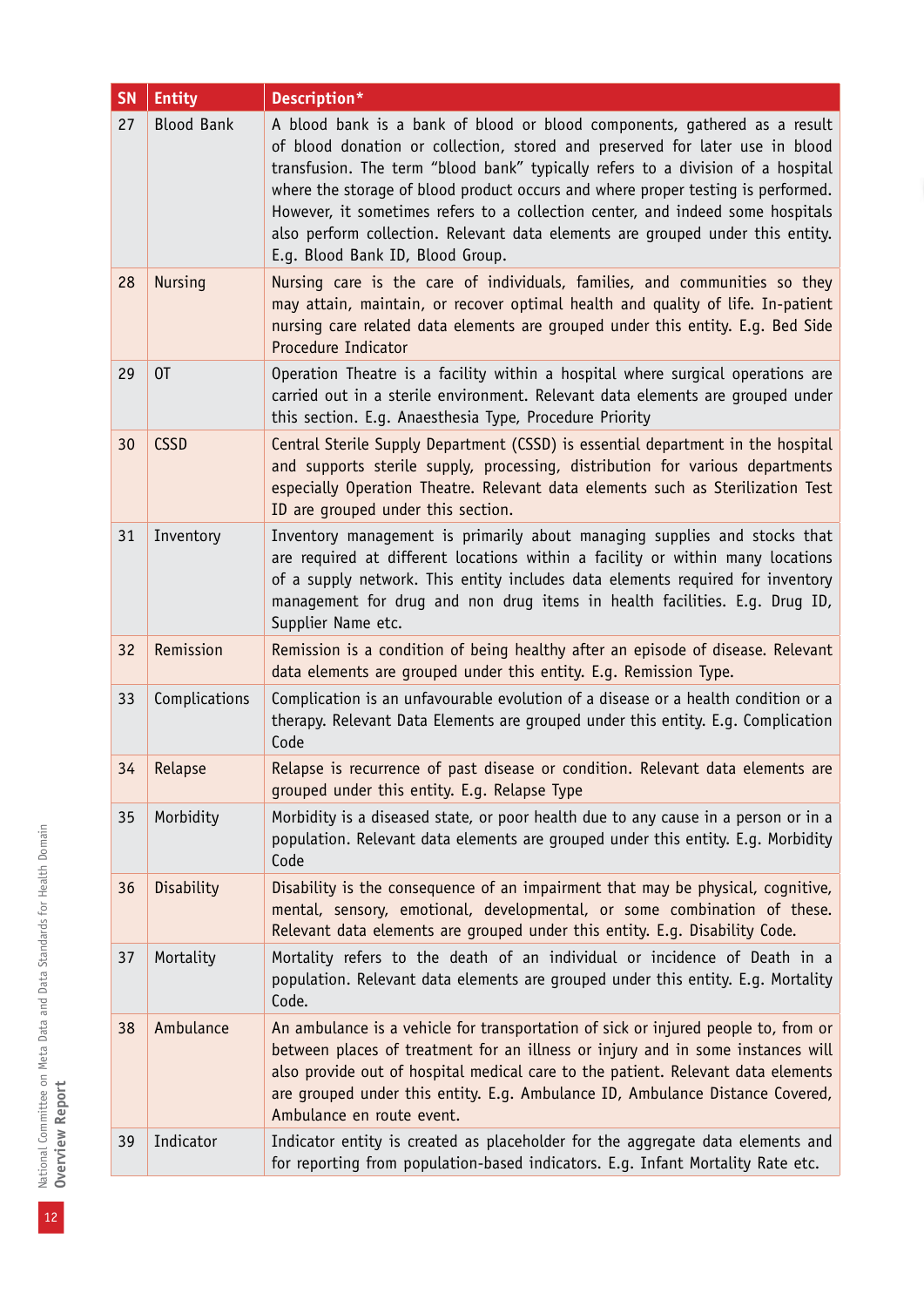### **Standards Rollout SECTION: 3**

Data sets are list of data elements required for certain program or application to function and should be created by choosing relevant data elements from various entities. Each sub-domain, e.g. Disease Control Program, will not require all of the CDE therefore they must create its own minimum data sets from the CDE. The details of few sample data sets are given in the Annexure e.g. Drug Inventory, Blood Bank, School Health Program Data Set etc.

Due to the inherent complexity of Health domain, it is difficult to create a minimum data set that every sub-domain must adhere - Meaning 'My minimum need not be your minimum'. The CDE therefore acts as the super set for the most of the sub domains in Healthcare.

#### **Standards Adoption for Historical Systems**

Adoption of the Standards will vary by organisation and IT system. Some organisations will be early movers owing to their leadership and HR capacity to adopt the standard and undergo a rapid transformation, whereas others will lag behind, and then there will be few those may completely resist the change.

*Historical Applications:* Some of the resistance to change will be genuinely rooted in necessity to keep the past data and maintain the current operations. The leadership has to make a hard decision about the duration of status-quo pending an imminent upgrade. For such necessities pointto-point integration maybe considered in the interim e.g. MCTS-HMIS.

*Upgraded Systems:* For this systems will have to map their data elements to the CDE so that they can send the data in a standard format for interoperability. Slow movers will update/

upgrade the systems as per the standard wherever necessary e.g. non-compliant data elements, noncompliant modules, and periodicity of reporting, facility masters, and other masters. They have to fulfil the gaps between their data elements and related master, and those required as per MDDS CDE and Code Directories. Meanwhile the paper based records have to change their formats to match with upgraded systems and build capacity to feed patient data & aggregate data to upgraded systems.

**Data Sets**<br> **Data Sets**<br> **One area intervinted in the system is proposed by a non-complinit data elements, resp.<br>
One area in either one of the controll by choosing reduced for compliant modules. The particles of reportin** For Example – MCTS has data elements such as Hb < 7 and Hb > 7; Whereas CDE has data elements such as Result Type, Result Status, Result Value and Result Reference Range. Over time MCTS will have to upgrade such that it can accept data inputs as per MDDS standard, aggregate it and convert it into outputs such as  $HB < 7$  &  $HB >$ 7 without having entry of this as separate data elements. Institutional capacity will have to be built to support this change. Another Example – Peripheral paper based records will have to change their formats as per MDDS to feed IDSP.

*Clean Slate Systems:* New systems to be built on MDDS standards. These systems will be fully geared for Interoperability with all applications built on MDDS standard. Though they will also go through a maturation cycle to completely comply to the standard and in many ways may help the MDDS Health domain standard to grow. Meanwhile as paper based recording shifts to e-recording based on MDDS standards, it would be able to feed patient data & aggregate data to clean slate systems.

Given such a context, a Health Information Exchange using an Intelligent Gateway is a preferred interoperability solution for an imperfect world of healthcare including, where historical, upgraded and clean slate applications, would all continue and converge.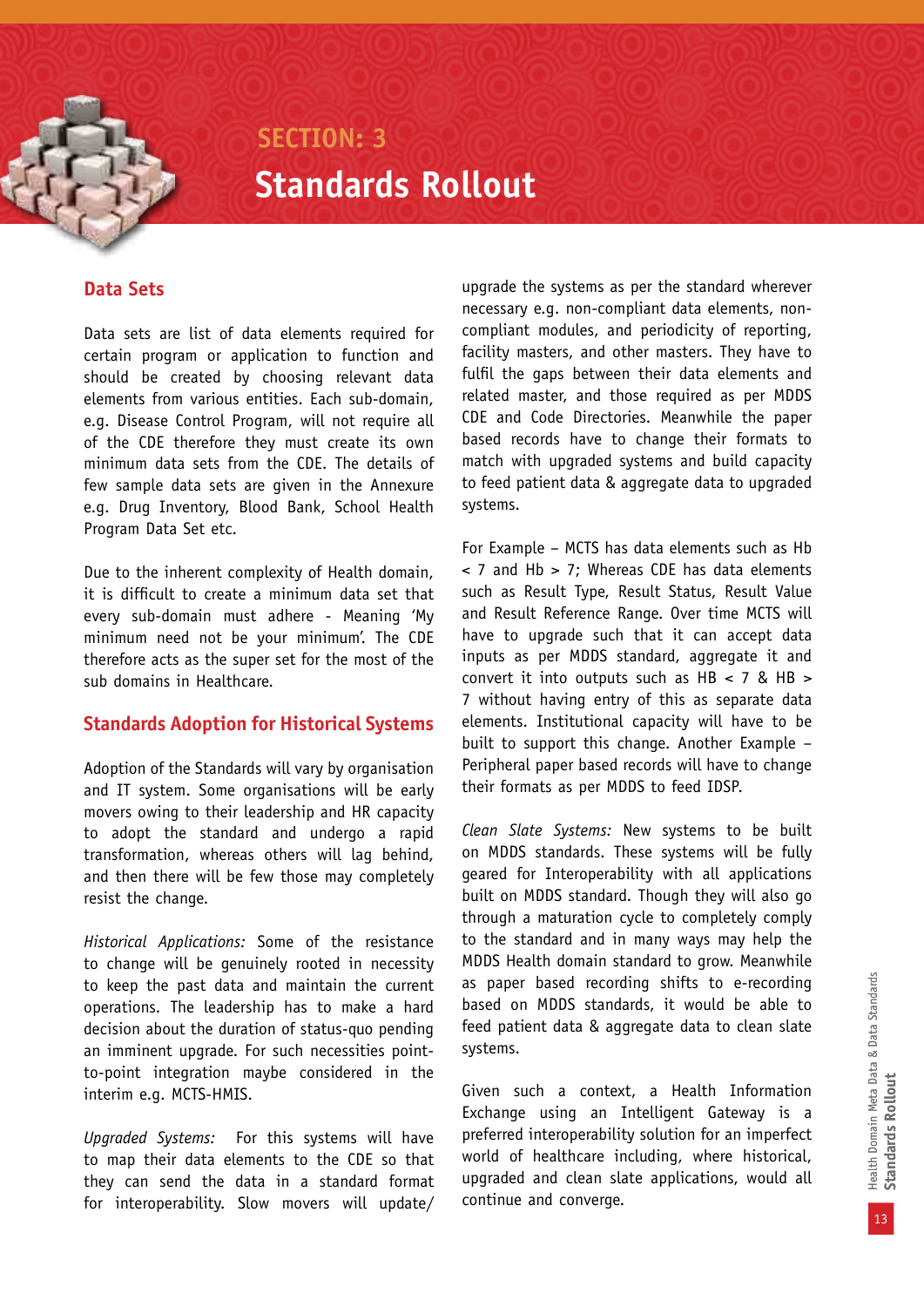#### **Table-2: Standards Roll-out across Systems**

|                              | <b>Enabling provider for</b><br><b>Quality of care</b>                                                                                             | <b>Reporting Aggregate Data</b>                                               | <b>Recording Systems</b>                                                                                |
|------------------------------|----------------------------------------------------------------------------------------------------------------------------------------------------|-------------------------------------------------------------------------------|---------------------------------------------------------------------------------------------------------|
| <b>Historical</b><br>Systems | MCTS can function as is.                                                                                                                           | HMIS can take inputs from<br>MCTS in the interim.                             | Paper based records fed<br>into MCTS at block level.                                                    |
| Upqraded<br>Systems          | <b>Modify Data Elements</b><br>and Masters as per MDDS<br>standard. E.q. MCTS<br>upgraded as per CDE.<br>Technical workarounds for<br>integration. | HMIS can take inputs from<br>Upgraded MCTS in the<br>interim.                 | All entries are granular to<br>patient level aggregate<br>data. Build capacity to<br>feed patient data. |
| Clean Slate<br>Systems       | Fully geared for<br>Interoperability with all<br>applications built on MDDS<br>standard.                                                           | Create logical Aggregate<br>Data Elements [MIS] from<br>common data elements. | Recording of data in<br>EHR format. Automate<br>aggregation as per local<br>reporting requirements      |

#### **Prospective Applications – Drug Distribution Network**

Given the diversity of India, historical and clean state applications will coexist at any point of time since the existing applications cannot be retired overnight. For Example – TN and Delhi states have their own Drug Inventory and Distribution systems and over a course of time, they have familiarized themselves with the operation and usage of the system; Whereas Rajasthan, Maharashtra and Punjab are adopting the e-Aushadhi system being developed by C-DAC. Also each of these e-Aushadhi implementations has a different code base owing to extreme differences in masters e.g. organisation hierarchy, drug procurement and distribution processes and implementation methodology. Even if C-DAC upgrades e-Aushadhi to MDDS standards, there are other disparate drug inventory systems (e.g. systems functional in Tamil Nadu & West Bengal etc.) which may not be able to completely interoperate e-Aushadhi.

To make these disparate systems interoperable, following three options can be explored: Point-to-point, Broker based, and Exchange based patterns.

However, point to point will be expensive to maintain, broker systems may not be able to lookup a registry to locate the source of data. This requires to setup a centralised data warehouse model for reporting, which is a costly proposition in terms of maintainability and feasibility. Exchange based pattern can be achieved by introducing an intelligent gateway to define concept, code mapping and transformations at dynamic run time for all historical applications and clean slate applications. This will lead to feasible interoperable solution.

#### **Institutional Framework**

For implementing Meta Data & Data Standards some institutional mechanism needs to be put in place which will ensure participation from stakeholders and partners. There are various mechanism which can enable standards roll-out in prospective and existing systems. Standard's institution role and framework are described in section V.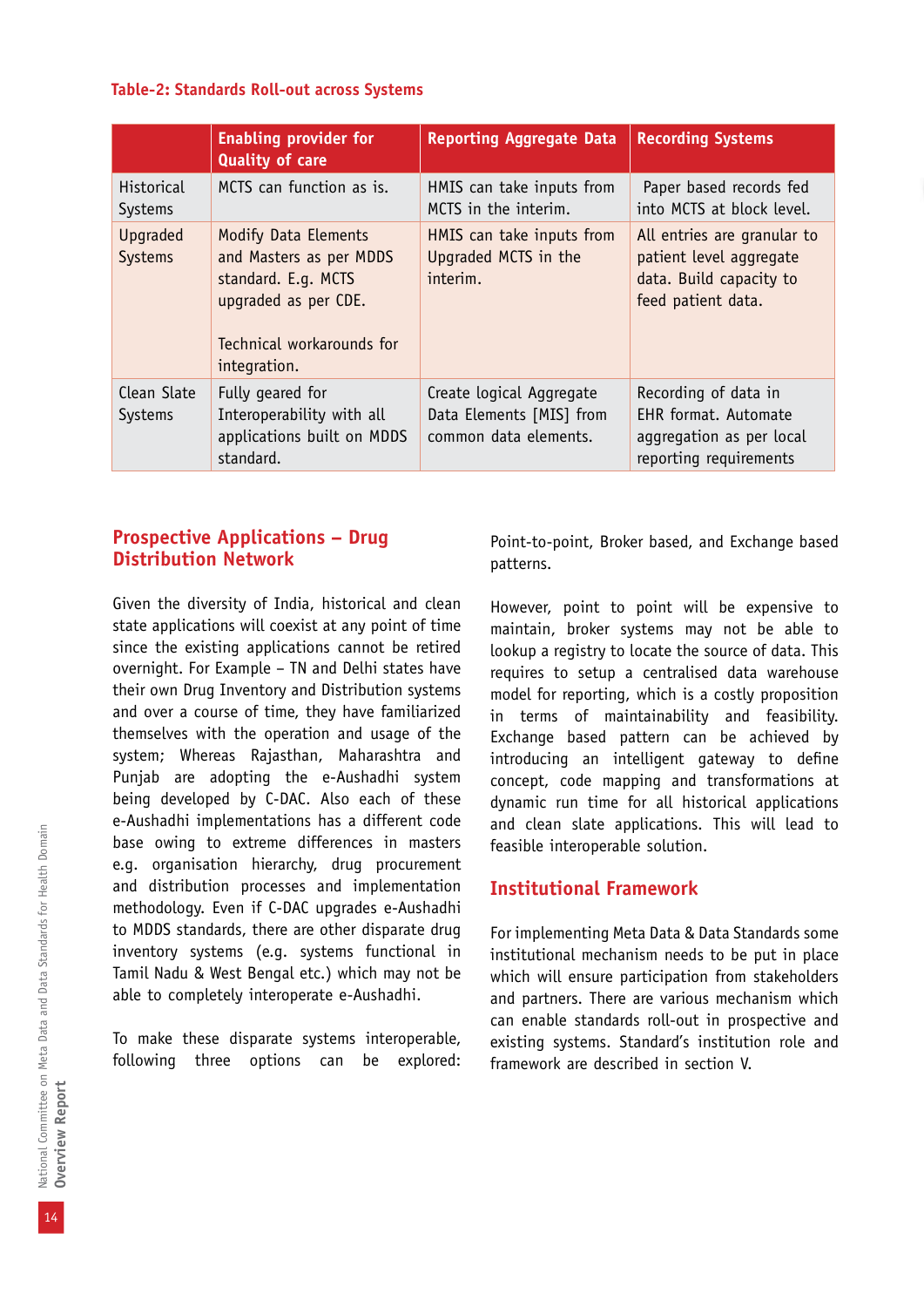### **SECTION: 4 Interoperability Solution**

### **Different Models for Interoperability**

There could be numerous ways of integrating disparate applications; however the approaches are logically grouped into the following main categories of application integration. Each one has its own pros and cons-

- a) *Point-to-point model:* This approach by design is too expensive to write and maintain because the resultant solution could end up with a spaghetti of approximately  $(X)^n$  point-to-point connections for 35 States and UTs.
- b) *Broker Model:* This model has some know inherent design challenges e.g. generating a report on demand from a broker based model is not possible. The broker may not have a Registry lookup access to locate the source of the data. The solution may not know the location of data and cannot discover all applications. For Example - If drug distribution related data is spread across three e-Aushadhi applications, the Non Intelligent Broker will have challenges to access the data from these three systems. This challenge can be resolved if the logic of integration and data retrieval for all three applications is defined in the Broker in advance during the design phase. The data need and integrating logic are not static in nature in the given context so this design will always have a maintainability and feasibility issue.

In the broker based system the only option is to have a centralised data warehouse model for reporting. Given the size [~1.2 Billion] of India's population and the daily transactions e.g. drug distribution is sure to become a bottleneck for any centralised data warehouse model and will push it above and beyond its limit.

c) *Health Information Exchange Model:* The concept of intelligent broker and Registry architecture pattern appears to be better suited in the given

context. This approach allows to dynamically locate the data records and the application locations. This will allow applications to serve requested data in a more optimal way. Also, this model allows connecting throughout an array of heterogeneous applications removing the need for complex point-to-point connectivity.

#### **Recommended Model: Health Information Exchange**

In a long run all public and private Health IT systems have to converge to a Health Information Exchange to realize the objective of Universal Health Coverage as laid down in 12th Five Year Plan.

This model addresses MDDS standards to ensure semantic interoperability across all applications, their data storage, privacy, security, integration, data retrieval, analysis and information usage.

This model envisages the creation of local, regional and state Health Information Exchanges [HIE] that feed the National Health Information Network [NHIN]. A centralised Health Information Exchange [HIE] has to emerge for every state that will be used for exchanging health information. All public and private Health IT applications will be integrated with the HIE exchange following a decentralized model leaving their respective data repositories intact within application data centres/ premises and applications exchanging their data using constellation of intelligent gateways and centralized registries.

The HIE will have a data warehouse to analyse the consolidated public health data. A federated structure should be adopted where the data is pulled on-demand. Central data repository model is not a suggested route as it becomes unwieldy and too expensive over a period of time. By design, the HIE pulls up only a part of data that is required for consolidated data analysis or health record portability. The patient registry will have entries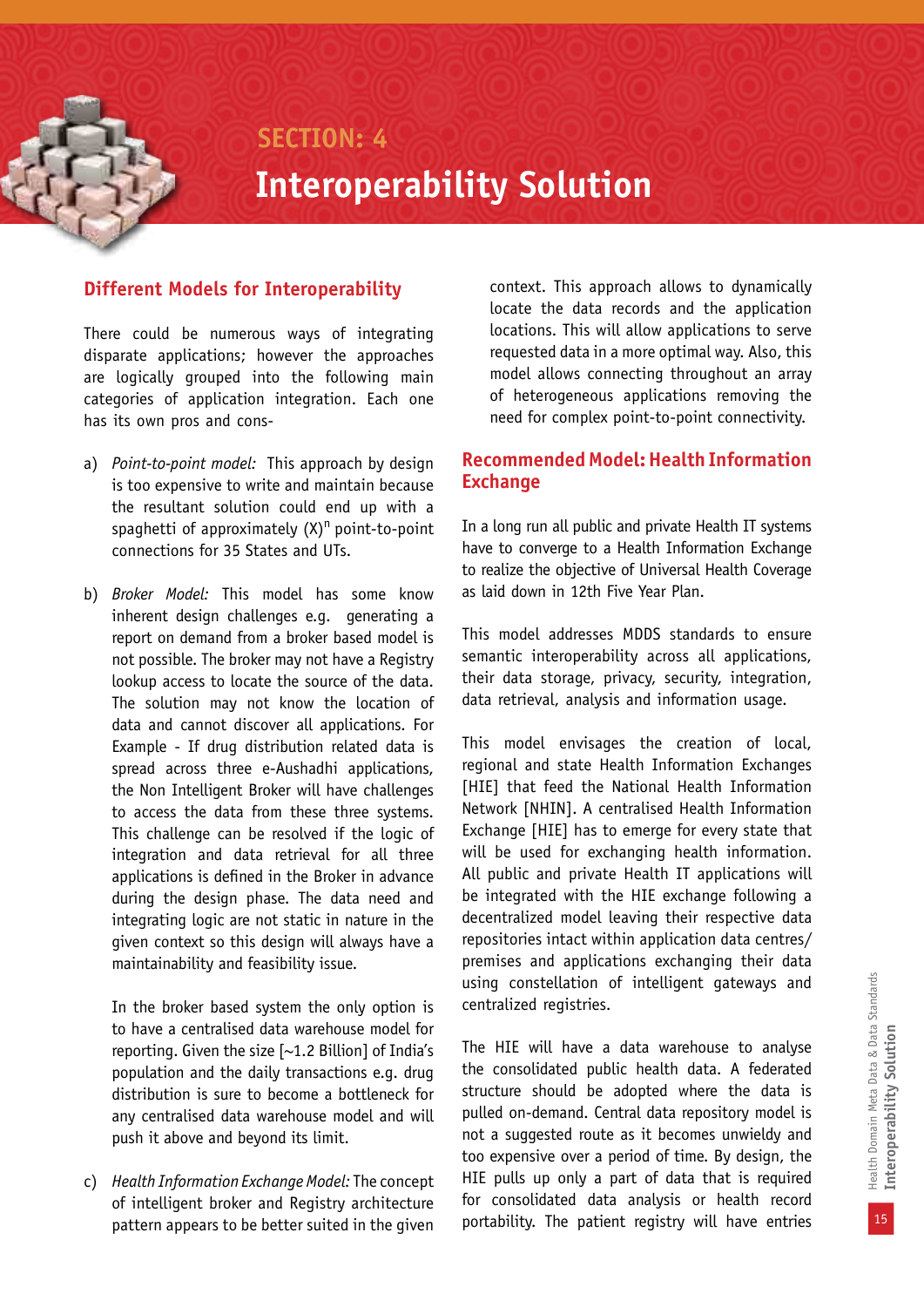for the diseases being tracked and will also cater to population migrations where the portability of patient-based health record is important.

The HIE will support the centralized Metadata registry and register the standard Metadata specifications for all Health domain concepts. The data from Different integrating applications will be transformed to these standard concepts based on Metadata registry lookups inside the intelligent gateways before passing the data to the requesting application. Intelligent Gateway will have the built in logic to discover the applications which will provide the requested data based on the type of request generated from a requesting application or person. The gateway will be able to locate the records from different application repositories, apply dynamic transformations, codes and concept translations, data aggregation logic, based on the predefined rules in the Intelligent Gateway.

The HIE model will specify data analytics framework so that it can be flexible and capable of catering to local, District, State and National analysis and reporting requirements. This includes:

- a) National Data Warehouse Define a National level data warehouse in the NHIN to analyse the consolidated data and produce indicator based reports from source systems.
- b) Local Data Analytics -Define a local data mart in every State HIE. The exchange should provide online analytical processing [OLAP] for the users at all levels to generate their own reports needed for local action. The users should be able to save the report format and define the frequency at which the reports should be populated with data. This will significantly enhance acceptability, usability and adoption.



#### **Figure 3: State Health Information Exchange [HIE]- Conceptual Architecture**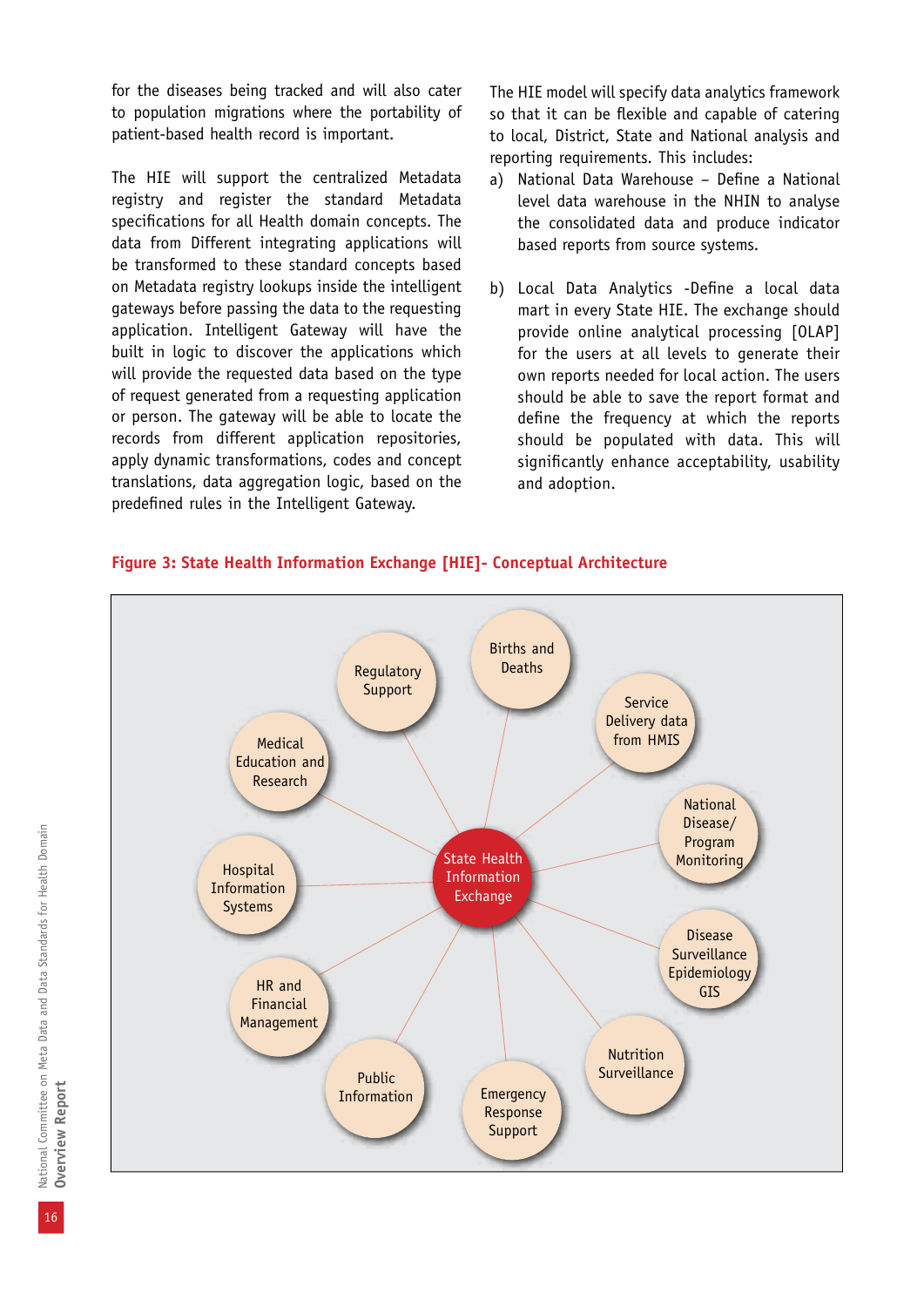The HIE will provide the flexibility to allow inputs in consolidated [District-wise or facility-wise] as well as granular [patient-based] models. Based on readiness, HIE will allow the States to decide the mode of data entry – consolidated, facilitywise or patient-based; as long as the published architecture and standards for vocabulary, data, input/output, storage, integration, hardware and network are followed. The HIE model envisages all public health IT systems to follow integration based on known standards such as HL7, DICOM, XML etc.

**Registries**: - The heart of the HIE is a registry based model that has district and state level



#### **Figure-4: National Health Information Network [NHIN]- Conceptual Architecture**

registries about disease, facility and patient. The registry may be indexed and searched by using unique identifiers. The registry will have metadata that points to the details in the source system. The indicators derived from the state disease registries should be rolled up to the central disease registry for reporting. However drill down should be available to get granular data on demand.

#### **Benefits of Health Information Exchange**

- i. Historical applications can never be done away due to their current wide-spread usage, substantially large database, user adoption and heavy investment. Using this model all existing Historical and Clean state applications can be integrated to form a unified Health Information Exchange based on a federated data model without any disruption or application design changes in existing historical applications.
- ii. The semantic interoperability in different applications can be ensured using a centralized metadata registry using HIE based intelligent gateways having functions to register, discover, transform, notify, query and retrieve concepts and their meta data from centralized metadata registry. This model has already been successfully implemented in Canada Infoway.
- iii. Integration with other domain applications is quite easy.
- iv. Lack of awareness in India towards the need of a HIE which is apprehended by many as a complex thing to achieve which is just a negative perception and need to be corrected by proper education of this model.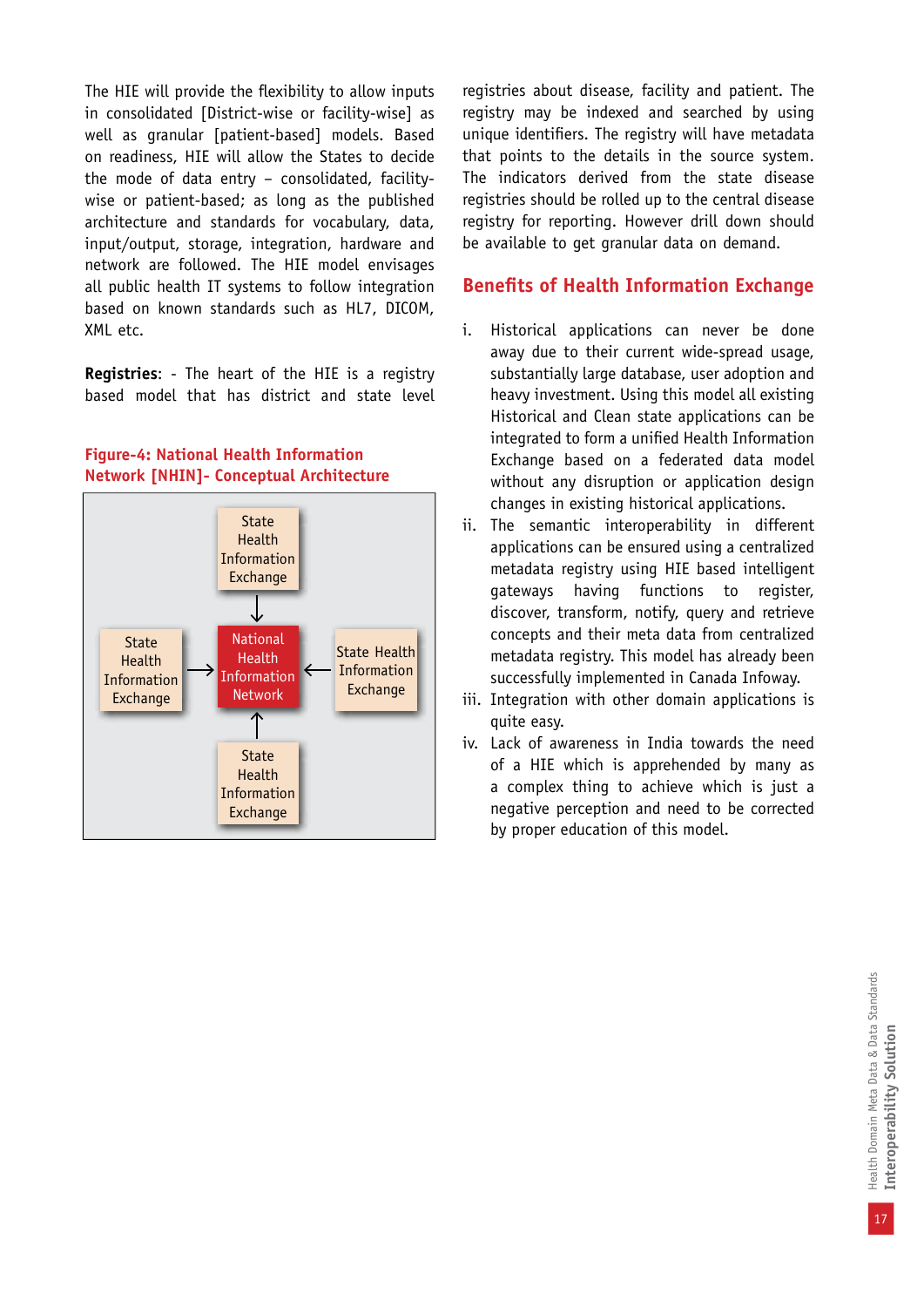

#### **Figure 5: State Health Information Exchange –Proposed Architecture**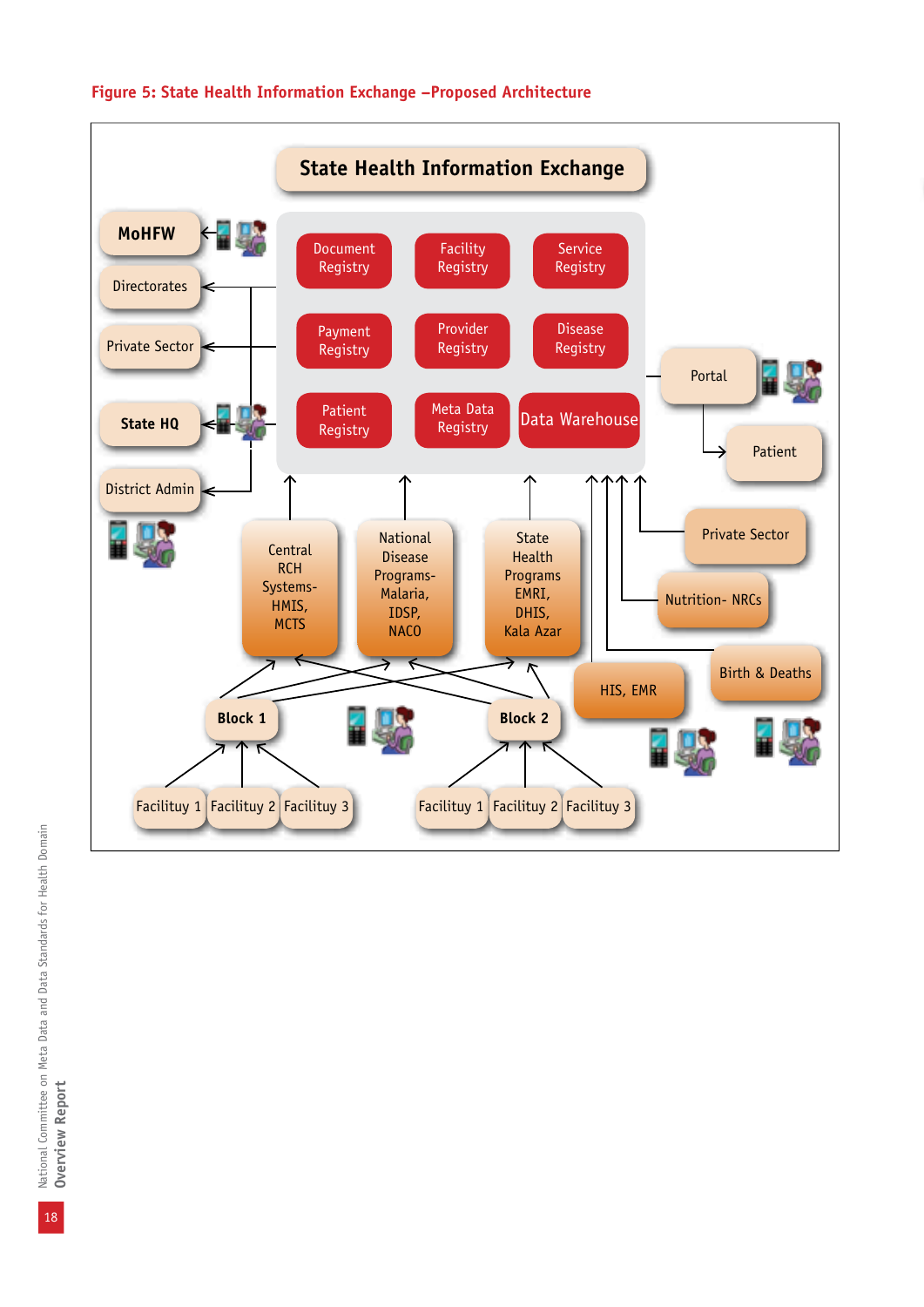### **SECTION: 5 Institutional Framework**

#### **The Need**

As compared to other domains, information requirement in health domain changes more rapidly and today's information systems and standards slowly becomes obsolete if not updated on a regular basis. There has been a surge in public health IT systems development under NRHM both by states and centre as noted by various Common Review Mission (CRM) reports. However each system was developed to cater local requirements and have followed their own standards leading to a situation where systems were not being able to exchange data. This adversely affects use of information. In addition data from private sector was not available for generation of populationbased analytics as required to assess universal health coverage.

There is great need to make systems interoperate at various levels for seamless flow of information, which has been documented by various study reports. Mission Mode Project recently has also documented the challenges of IT silos in health care and suggested that systems should be able to speak to each other using standards of interoperability. 12<sup>th</sup> five year plan document has also recommended health IT standards to achieve interoperability among various systems. In addition plan document also mentions creation of set of indicators through which information would be shared across systems.\* All this necessitates an institutional structure to be in place for information sharing among various systems and between various providers (public & private), supported by frameworks for standards implementation, certification and management. The institution should be Apex statutory body in form of National Health Information Authority (NHIA)

The nature and scope of work necessitates that this standards management institution should be placed halfway between IT and health domain with participation from IT, Health & Management professionals. The leadership would be drawn from the Ministry of Health & Family Welfare.

#### **The Mandate**

The Authority shall be responsible for,

- i. Maintaining the repository of standards
- ii. Update and upgrade standards
- iii. Ensuring compliance to standards.
- iv. Facilitate adoption/ implementation

#### **I. Managing repository of standards**

Healthcare is a very diverse domain and to address standardization, it needs a large set of data standards. . It is an error prone and difficult task to manage these standards manually and would require automated management of standards. DietY has a framework to address this purpose and it suffices the need of health domain as well.

#### **II. Update & Upgrade Standards**

- a) *Documenting specific standards request*: As an iterative process the standards management organisation has to work closely with the state public health departments and private health sector to document various standards requirements originating with new program and with new areas as they open up.
- b) *Organising standards consultations*: The organisation has to arrange specific standards consultations with participation from various stakeholders which will discuss and recommend updation in the standards list.

<sup>\*</sup> http://planningcommission.gov.in/plans/planrel/12thplan/pdf/12fyp\_vol3.pdf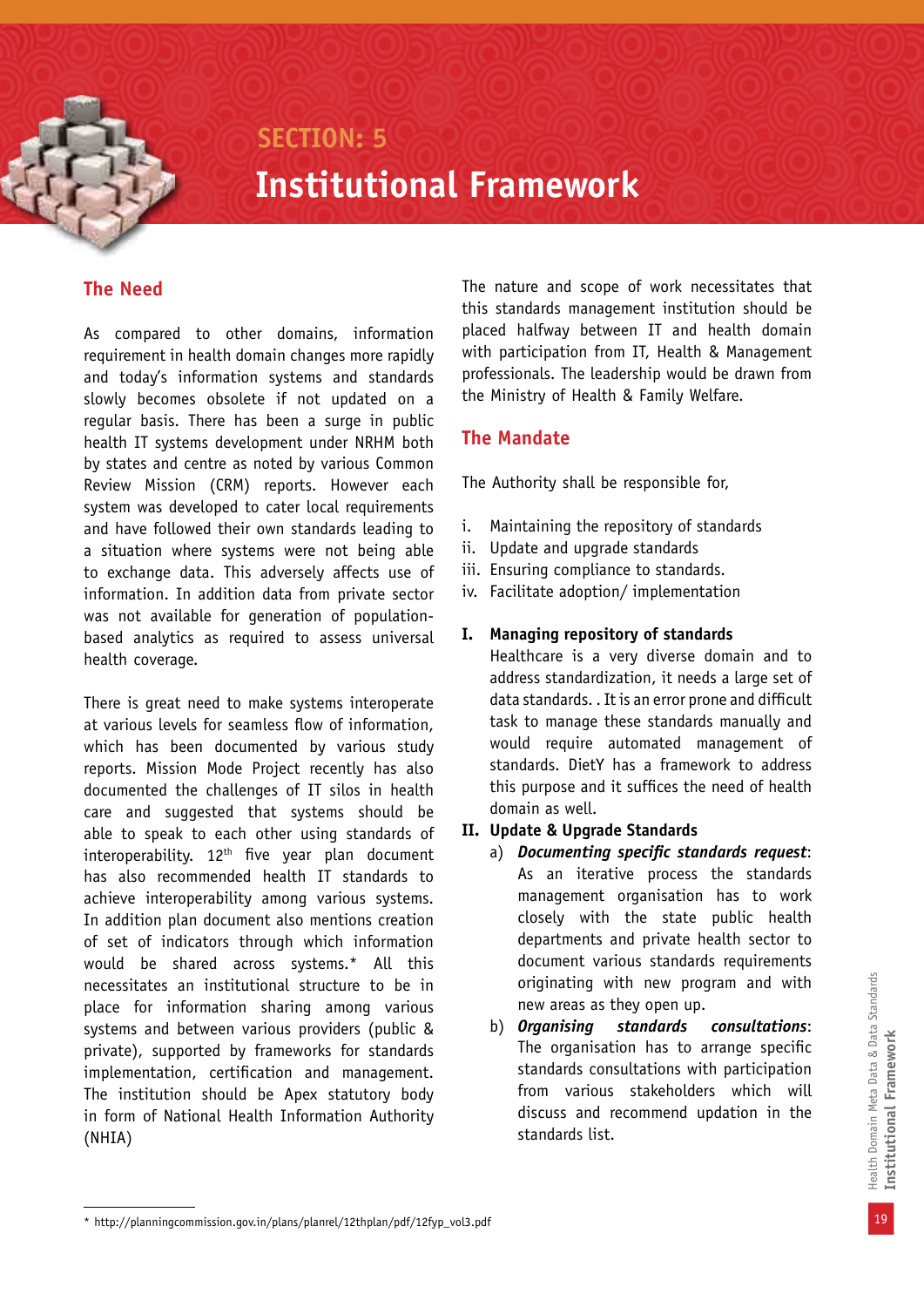- c) *Decision making:* Once thorough deliberation is done on the prospective standards and legitimate feedbacks are absorbed, a decision should be made on the shape, size and form of standards. The decision can include the timelines and mode of releasing the standards and guidelines for implementation.
- d) *Notifying the standards*: All the competent stakeholders should be dully notified using the prevalent mode of communication by standards organization. The standards once notified should be available in public space for usage.

#### **III. Ensuring Compliance to standards**

a) *Certification*: Prospective health IT applications have to undergo auditing and testing to ensure compliance with the standards. This task should be done by a 'Standards Auditor Group' in which external empanelled experts should participate with internal consultants. If any incentive mechanism is put in place for standards compliance, the applications which are not compliant can be disqualified for incentive schemes.



#### **Figure 6: Standards Organization: Roles & Functions**

- b) *Accreditation*: Authority can accredit different health IT systems based on series of evaluations and audits ensuring compliance with the standards.
- c) *Voluntary association:* Currently private health sector is unregulated and does not participate in information sharing. Private sector may voluntarily come forward and adopt standards for recognition and certification.

#### **IV. Facilitate adoption/implementation**:

- a) *Incentive Mechanism*: The authority can provide incentives for system design, implementation and maintenance if they comply with the MDDS standards.
- b) *Legislations*: To ensure that systems collaborate and participate in information sharing and exchange, a legal support needs to be in place in form of an 'act'. This 'act' should also indicate creation of a National Health Information Authority and information sharing mechanism across providers (public & private).
- c) *Others*: Other mechanism should be carved out in consultation with various stakeholders.

#### **Governance**

An organisation needs to be established initially by MoHFW, & later by an 'act' as the apex institution for carrying out its task as defined in mandate. One suggestion that was discussed that the current Health Domain MDDS Committee, could after some changes in composition as considered necessary, would be the National Health Information Authority. The regular function could be executed by constituting a secretariat, that could be placed in one of the existing apex public institutions or a new one created for the same.

#### **Organisation Structure & Processes**

1. **Structure at Centre:** The proposal that has been mooted visualizes a central organisation headed by Chief Executive Officer (CEO) supported by three major professional groupsa **'functional group'** comprising of health care experts with IT systems experience., a a **'technical group'** comprising of technical architects with expertise in health IT and a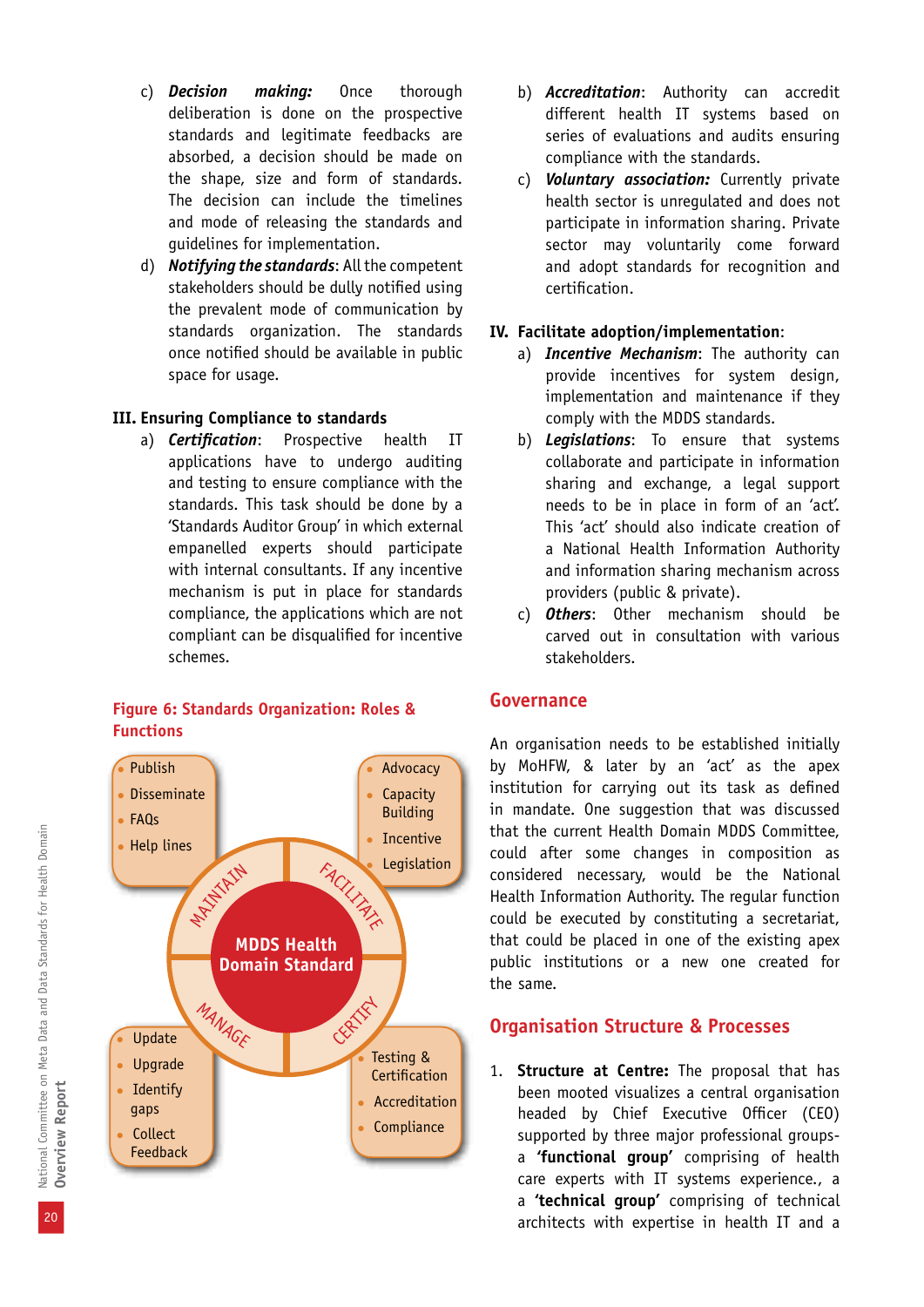management group. These groups with support of other stakeholders should collectively form three working clusters for following three specific purposes *- policy formulation, standards implementation and management of standards.*

2. **Structure at State:** In addition to the structure at the centre a similar structure with less number of consultants should be created at the state level and placed in the form of **'State Health Information Councils.'** These councils can be placed with the state level resource centres or equivalent institutions.

At both centre and state one would need a mix of consultants, some drawn on deputation basis from government services or from academic institutions with a minimum of 2-3 years of working contract and the rest drawn as independent consultants with a 2-3 years of contract. The organisation has to be supported by budgetary allocation to meet its mandates.

#### 3. **Processes:**

- a. All sanction of funds from NHM/MOHFW for development of health IT applications and software would require compliance with these standards as conditionality.
- b. Suggestions, complaints, technical snags will continue to emerge. These should be sent to the chief technical officer, NIC, who is the member- secretary of the MDDS committee. He would then have to reply to each of these queries within a one month time standard. The response could include a modification in the standards. Any such modification in standards would be notified on the website of MoHFW, NHSRC and the main portal of the standards.



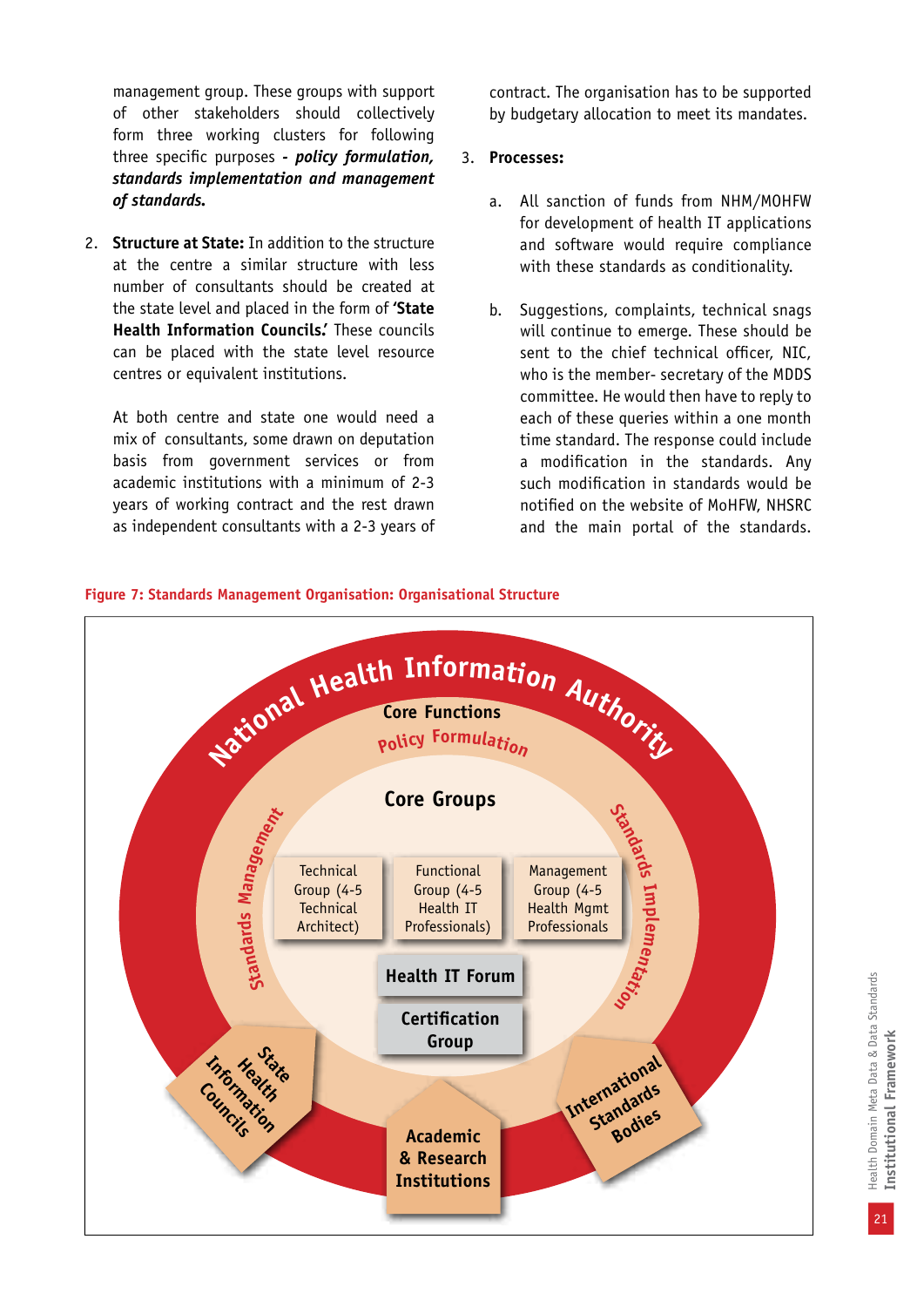List of changes made would be available alongside standards as modified.

- c. Specific proposals received to reengineer available health IT products to confirm to standards including those of state level systems but not originally financed by NRHM would be favourably considered under NRHM. However this is to be taken up on case to case basis but this is not to be done for new applications.
- d. The government/ MDDS committee would accredit and rate contract suitable testing agencies and for testing and a

third party assurance of compliance with these standards.

- e. Investment would be made in attending all major health IT symposia and seminars to explain and popularise standards so that industry voluntarily adopts the standards even solely for private purposes. Workshops for capacity building wherever required would also be organized.
- f. All existing systems which are publicly financed and owned by MoHFW or any statutory body under MoHFW can request any other system for specific information that it



#### **Figure 8: Standard Development Process**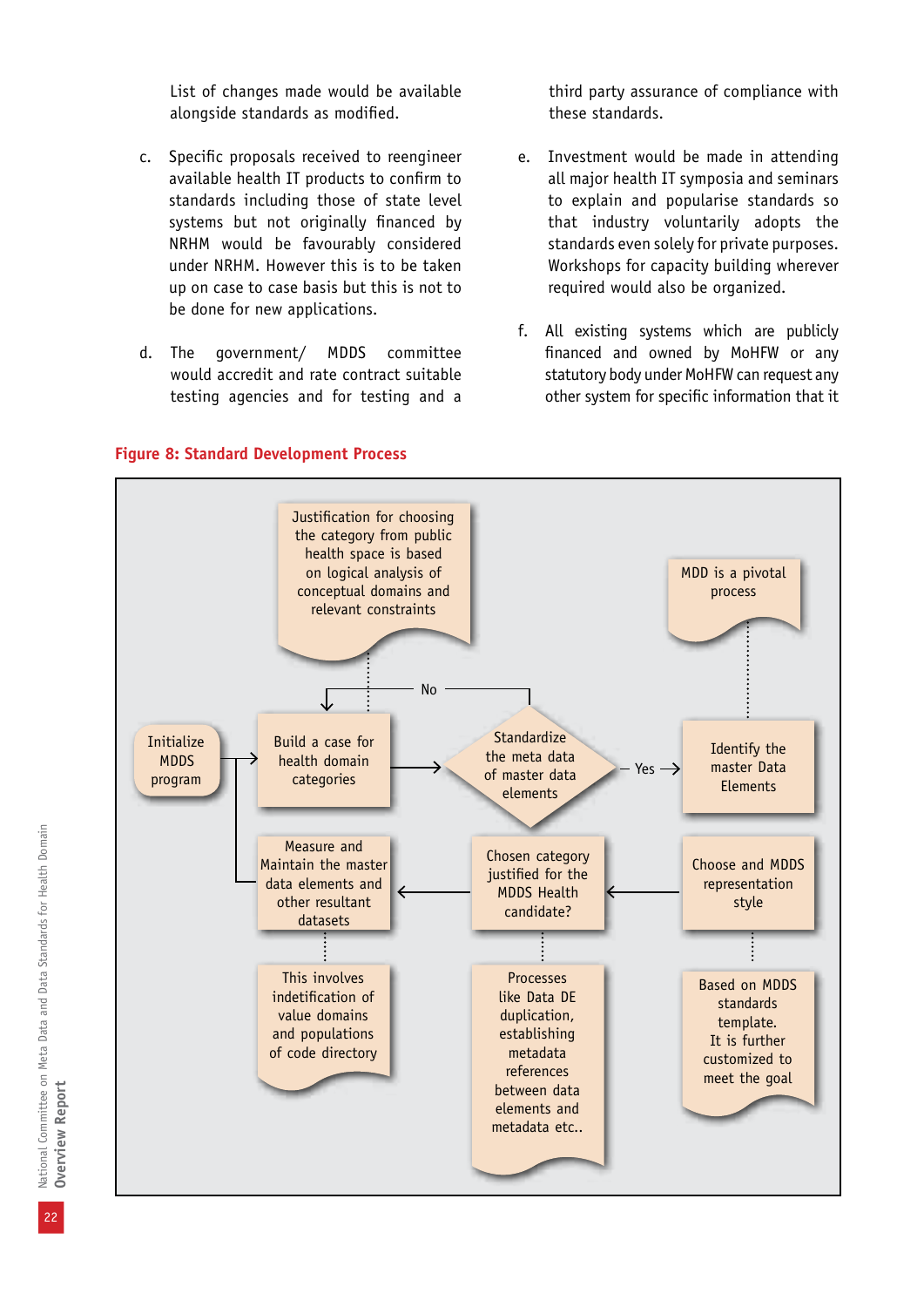needs giving justification. The other system would then be obliged to provide the same in the interoperability syntax 'indicator'. Where necessary MDDS committee can take initiatives to find technical partners who can arrange integration between systems. Such interoperability is desirable between state financed and central financed systems however due to lack of capacity to do so it is not made mandatory as of now.

g. For standards development and updation, participation of various stakeholders is required. There needs a **'Health IT Forum'**  which can provide a platform for various stakeholders from industry, academia & implementers to participate and provide suggestions and feedbacks on standards. The State organisations/councils will document the standards requests and forward these to NHIA and shared with the Health IT Forum which would provide its inputs on these requests. The final decision on standards would be made by NHIA.

#### **Knowledge Resources**

Vast amount of work has been globally done for the health IT standards development by governments, private organisation and by international NGOs. However keeping pace with these developments is only possible when the NHIA works closely with these institutions through partnerships from inception. In addition the NHIA should have easy access to documented studies, research publications on health IT standards. The authority should also collaborate with the other sectors such as insurance, IT, hospitals etc. to understand their needs and demands.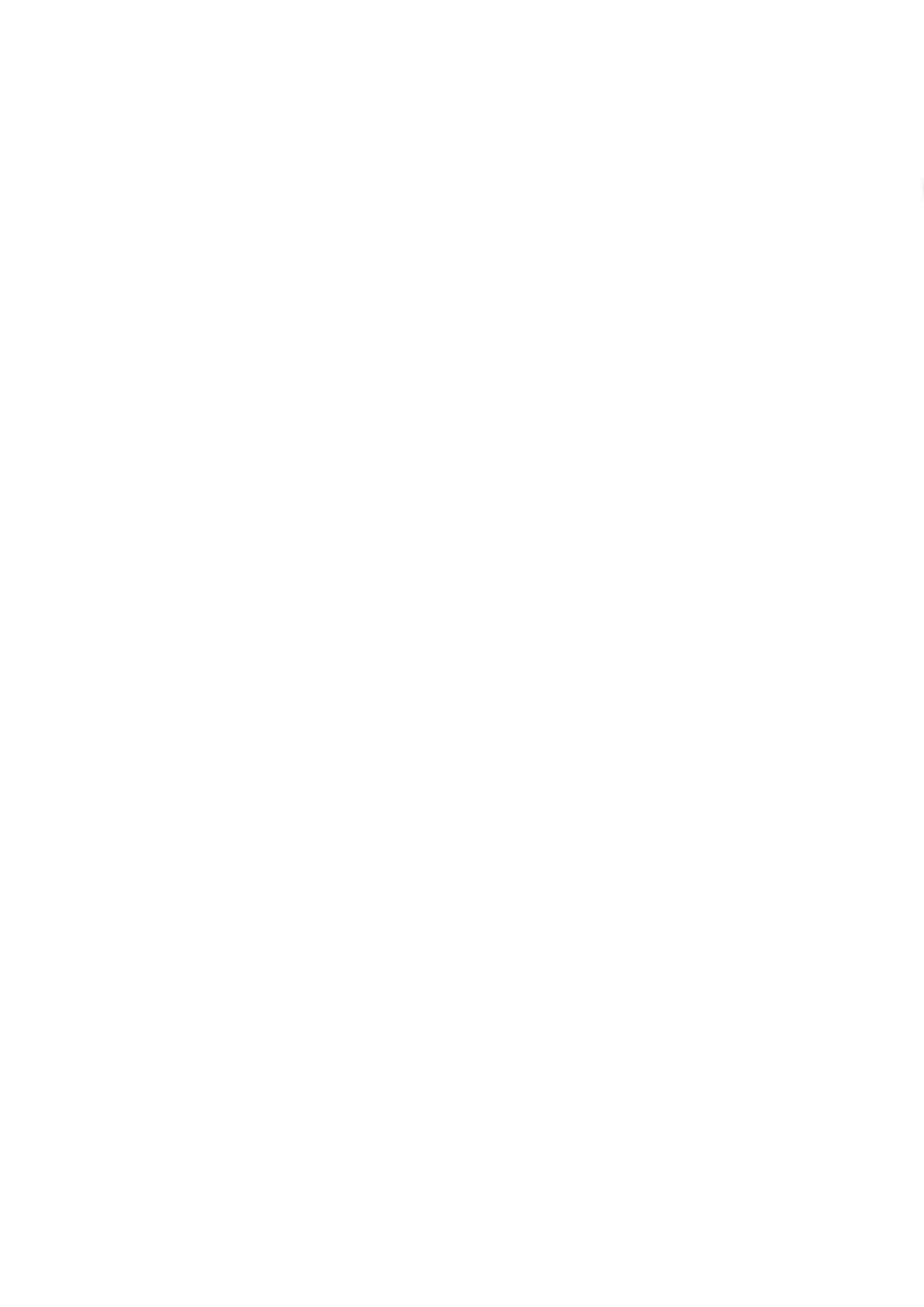### **SECTION: 6 Concluding Remarks**

As the MDDS takes root, the government as well as private players, and managements and care providers shall be able to better ensure the citizen's health, the delivery of services, and health spend, and be able to more effectively identify disease patterns and their progression within our population. Such information shall help in controlling disease spread, manage progression, understand public health program effectiveness as well as provide valuable information to researchers and medical community to help develop newer and more effective treatments and assess effectiveness of clinical pathways.

E-Governance systems for Health which are in operation today include a variety of applications such as Mother and Child Tracking System (MCTS), Health Management Information System (HMIS), Hospital Information Systems (HIS), Supply Chain Management for Drugs and Vaccines, Integrated Disease Surveillance Project (IDSP), Revised National Tuberculosis Program (RNTCP) etc. There are states with over 30 distinct systems which are operational. With adoption of MDDS and growing inter-operability the richness of the data generated by these existing applications will create more meaningful and actionable information for health care providers, allowing more effective implementation and tracking of health programmes. MDDS will enable decision makers to look across the vertical programme silos such as RCH, Malaria, TB, HIV and help to bring more meaningful decisions to the table with respect to resource planning & optimisation.

Multiple Disease specific applications are neither economical nor a good implementation design. Inter-operability between systems will make it possible not to burden field workers with reporting on multiple systems. Multiple systems can grow in parallel in a decentralised manner with each system having the flexibility to define its own data elements, forms, workflow, reporting

frequency and report formats- but at the same time allowing for aggregations, integration and use of information at any level.

Though MDDS is an essential pre-condition of inter-operability, it is not a sufficient condition. Interoperability requires solutions at the semantic level, at the technical level and at the institutional level. MDDS solves the problems at the semantic level, but has only a limited contribution to the other two levels.

Inter-operability at the technical level would require specific solutions. While point to point solutions and broker systems could have immediate but limited contributions to make, in the long term a public gateway (Health Information Exchange) built on MDDS principles would be desirable. This would accelerate adoption of MDDS by public and private health programmes and systems, Health Information Exchange (HIE) would allow health systems, that may be spread across public or private sector or across different geographies, to interact with each other through this exchange, while ensuring that every system that interacts with HIE uses defined data standards.

Inter-operability at the institutional level would require a dialogue between public health organizations, to understand the information needs, and the barriers to better quality and use of information- much of it relates to terms of collection and recording of information, the patterns of flow and aggregation and contexts of use of information rather to either semantic or technical considerations. The MDDS standard fills an unmet need to provide semantic standardisation across the Health domain and provides a framework or interoperability. Though the implementation and adoption will take time and there are more steps to be taken, the effort to get there will be worth it. The MDDS publication is thus the first step of a long journey, not its final destination.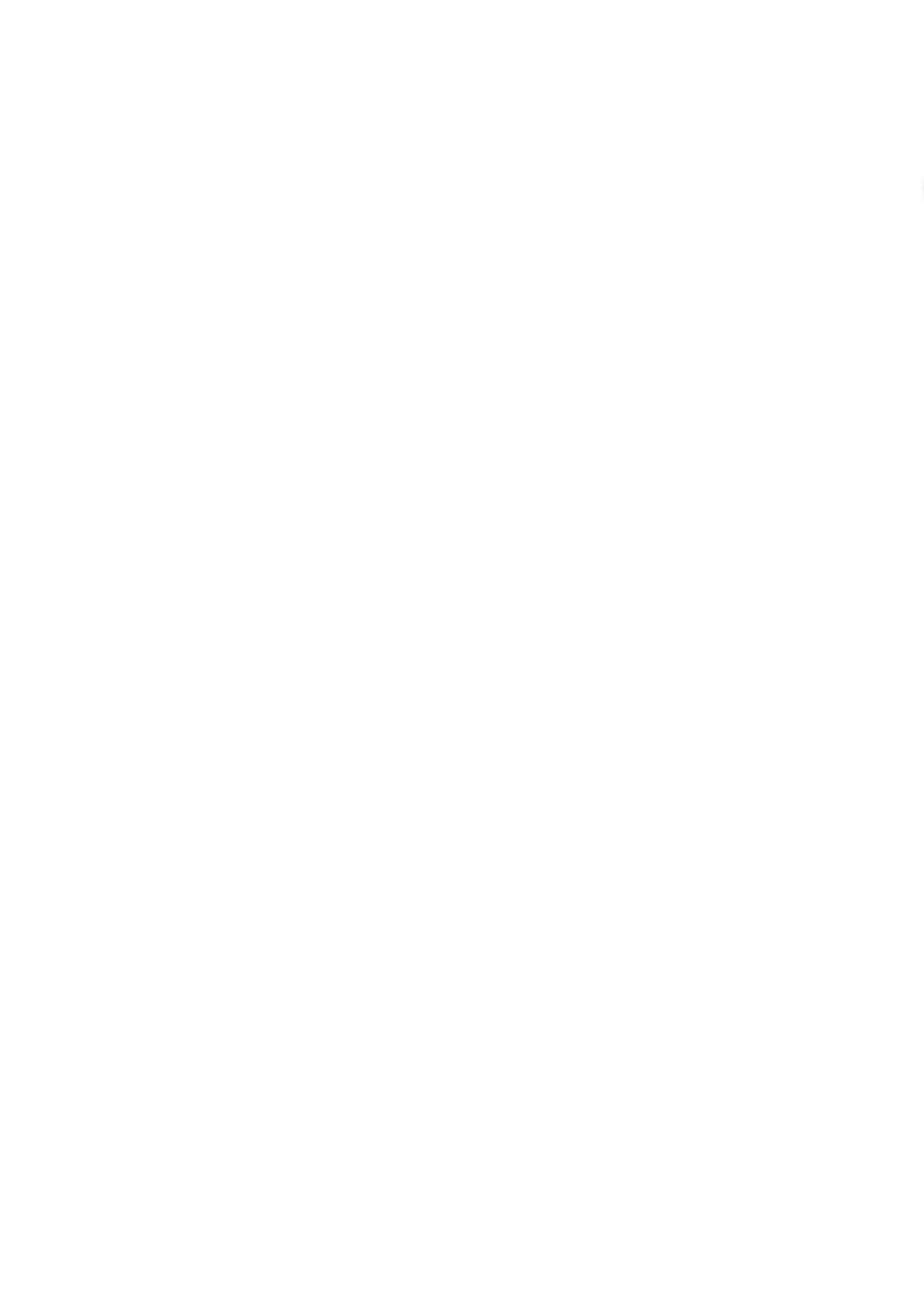# **Glossary**

| <b>Terms</b>                 | <b>Definitions</b>                                                                                                                                                                                                                                                                                                                                                                                                                                                     | <b>Reference</b> | <b>Remarks</b>                                                                     |
|------------------------------|------------------------------------------------------------------------------------------------------------------------------------------------------------------------------------------------------------------------------------------------------------------------------------------------------------------------------------------------------------------------------------------------------------------------------------------------------------------------|------------------|------------------------------------------------------------------------------------|
| ADT                          | Patient Administration, also known as<br>Admit, Discharge and Transfer (ADT),<br>supports many of the core administrative<br>functions in healthcare such as person<br>and patient registration and encounter<br>management.                                                                                                                                                                                                                                           | HL7              | http://www.hl7.org/<br>implement/standards/<br>product brief.<br>cfm?product_id=92 |
| <b>Adverse Event</b>         | In medicine, an adverse effect is a harmful<br>and undesired effect resulting from a<br>medication or other intervention such as<br>surgery. An adverse effect may be termed a<br>"side effect", when judged to be secondary<br>to a main or therapeutic effect. If it<br>results from an unsuitable or incorrect<br>dosage or procedure, this is called a<br>medical error and not a complication.                                                                    | Wikipedia        | http://en.wikipedia.org/<br>wiki/Adverse event                                     |
| Allergy                      | An allergy is a hypersensitivity disorder<br>of the immune system. Allergic reactions<br>occur when a person's immune system<br>reacts to normally harmless substances in<br>the environment. Example : Dust, pollen,<br>certain medications like aspirin etc.                                                                                                                                                                                                         | Wikipedia        | http://en.wikipedia.org/<br>wiki/Allergy                                           |
| Advance<br><b>Directives</b> | An advance health care directive, also<br>known as living will, personal directive,<br>advance directive, or advance decision, is<br>a set of written instructions that a person<br>gives that specify what actions should be<br>taken for their health, if they are no longer<br>able to make decisions due to illness or<br>incapacity.                                                                                                                              | Wikipedia        | http://en.wikipedia.org/<br>wiki/Advance directives                                |
| <b>Blood Bank</b>            | A blood bank is a cache or bank of blood<br>or blood components, gathered as a<br>result of blood donation or collection,<br>stored and preserved for later use in<br>blood transfusion. The term "blood<br>bank" typically refers to a division of<br>a hospital where the storage of blood<br>product occurs and where proper testing<br>is performed. However, it sometimes refers<br>to a collection center, and indeed some<br>hospitals also perform collection. | Wikipedia        | http://en.wikipedia.org/<br>wiki/Blood_bank                                        |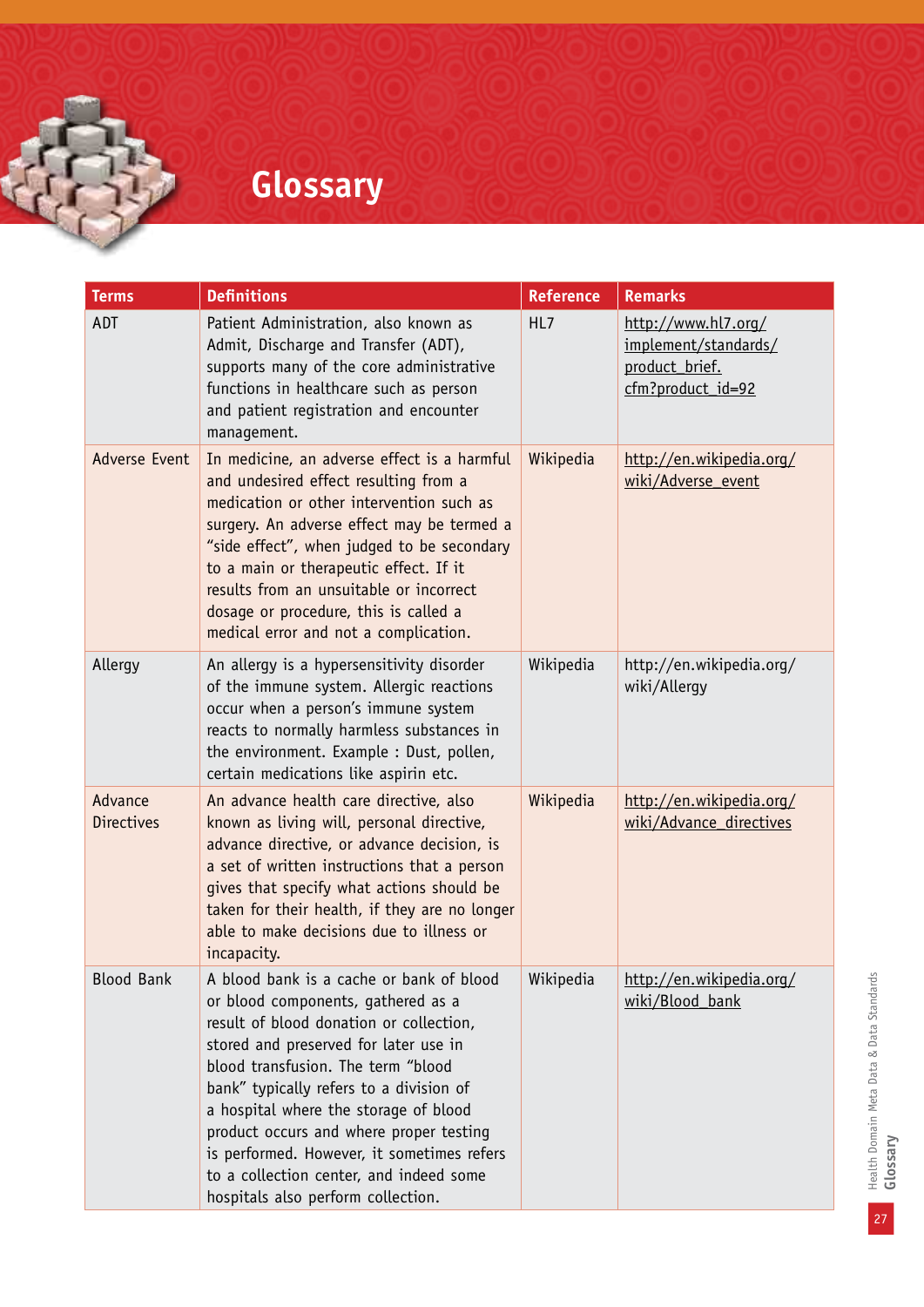| <b>Terms</b>                          | <b>Definitions</b>                                                                                                                                                                                                                                                      | <b>Reference</b>                       | <b>Remarks</b>                                                                      |
|---------------------------------------|-------------------------------------------------------------------------------------------------------------------------------------------------------------------------------------------------------------------------------------------------------------------------|----------------------------------------|-------------------------------------------------------------------------------------|
| <b>Blood Donor</b><br>Registration    | Blood Donor registry refers to the collection<br>and sharing of data about donated blood<br>and ineligible donors.                                                                                                                                                      | <b>Online</b><br>Medical<br>Dictionary | http://medical-dictionary.<br>thefreedictionary.com/<br>Blood+Donation+and+Registry |
| <b>Blood</b><br>transfusion           | Blood transfusion is generally the process<br>of receiving blood products into one's<br>circulation intravenously. Transfusions are<br>used in a variety of medical conditions to<br>replace lost components of the blood.                                              | Wikipedia                              | http://en.wikipedia.org/<br>wiki/Blood_transfusion                                  |
| <b>Common Data</b><br>Element         | Data Elements which are mostly needed<br>across sub-domains for their information<br>systems development are known as<br>Common Data Elements.                                                                                                                          |                                        |                                                                                     |
| Code Directory                        | Code Directory is group of Common<br>Data Elements where each data element<br>is indexed based on their codes. Code<br>Directory enhances indexing and search of<br>data elements.                                                                                      |                                        |                                                                                     |
| Comorbidity                           | Comorbidity is the simultaneous presence<br>of two or more medical conditions                                                                                                                                                                                           | Wikipedia                              | http://en.wikipedia.org/<br>wiki/Morbidity#Morbidity                                |
| Clinical/<br>Progress<br><b>Notes</b> | Notes made by a nurse, physician, social<br>worker, physical therapist, and other<br>health care professionals that describe the<br>patient's condition and the treatment given<br>or planned.                                                                          | Online<br>Medical<br>Dictionary        | http://medical-dictionary.<br>thefreedictionary.com/<br>progress+notes              |
| <b>CSSD</b>                           | The central sterile services department<br>(CSSD) is an integrated place in hospitals<br>and other health care facilities that<br>performs sterilization and other actions<br>on medical devices, equipment and<br>consumables; for subsequent use by health<br>workers | Wikipedia                              | http://en.wikipedia.org/<br>wiki/Central sterile<br>services department             |
| <b>Disaster</b><br>Management         | Disaster management is the discipline of<br>dealing with and avoiding both natural<br>and manmade disasters. It involves<br>preparedness, response and recovery in<br>order to lessen the impact of disasters                                                           | Wikipedia                              | http://en.wikipedia.org/<br>wiki/Disaster relief                                    |
| Disability                            | Disability is the consequence of an<br>impairment that may be physical,<br>cognitive, mental, sensory, emotional,<br>developmental, or some combination of<br>these. A disability may be present from<br>birth, or occur during a person's lifetime.                    | Wikipedia                              | http://en.wikipedia.org/<br>wiki/Disability                                         |
| Data Element                          | A data element refers to the name of<br>a particular event or factor that must<br>be counted or measured. In context of<br>Healthcare, a data element is a record of<br>health event or health related event.                                                           |                                        |                                                                                     |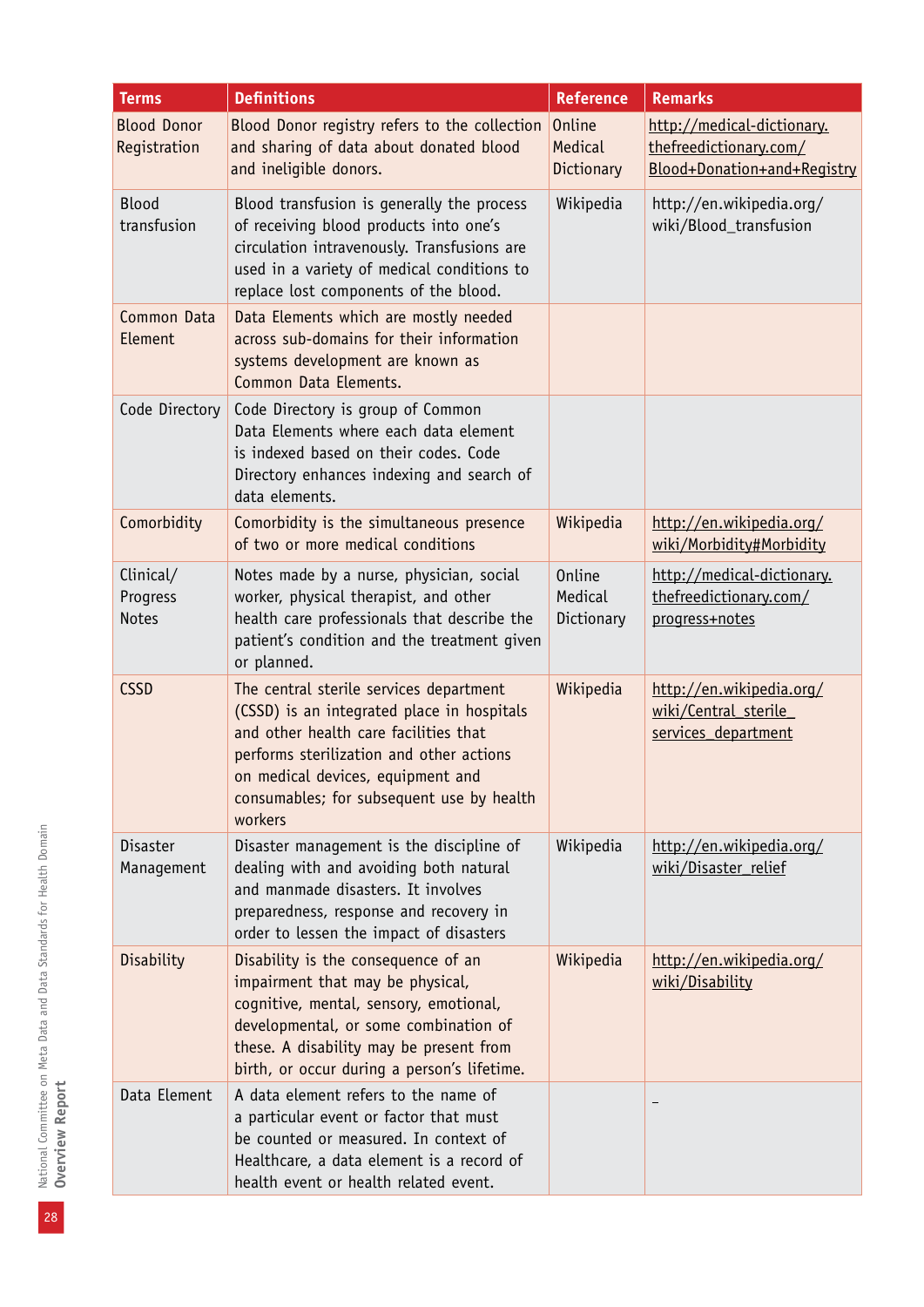| <b>Terms</b>            | <b>Definitions</b>                                                                                                                                                                                                                                                                                                                                                                                                | <b>Reference</b>                       | <b>Remarks</b>                                                      |
|-------------------------|-------------------------------------------------------------------------------------------------------------------------------------------------------------------------------------------------------------------------------------------------------------------------------------------------------------------------------------------------------------------------------------------------------------------|----------------------------------------|---------------------------------------------------------------------|
| Data Standard           | Data Standards denotes to the formal<br>documented principles for representation,<br>format, definition, structuring, tagging,<br>transmission, manipulation, use, and<br>management of data.                                                                                                                                                                                                                     |                                        |                                                                     |
| Diagnosis               | Medical diagnosis refers to both the<br>process of attempting to determine or<br>identify a possible disease or disorder and<br>to the opinion reached by this process.                                                                                                                                                                                                                                           | Wikipedia                              | http://en.wikipedia.org/<br>wiki/Medical_diagnosis                  |
| Donor<br>Screening      | Potential donors are evaluated for anything<br>that might make their blood unsafe to<br>use. The screening includes testing for<br>diseases that can be transmitted by a<br>blood transfusion, including HIV and viral<br>hepatitis. The donor must also answer<br>questions about medical history and take<br>a short physical examination to make sure<br>the donation is not hazardous to his or her<br>health | Wikipedia                              | http://en.wikipedia.org/<br>wiki/Blood_donation                     |
| Drug Plan<br>Monitoring | Monitoring and administering of drug to<br>the patient by the nurse in accordance<br>to the dose, route of administration,<br>frequency and any other instructions as<br>prescribed by the physician                                                                                                                                                                                                              |                                        |                                                                     |
| Direct Care             | The provision of services to a patient that<br>require some degree of interaction between<br>the patient and the health care provider.<br>Examples include assessment, performing<br>procedures, teaching, and implementation<br>of a care plan.                                                                                                                                                                  | <b>Online</b><br>Medical<br>Dictionary | http://medical-dictionary.<br>thefreedictionary.com/<br>direct+care |
| Emergency<br>care       | Emergency medicine is a medical specialty<br>involving care for patients with acute<br>illnesses or injuries which require<br>immediate medical attention                                                                                                                                                                                                                                                         | Wikipedia                              | http://en.wikipedia.org/<br>wiki/Emergency care                     |
| Facility                | Healthcare institutions that include<br>hospitals, clinics, primary care centres, and<br>other healthcare service delivery points.                                                                                                                                                                                                                                                                                | Wikipedia                              | http://en.wikipedia.org/<br>wiki/Health_care_provider               |
| <b>HEENT</b>            | A HEENT examination is a portion of<br>a physical examination; it principally<br>concerns the Head, Ears, Eyes, Nose and<br>Throat.                                                                                                                                                                                                                                                                               | Wikipedia                              | http://en.wikipedia.org/<br>wiki/HEENT examination                  |
| Identifier              | An identifier is a sequence of characters<br>or words that uniquely identify an object<br>within a particular context or domain.<br>Identifiers can be unique within the<br>environment of use or they can be unique<br>across all settings. E.g. UID, ICD Codes.                                                                                                                                                 |                                        |                                                                     |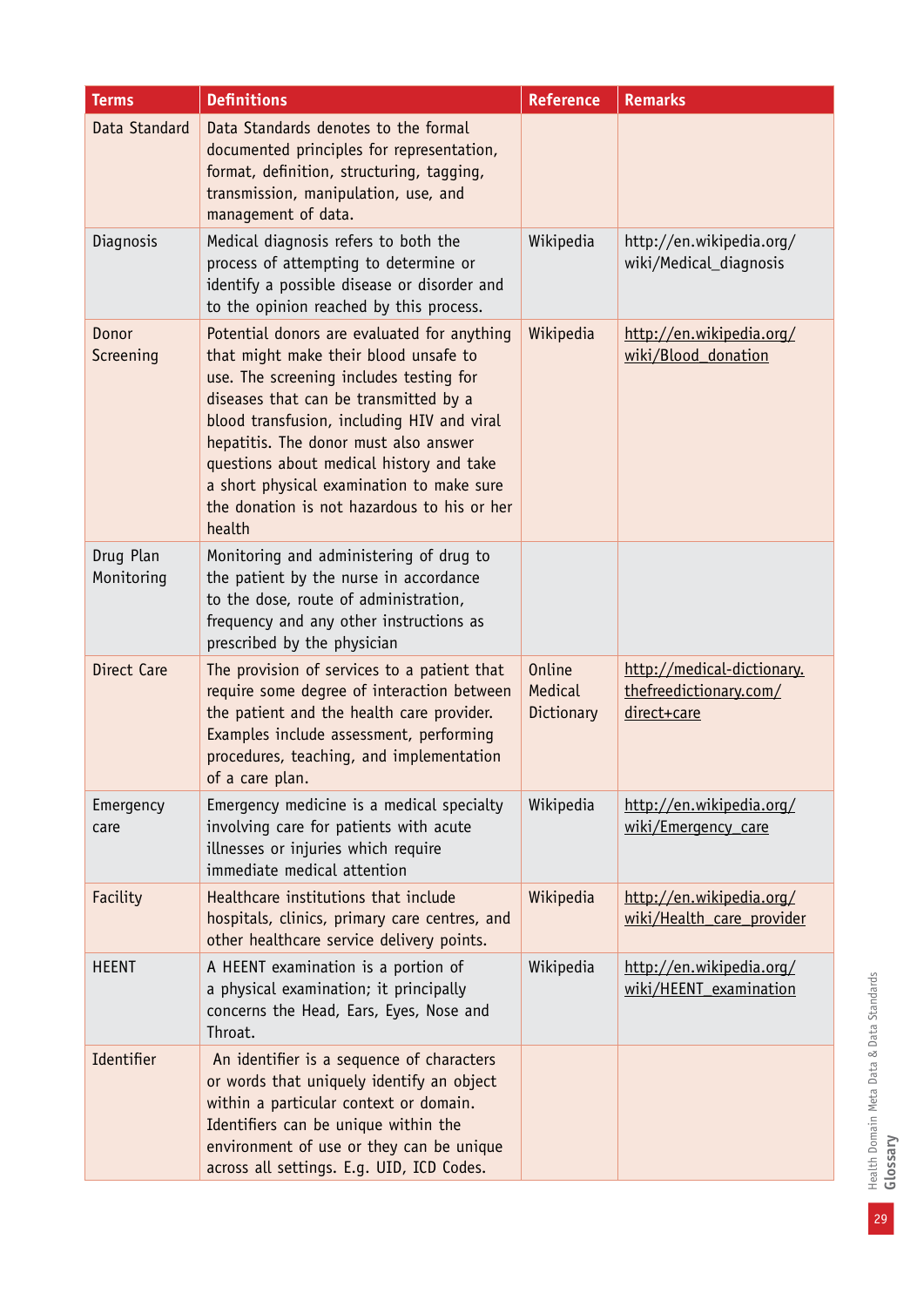| <b>Terms</b>         | <b>Definitions</b>                                                                                                                                                                                                                                                                                                                                                                                            | <b>Reference</b>                       | <b>Remarks</b>                                                    |
|----------------------|---------------------------------------------------------------------------------------------------------------------------------------------------------------------------------------------------------------------------------------------------------------------------------------------------------------------------------------------------------------------------------------------------------------|----------------------------------------|-------------------------------------------------------------------|
| <b>ICD 10</b>        | ICD-10 is the 10th revision of the<br>International Statistical Classification of<br>Diseases and Related Health Problems<br>(ICD), a medical classification list by the<br>World Health Organization (WHO). It codes<br>for diseases, signs and symptoms, abnormal<br>findings, complaints, social circumstances,<br>and external causes of injury or diseases.<br>It permits the tracking of new diagnosis. | Wikipedia                              | http://en.wikipedia.org/<br>wiki/ICD-10                           |
| Immunization         | Immunization, or immunisation, is the<br>process by which an individual's immune<br>system becomes fortified against an agent.<br>Immunization is done through various<br>techniques, most commonly vaccination                                                                                                                                                                                               | Wikipedia                              | http://en.wikipedia.org/<br>wiki/Immunization                     |
| <b>LOINC</b>         | Logical Observation Identifiers Names<br>and Codes (LOINC) is a database and<br>universal standard for identifying medical<br>laboratory observations. It was developed<br>and is maintained by the Regenstrief<br>Institute, a US non-profit medical<br>research organization, in 1994. LOINC was<br>created in response to the demand for an<br>electronic database for clinical care and<br>management.    | Wikipedia                              | http://en.wikipedia.org/<br>wiki/LOINC                            |
| <b>Mass Casualty</b> | (MCI) Any large number of casualties<br>produced in a relatively short period of<br>time, usually as the result of a single<br>incident such as a military aircraft<br>accident, hurricane, flood, earthquake, or<br>armed attack that exceeds local logistic<br>support capabilities                                                                                                                         | Wikipedia                              | http://www.<br>thefreedictionary.com/<br>mass+casualty            |
| Meta Data            | The term metadata refers to "data about<br>data". International standards apply to<br>metadata.                                                                                                                                                                                                                                                                                                               | Wikipedia                              | http://en.wikipedia.org/<br>wiki/Data                             |
| Master Data          | These are the Data elements that are of<br>master nature and are going to be static in<br>nature for the scope of the standards.                                                                                                                                                                                                                                                                              | Wikipedia                              | http://en.wikipedia.org/<br>wiki/Master_Data                      |
| Morbidity            | Morbidity is a diseased state, disability,<br>or poor health due to any cause. The term<br>may be used to refer to the existence of<br>any form of disease, or to the degree that<br>the health condition affects the patient                                                                                                                                                                                 | Wikipedia                              | http://en.wikipedia.org/<br>wiki/Morbidity#Morbidity              |
| Mortality            | the death rate, which reflects the number<br>of deaths per unit of population in any<br>specific region, age group, disease, or<br>other classification                                                                                                                                                                                                                                                       | <b>Online</b><br>Medical<br>Dictionary | http://medical-dictionary.<br>thefreedictionary.com/<br>mortality |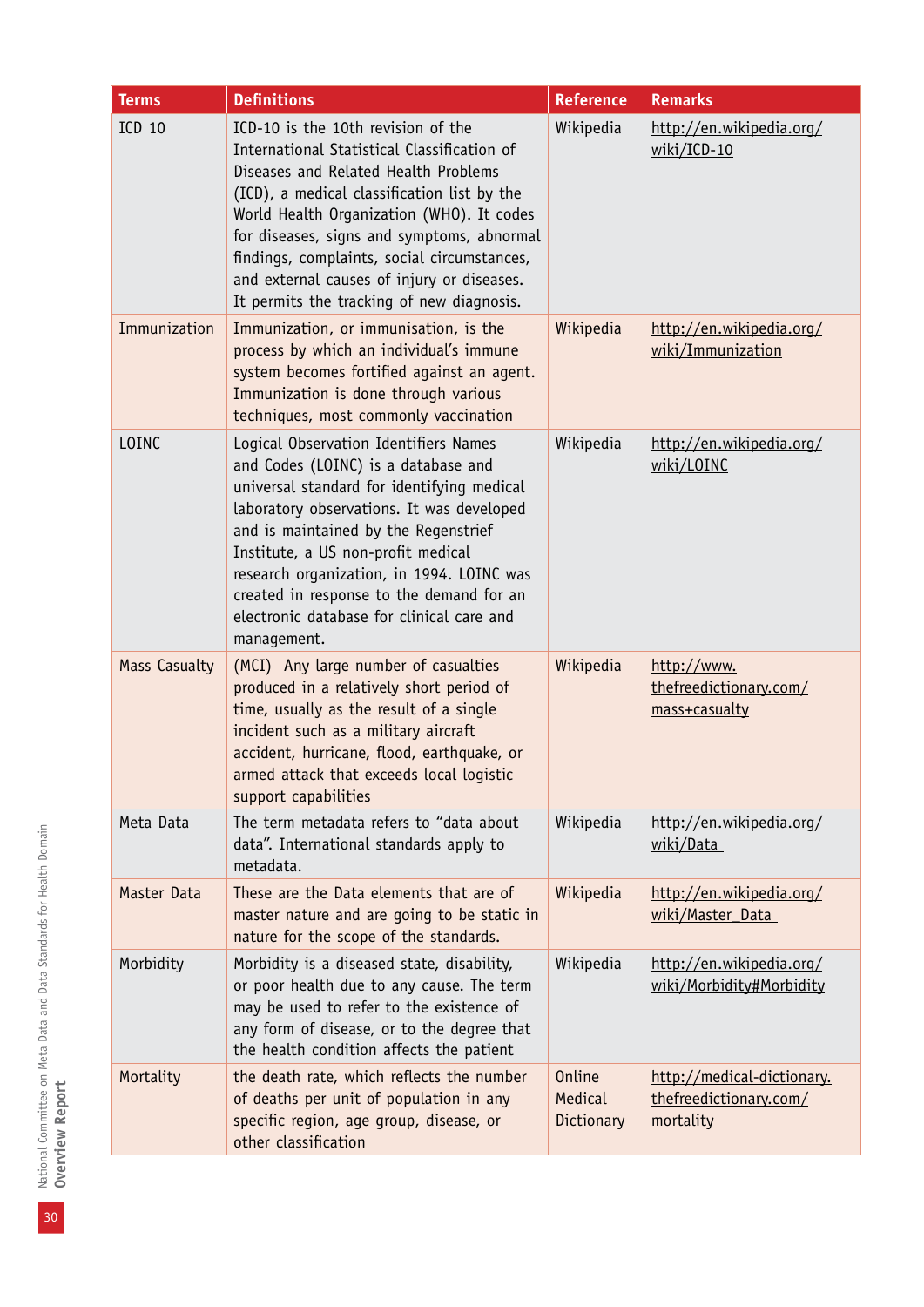| <b>Terms</b>                       | <b>Definitions</b>                                                                                                                                                                                                                                                                                                                                                                                                                                                                                                                                         | <b>Reference</b>                       | <b>Remarks</b>                                                          |
|------------------------------------|------------------------------------------------------------------------------------------------------------------------------------------------------------------------------------------------------------------------------------------------------------------------------------------------------------------------------------------------------------------------------------------------------------------------------------------------------------------------------------------------------------------------------------------------------------|----------------------------------------|-------------------------------------------------------------------------|
| 0T<br>Management                   | Operation Theatre or Operational operating<br>room management focuses on maximizing<br>operational efficiency at the facility, i.e.<br>to maximize the number of surgical cases<br>that can be done on a given day while<br>minimizing the required resources and<br>related costs                                                                                                                                                                                                                                                                         | Wikipedia                              | http://en.wikipedia.<br>org/wiki/<br>Operating room management          |
| <b>Outcome</b>                     | the condition of a patient at the end of<br>therapy or a disease process, including<br>the degree of wellness and the need for<br>continuing care, medication, support,<br>counselling, or education.                                                                                                                                                                                                                                                                                                                                                      | <b>Online</b><br>Medical<br>Dictionary | http://medical-dictionary.<br>thefreedictionary.com/<br>outcome         |
| <b>Outreach</b><br><b>Services</b> | Outreach is an activity of providing<br>services to populations who might not<br>otherwise have access to those services.<br>A key component of outreach is that the<br>groups providing it are not stationary, but<br>mobile; in other words they are meeting<br>those in need of outreach services at<br>the locations where those in need are in<br>addition to delivering services, outreach<br>has an educational role, raising the<br>awareness of existing services. E.g. mobile<br>medical unit, health camp, Village health<br>and nutrition day. | Wikipedia                              | http://en.wikipedia.org/<br>wiki/Outreach                               |
| Pain<br>Assessment                 | Pain assessment is an evaluation of the<br>reported pain and the factors that alleviate<br>or exacerbate it, as well as the response to<br>treatment of pain. Responses to pain vary<br>widely among individuals, depending on<br>many different physical and psychological<br>factors, such as specific diseases and<br>injuries and the health, pain threshold,<br>fear, anxiety, and cultural background of<br>the individual involved, as well as the way<br>the person expresses pain experiences                                                     | <b>Online</b><br>Medical<br>Dictionary | http://medical-dictionary.<br>thefreedictionary.com/<br>pain+assessment |
| Physical<br>Examination            | A physical examination, medical<br>examination, or clinical examination<br>(more popularly known as a check-up<br>or medical) is the process by which a<br>medical professional investigates the<br>body of a patient for signs of disease.<br>It generally follows the taking of the<br>medical history - an account of the<br>symptoms as experienced by the patient.<br>Together with the medical history, the<br>physical examination aids in determining<br>the correct diagnosis and devising the<br>treatment plan                                  | Wikipedia                              | http://en.wikipedia.org/<br>wiki/Physical examination                   |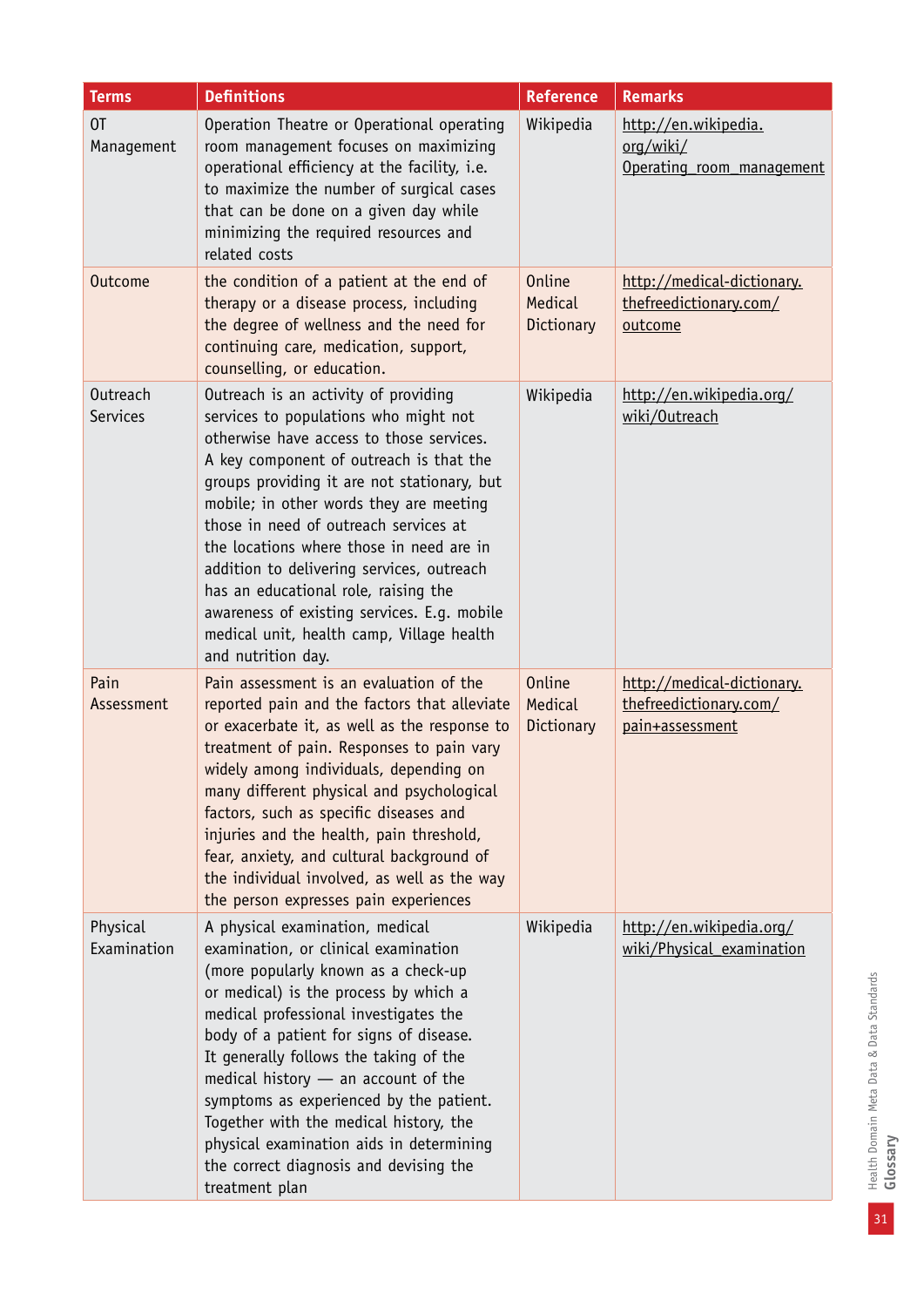| <b>Terms</b>                      | <b>Definitions</b>                                                                                                                                                                                                                                                                                                                                                                                            | <b>Reference</b>                | <b>Remarks</b>                                                         |
|-----------------------------------|---------------------------------------------------------------------------------------------------------------------------------------------------------------------------------------------------------------------------------------------------------------------------------------------------------------------------------------------------------------------------------------------------------------|---------------------------------|------------------------------------------------------------------------|
| Post op<br>recovery<br>monitoring | Keeping an eye on patients who are at<br>serious risk of complications, and on<br>more standard recovery floors in the<br>hospital. They are usually responsible for<br>changing dressings, monitoring vital signs,<br>looking for signs of complications, and<br>administering medications. The care of<br>an attentive surgical nurse ensures that<br>a patient's recovery goes as smoothly as<br>possible. | Wikipedia                       | http://en.wikipedia.org/<br>wiki/Surgical nursing                      |
| Pre-Anesthetic<br>checks          | Evaluation of anesthesia risk of a patient<br>prior to administering anesthesia, which<br>includes review of medical history, drug/<br>allergy history, interview and examination<br>of patient.                                                                                                                                                                                                              |                                 |                                                                        |
| Pre-operative<br>checks           | In pre-operative care, a surgical nurse<br>helps to prepare a patient for surgery, both<br>physically and emotionally. Surgical nurses<br>may explain the procedure to the patient,<br>and ease fears about the upcoming surgery<br>and recovery. They also check the patient's<br>vitals, administer medications, and help to<br>sterilize and mark the surgical site.                                       | Wikipedia                       | http://en.wikipedia.org/<br>wiki/Surgical nursing                      |
| Provider                          | A health care provider is an individual or<br>an institution that provides preventive,<br>curative, promotional or rehabilitative<br>health care services in a systematic way to<br>individuals, families or communities.                                                                                                                                                                                     | Wikipedia                       | http://en.wikipedia.org/<br>wiki/Health care provider                  |
| Palliative Care                   | Palliative care is an area of healthcare that<br>focuses on relieving and preventing the<br>suffering of patients.                                                                                                                                                                                                                                                                                            | Wikipedia                       | http://en.wikipedia.org/<br>wiki/Palliative                            |
| Rehabilitative<br>Care            | Rehabilitation is a treatment or treatments<br>designed to facilitate the process of<br>recovery from injury, illness, or disease<br>to as normal a condition as possible. The<br>purpose of rehabilitation is to restore some<br>or all of the patient's physical, sensory,<br>and mental capabilities that were lost due<br>to injury, illness, or disease.                                                 | Online<br>Medical<br>Dictionary | http://medical-dictionary.<br>thefreedictionary.com/<br>Rehabilitation |
| Remission                         | Remission is the state of absence of<br>disease activity in patients with a chronic<br>illness, with the possibility of return of<br>disease activity                                                                                                                                                                                                                                                         | Wikipedia                       | http://en.wikipedia.org/<br>wiki/Remission                             |
| Relapse                           | A relapse is a recurrence of a past medical<br>condition                                                                                                                                                                                                                                                                                                                                                      | Wikipedia                       | http://en.wikipedia.org/<br>wiki/Relapse                               |
| Recipient                         | In context of blood transfusion, a recipient<br>is a person who receives blood from a<br>blood donor.                                                                                                                                                                                                                                                                                                         |                                 |                                                                        |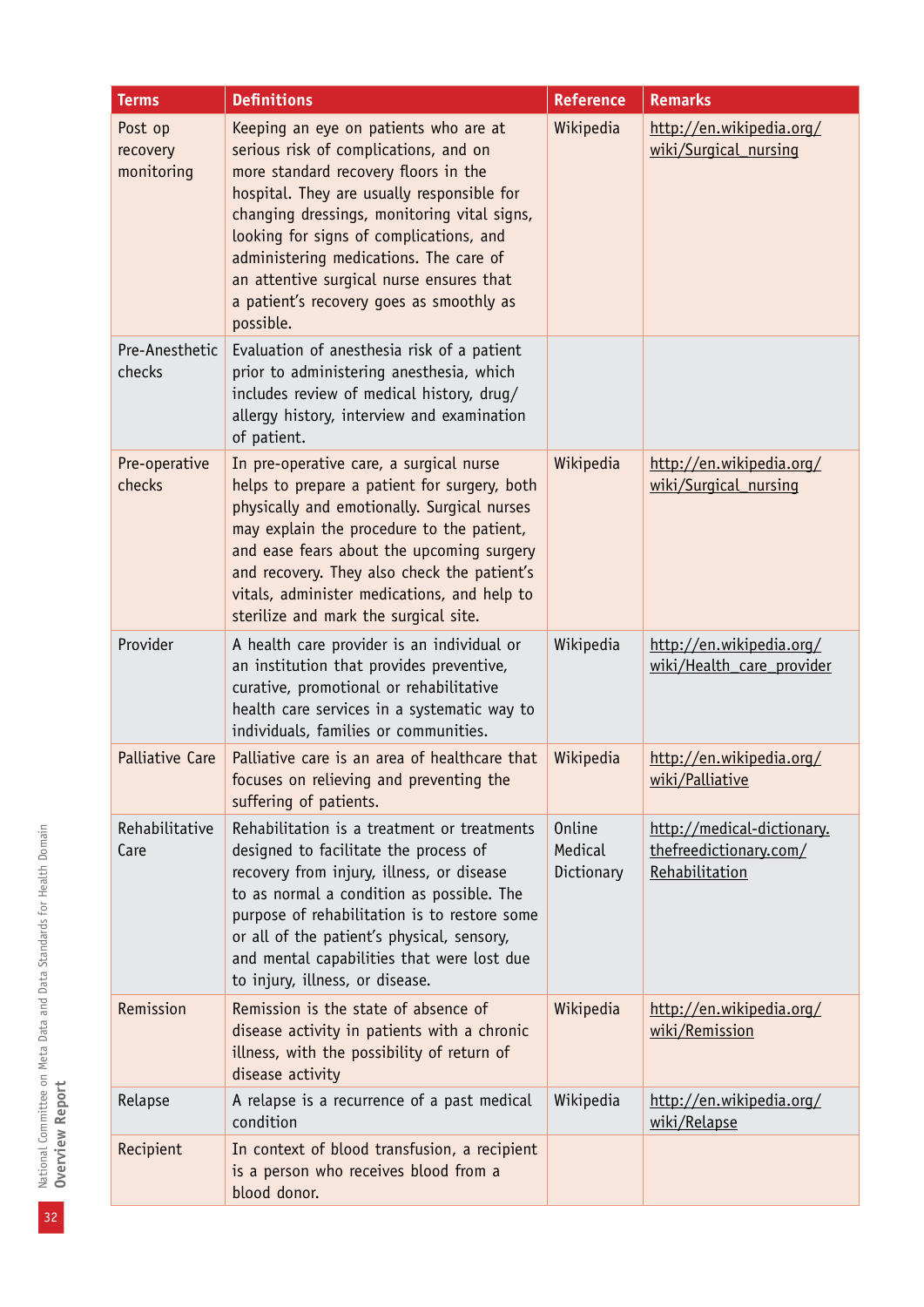| <b>Terms</b>               | <b>Definitions</b>                                                                                                                                                                                                                                                                                                                                                                                                                                                                                  | <b>Reference</b>                       | <b>Remarks</b>                                                          |
|----------------------------|-----------------------------------------------------------------------------------------------------------------------------------------------------------------------------------------------------------------------------------------------------------------------------------------------------------------------------------------------------------------------------------------------------------------------------------------------------------------------------------------------------|----------------------------------------|-------------------------------------------------------------------------|
| <b>RxNorm</b>              | RxNorm is a name of a US-specific<br>terminology in medicine that contains all<br>medications available on US market.                                                                                                                                                                                                                                                                                                                                                                               | Wikipedia                              | http://en.wikipedia.org/<br>wiki/RxNorm                                 |
| <b>RFID</b>                | Radio-frequency identification (RFID) is the<br>wireless non-contact use of radio-frequency<br>electromagnetic fields to transfer data, for<br>the purposes of automatically identifying<br>and tracking tags attached to objects.                                                                                                                                                                                                                                                                  | Wikipedia                              | http://en.wikipedia.org/<br>wiki/RFID                                   |
| Sterlization               | Sterilization (or sterilisation) is a term<br>referring to any process that eliminates<br>(removes) or kills all forms of microbial<br>life, including transmissible agents (such as<br>fungi, bacteria, viruses, spore forms, etc.)<br>present on a surface, contained in a fluid,<br>in medication, or in a compound such as<br>biological culture media. Sterilization can<br>be achieved by applying heat, chemicals,<br>irradiation, high pressure, and filtration or<br>combinations thereof. | Wikipedia                              | http://en.wikipedia.<br>org/wiki/<br>Sterilization (microbiology)       |
| Supportive<br>Care         | Supportive care interventions that help the<br>patient achieve comfort but do not affect<br>the course of a disease.                                                                                                                                                                                                                                                                                                                                                                                | <b>Online</b><br>Medical<br>Dictionary | http://medical-dictionary.<br>thefreedictionary.com/<br>supportive+care |
| Supply Chain<br>Management | Supply chain management (SCM) is the<br>management of an interconnected or<br>interlinked between network, channel and<br>node businesses involved in the provision<br>of product and service packages required<br>by the end customers in a supply chain.<br>Supply chain management spans the<br>movement and storage of raw materials,<br>work-in-process inventory, and finished<br>goods from point of origin to point of<br>consumption                                                       | Wikipedia                              | http://en.wikipedia.<br>org/wiki/<br>Supply chain management            |
| Vital Signs                | Vital signs are measures of various<br>physiological statistics, often taken by<br>health professionals, in order to assess<br>the most basic body functions. The act of<br>taking vital signs normally entails recording<br>body temperature, pulse rate (or heart<br>rate), blood pressure, and respiratory rate,<br>but may also include other measurements.                                                                                                                                     | Wikipedia                              | http://en.wikipedia.org/<br>wiki/Vital Signs                            |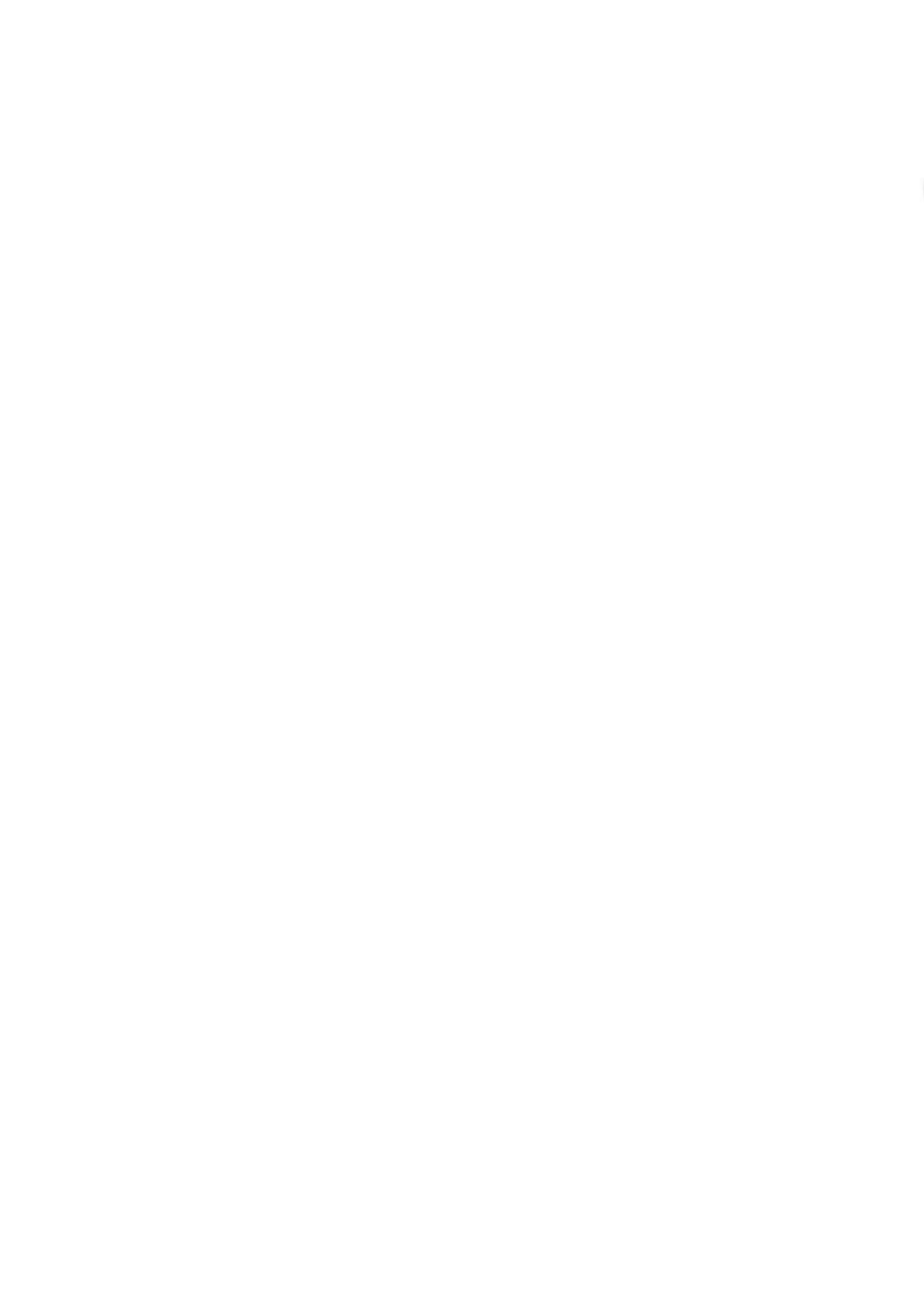### **References**

- 1. E-Governance Standards Accessed from https://egovstandards.gov.in/ on 15th July 2013.
- 2. MDDS Demographics v1.1 Accessed from https://egovstandards.gov.in/sites/default/files/Published\_ Standards/Metadata%20and%20Data%20Standards/MDDS\_Demographic\_Ver\_1.1.pdf on 11th July 2013.
- 3. Website of Ministry of Health & Family Welfare (http://mohfw.nic.in/) Accessed on 20<sup>th</sup> July 2013.
- 4. Website of National Health Systems Resource Centre (www.nhsrcindia.org) Accessed on 1<sup>st</sup> August 2013.
- 5. Website of Medical Council of India (http://www.mciindia.org/) Accessed on 17<sup>th</sup> August 2013.
- 6. Website of Rajasthan Medical Services Corporation (http://www.rmsc.nic.in/) Accessed on 15th August 2013.
- 7. Website of IRDA. Accessed from www.irda.gov.in *on 21st September 2013.*
- 8. Website of National Disaster Management Authority, Government of India (http://ndma.gov.in/ndma/ index.htm) Accessed on 19<sup>th</sup> August 2013.
- 9. NRHM HMIS Web Portal, www.nrhm-mis.nic.in Accessed on 11August 2013.
- 10. NRHM Mother Child Tracking System, www.nrhm-mcts.nic.in/MCH *Accessed on 18th September 2013.*
- 11. Website of Integrated Disease Surveillance Project (IDSP), (www.idsp.nic.in/*) Accessed on 9th September 2013.*
- 12. Strategic Information Management System, National AIDS Control Organization (www.naco-sims.nic.in) Accessed on 12th September 2013.
- 13. Master Facility List Guidelines, WHO 2012 Accessed from http://www.who.int/healthinfo/systems/ WHO CreatingMFL draft.pdf on 6<sup>th</sup> August 2013.
- 14. Master Facility List- Implementation Guide, Division of Health Information Systems Department of Standards and Regulatory Services Ministry of Medical Services, Kenya February 2010 http://www. ehealth.or.ke/facilities/ Accessed on 11 August 2013.
- 15. HITSP Data Dictionary Component, Healthcare Information Technology Standards Panel. Jan 2010. Accessed from http://wiki.siframework.org/file/view/HITSP V1.0 2010 C154 - Data Dictionary.pdf on 8th August 2013.
- 16. International Statistical Classification of Diseases and Related Health Problems 10th Revision, WHO Accessed from http://apps.who.int/classifications/icd10/browse/2010/en on 20th July 2013.
- 17. Canadian Classification of Health Interventions (CCI Codes) Accessed from http://www.cihi.ca/cihiext-portal/pdf/internet/cci\_vol3\_2009\_en on 18th July 2013.
- 18. International Classification of Functioning, Disability and Health (ICF),WHO 2001, Accessed from http://apps.who.int/classifications/icfbrowser/ on 17<sup>th</sup> August 2013.
- 19. LOINC Standards Accessed from https://loinc.org/ on 11<sup>th</sup> August 2013.
- 20. Website of Standards International Accessed from http://www.standardsinternational.net/ on 26th August 2013.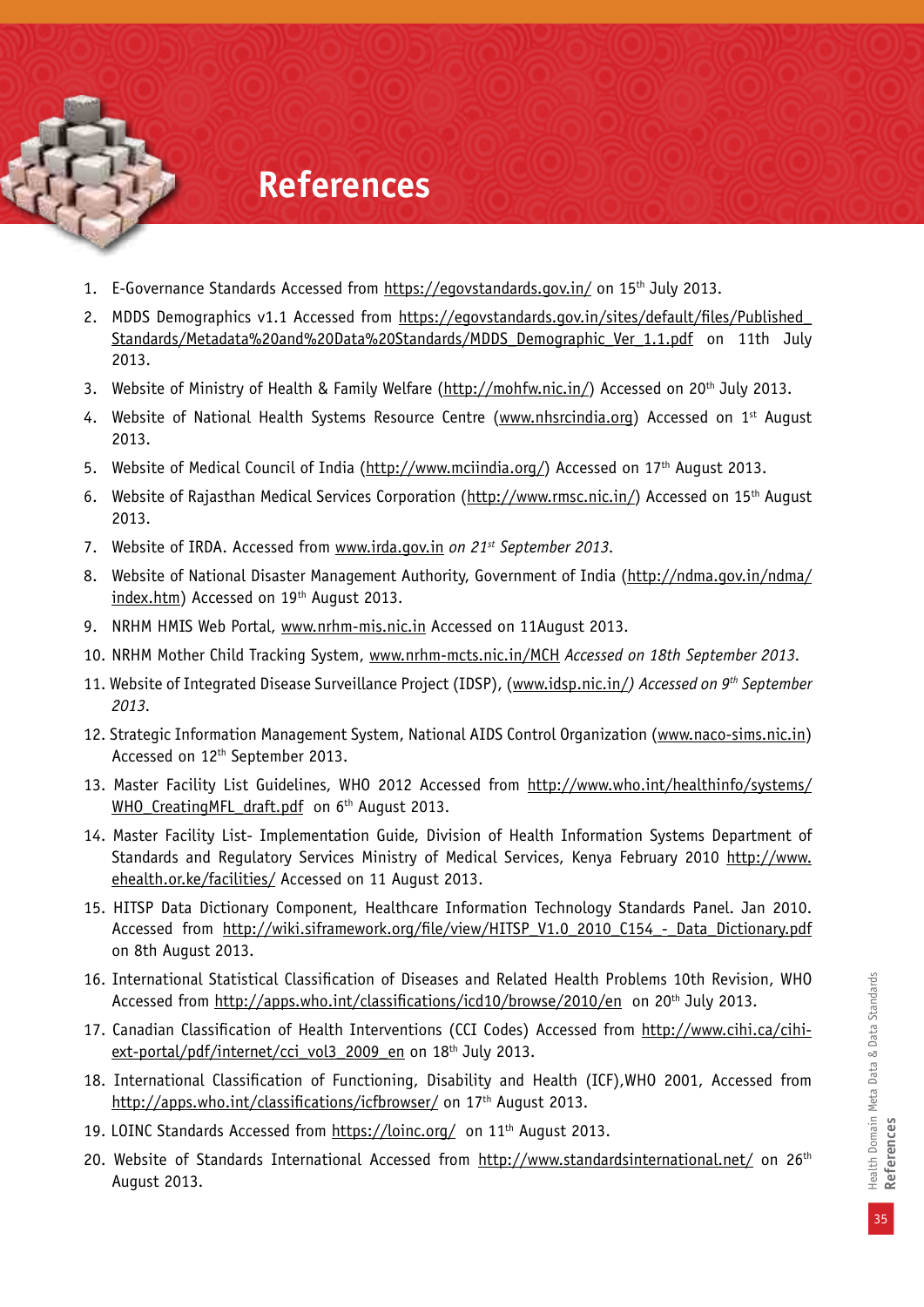- 21. Public Health Guide for Emergencies, Centre for Refugee & Disaster Response, John Hopkins Bloomberg School of Public Health, Accessed from http://www.jhsph.edu/research/centers-and-institutes/centerfor-refugee-and-disaster-response/publications\_tools/ publications/\_CRDR\_ICRC\_Public\_Health Guide\_Book/Public\_Health\_Guide\_for\_Emergencies on 10<sup>th</sup> September 2013.
- 22. Additional Information Specification 0001: Ambulance Service Attachment Release 2.0, Based on HL7 CDA Standard Release 1.0, with supporting LOINC® Tables, CDA Ballot, August 2003 Accessed from http://www.hl7.org/documentcenter/public/wg/ca/AMBULANCE%20Additional%20Information%20 Specification%20(Jan%202012%20Draft%20Copy).doc 8<sup>th</sup> September 2013.
- 23. Management of Dead Bodies after Disasters: A Field Manual For First Responders, Pan American Health Organization, Washington 2006. Accessed from http://www.paho.org/disasters/ on 18<sup>th</sup> August 2013.
- 24. Data Against Natural Disasters: *Establishing Effective Systems for Relief, Recovery, and Reconstruction*. The World Bank, Washington DC 2008. Accessed from www.ipcc-wg2.gov/nilite\_download.php?id=6686 *on 8th September 2013.*
- 25. Impact of Public Health Emergencies on Modern Disaster Taxonomy, Planning, and Response, Frederick M. Gregg G, Special Focus 2008 Accessed from http://www.ncbi.nlm.nih.gov/pubmed/18562943 on 9th September 2013.
- 26. Special tabulation lists for mortality and morbidity, ICD-10, WHO. http://apps.who.int/classifications/  $icd10/browse/2010/en$  on 20<sup>th</sup> July 2013.
- 27. Report on Medical Certification of Cause of Death 2008, Office of The Registrar General, India, Government of India, Accessed from http://www.censusindia.gov.in/2011-Documents/mccd\_Report1/ Report%20on%20Medical%20Certification%202.pdf on 8th August 2013.
- 28. NSSO -71- the List of ailments with codes and working definitions. NSSO.
- 29. Verbal Autopsy Standards: Ascertaining and attributing causes of death, The 2012 WHO verbal autopsy instrument, WHO Accessed from http://www.who.int/healthinfo/statistics/verbalautopsystandards/ en/ on 23 August 2013.
- 30. Institutional Mechanism for Formulation of Domain specific Metadata and Data Standards in e-Governance, eGSI-IM:02, Version 1.0, April 2012, Department of Electronics and Information technology Ministry of Communications and Information Technology Government of India, Accessed from http://egovernance. gov.in/policy/institutional-mechanism on 8th September 2013.
- 31. The Signature Domain and Geographic Coordinates: A Standardized Approach for Uniquely Identifying a Health Facility Health Facility Assessment Technical Working Group January 2007, WP-07-91, WHO. Accessed from http://www.cpc.unc.edu/measure/publications/wp-07-91/at download/document on 11 September 2013.
- 32. United States of America Food and Drug Administration (FDA) Medication Physical Form http:// www.fda.gov/ForIndustry/DataStandards/StructuredProductLabeling/ucm162038.htm Accessed on 12th September 2013.
- 33. United States of America Food and Drug Administration (FDA) Pharmaceutical Unit of Measurement http://www.fda.gov/forindustry/datastandards/structuredproductlabeling/ucm168397.htm Accessed on 8th September 2013.
- 34. United States of America Food and Drug Administration (FDA) Medication Package Type http:// www.fda.gov/ForIndustry/DataStandards/StructuredProductLabeling/ucm162034.htm Accessed on 3rd September 2013.
- 35. United States of America Food and Drug Administration (FDA) Route of Administration http://www. fda.gov/Drugs/DevelopmentApprovalProcess/FormsSubmissionRequirements/ElectronicSubmissions/ DataStandardsManualmonographs/ucm071667.htm Accessed on 3rd September 2013.
- 36. Rajasthan Medical Service Corporation for Equipments or Instruments http://www.rmsc.nic.in/pdf/eel. pdf Accessed on 18<sup>th</sup> August 2013.
- 37. API Textbook of Medicine Volume-I & II, Ninth Edition.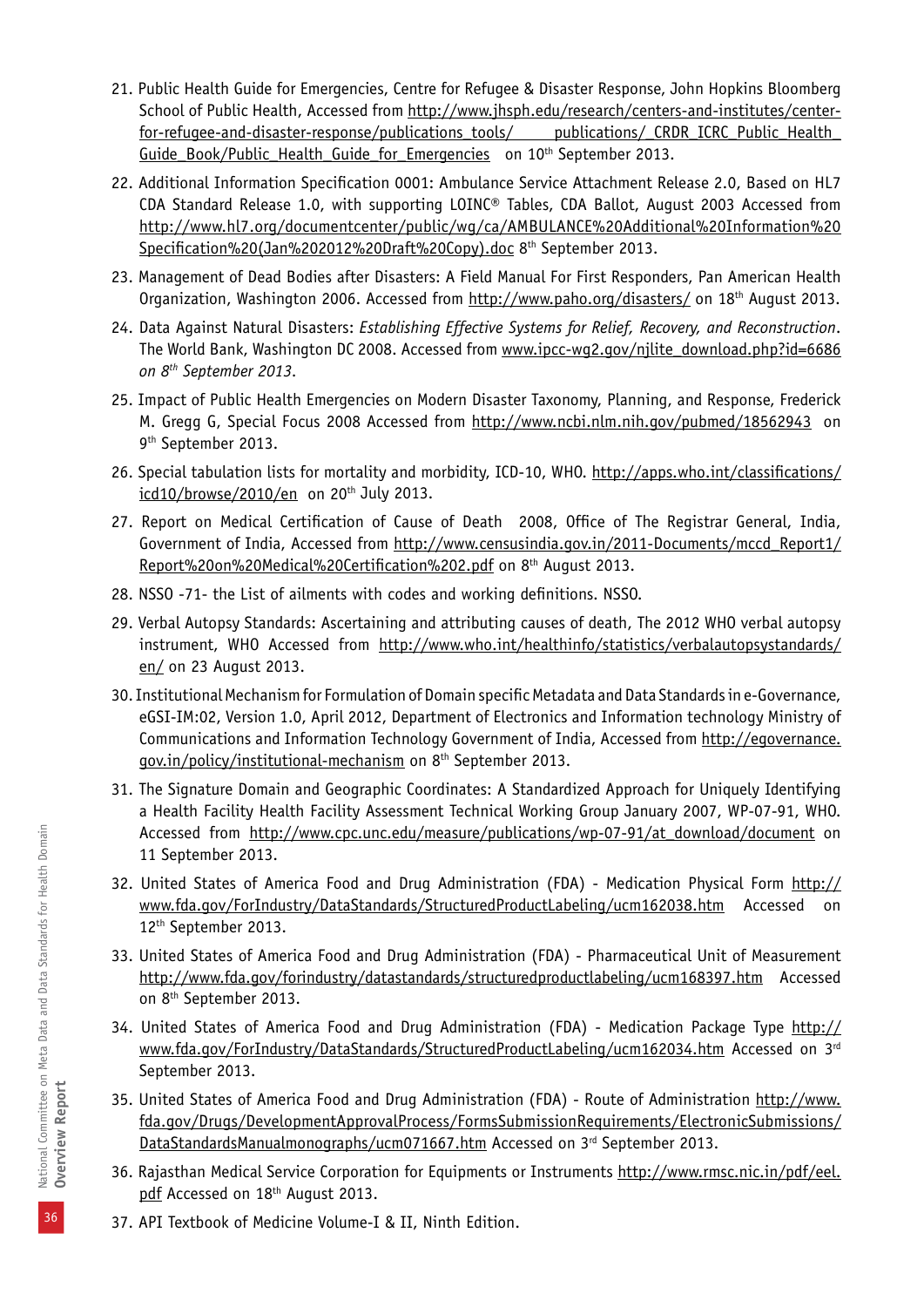- 38. National Formulary of India. Accessed from http://www.cdsco.nic.in/NFI\_2011.pdf on 12<sup>th</sup> September 2013.
- 39. Website of Canada Health Infoway Accessed from https://www.infoway-inforoute.com/ on 11<sup>th</sup> October 2013.
- 40. Metadata Online Registry METeOR, Australia Accessed from http://meteor.aihw.gov.au/content/index. phtml/itemId/181162 on 12<sup>th</sup> October 2013.
- 41. Website of Society of Health Information Systems Program (http://hispindia.org/) Accessed on 28<sup>th</sup> August 2013.
- 42. DHIS 2 Software Accessed from http://www.dhis2.org/downloads on 13th September 2013.
- 43. iHRIS Software Accessed from http://www.ihris.org/ on 13th September 2013.
- 44. National eHealth Transformation Authority, NEHTA http://www.nehta.gov.au/ Accessed on 18th October 2013.